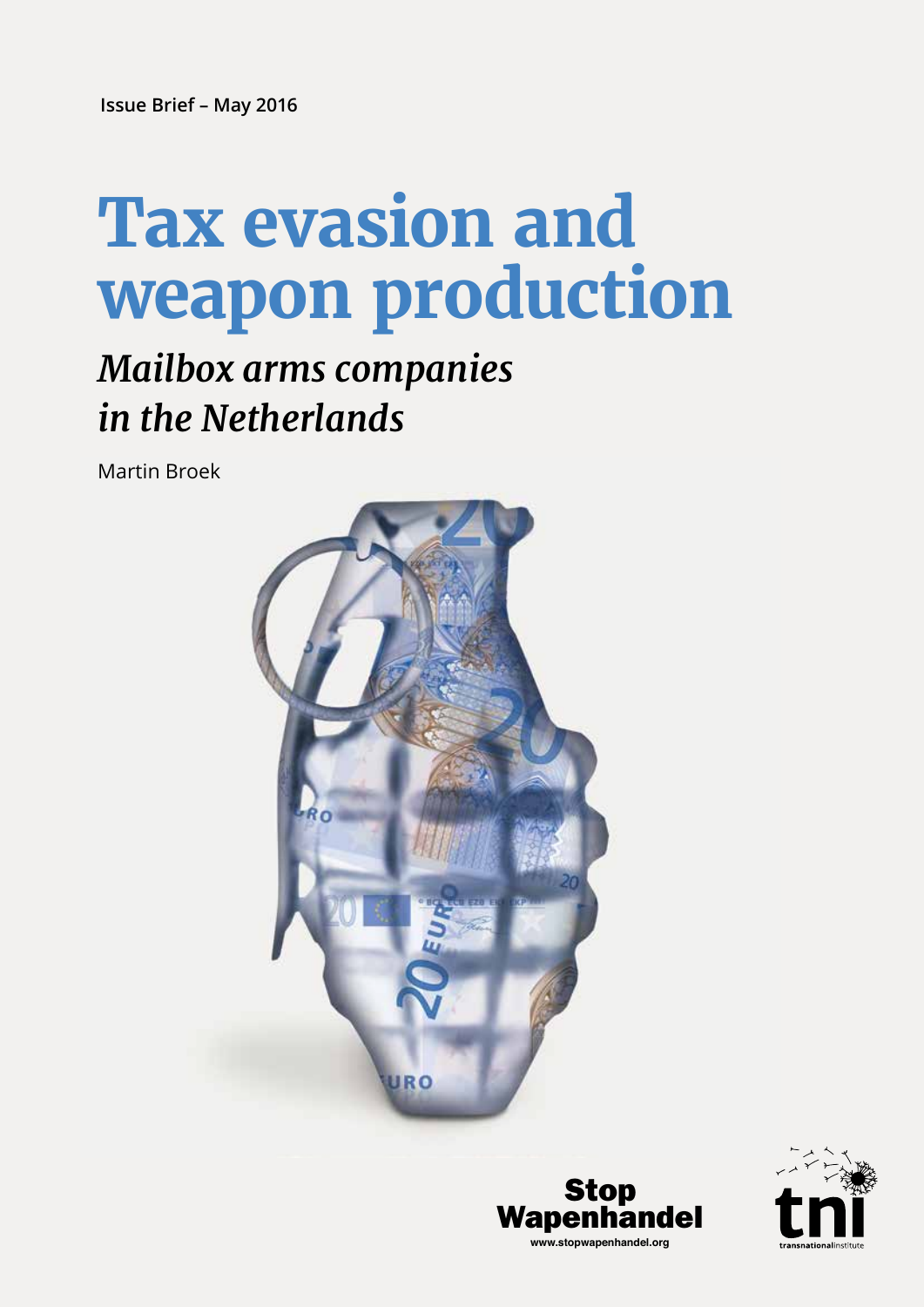**AUTHOR:** Martin Broek

**EDITORS:** Nick Buxton and Wendela de Vries

**DESIGN: Evan Clayburg** 

#### Published by Transnational Institute – www.TNI.org and Stop Wapenhandel – www.StopWapenhandel.org

Contents of the report may be quoted or reproduced for non-commercial purposes, provided that the source of information is properly cited. TNI would appreciate receiving a copy or link of the text in which this document is used or cited. Please note that for some images the copyright may lie elsewhere and copyright conditions of those images should be based on the copyright terms of the original source.

http://www.tni.org/copyright

#### **ACKNOWLEDGEMENTS**

This is an updated briefing, initially released in January 2016.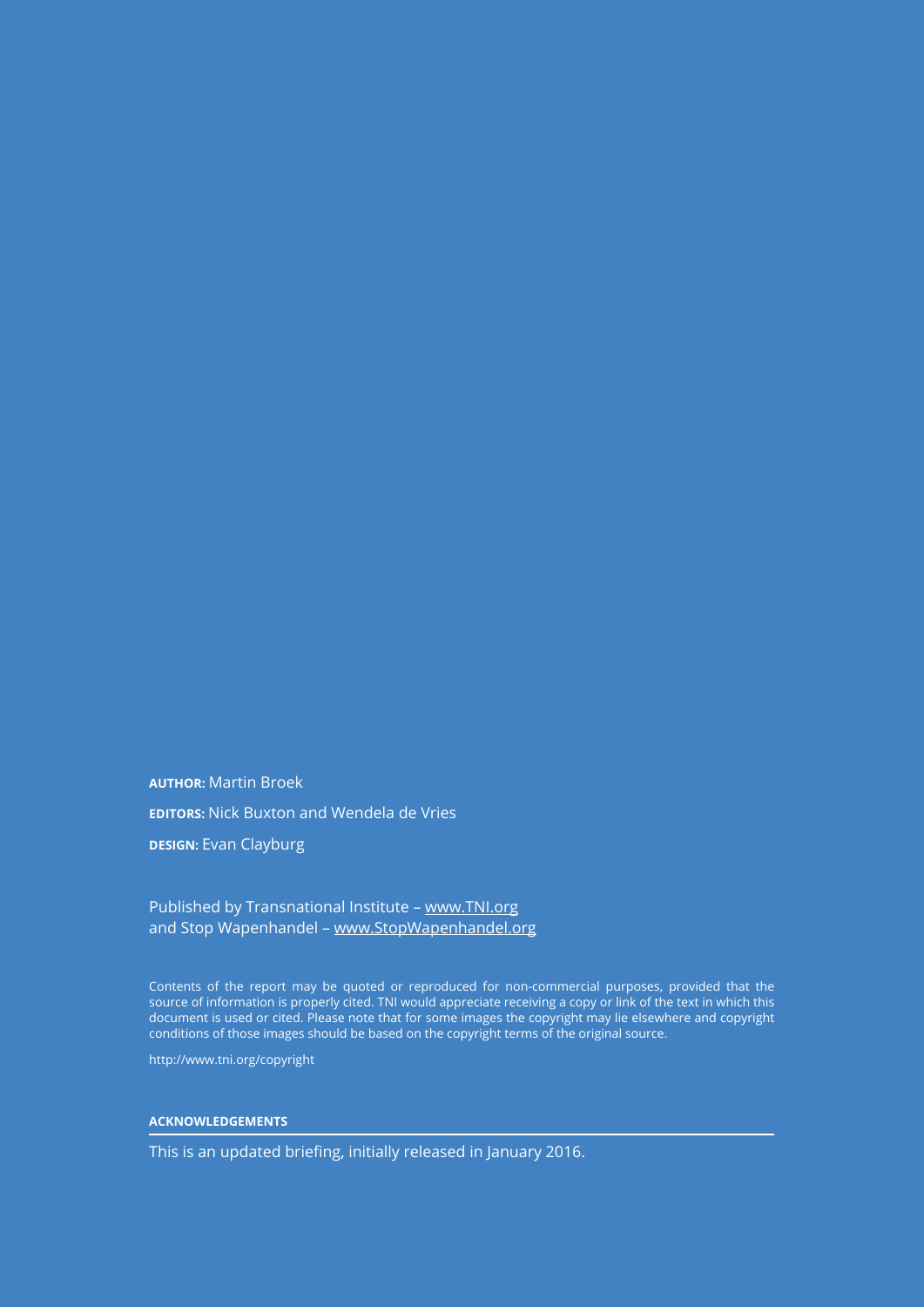#### **Contents**

| Introduction                                                      | 4  |
|-------------------------------------------------------------------|----|
| Chapter 1: Short history of Dutch tax law                         | 6  |
| Chapter 2: Tax evasion in the Netherlands                         | 8  |
| Chapter 3: Top 10 defence industries and Dutch holdings           | 11 |
| Chapter 4: Tax evasion by company                                 | 14 |
| Chapter 5: Corruption and misbehaviour                            | 27 |
| Chapter 6: The Dutch connection in the Malaysian airline disaster | 29 |
| Chapter 7: Panama Papers and the arms trade                       | 32 |
| Conclusion                                                        | 35 |
| Annex - The use of Trusts                                         | 36 |
| <b>Notes</b>                                                      | 37 |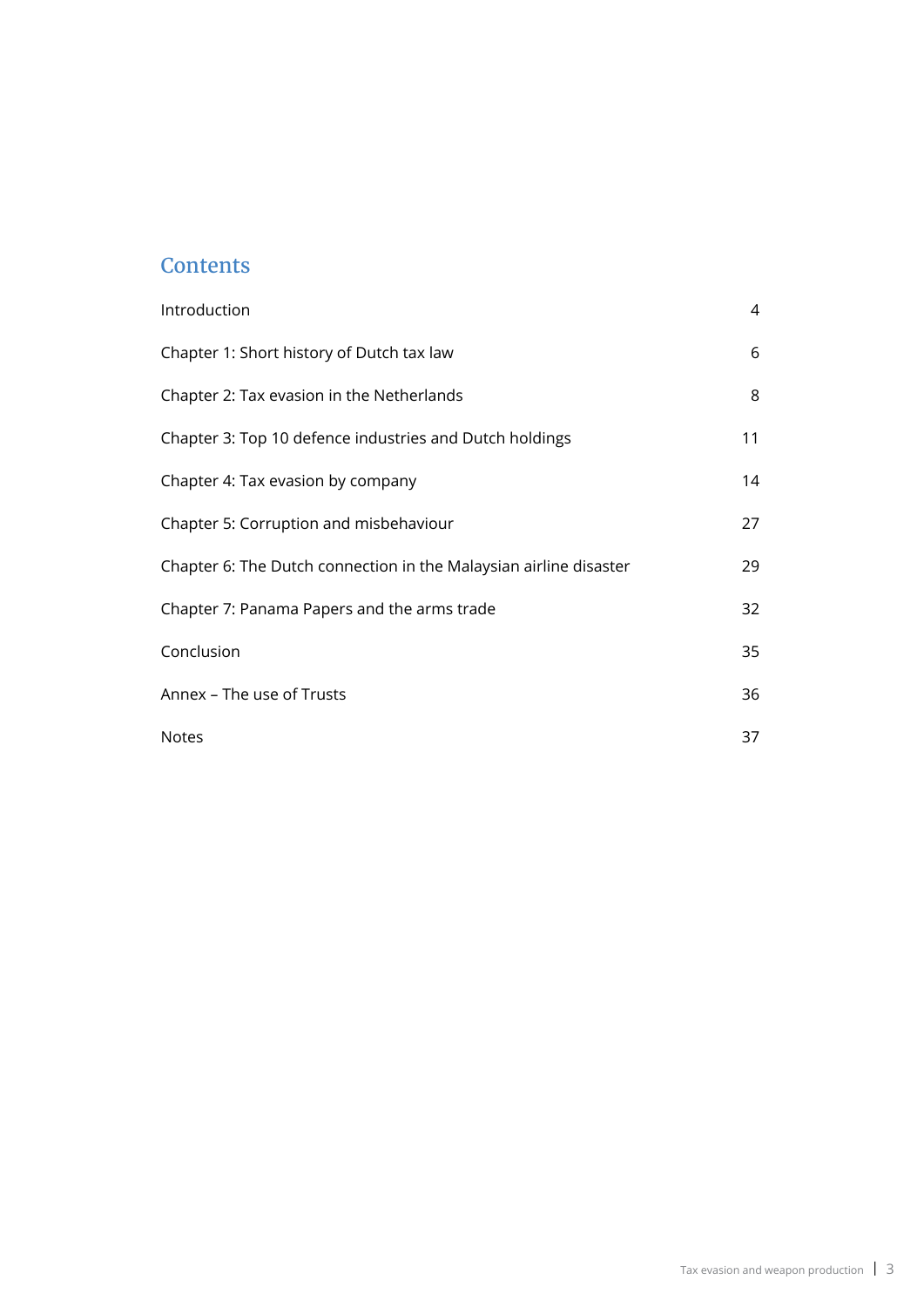#### Introduction

The revelations of the leaked Panama Papers in April 2016 pushed the issue of tax and tax evasion high up the international political agenda. Prompting scandals and high profile resignations, the 11.5 million documents from the offshore law firm Mossack Fonseca unveiled some of the tricks and strategies that countless politicians, businessmen and elites use to avoid taxes. Among them were arms companies and arms traders, including blacklisted individuals as well as major arms corporations such as Italian arms giant FinnMeccanica.

However Panama is just one of the many countries offering corporations secrecy and means of avoiding tax. The Netherlands is another leading player, providing a legal home to thousands of corporations, attracted by its low tax rates, its lack of transparency requirements and its bilateral investment agreements with many nations. Corporations with nothing more than a postal address are able to evade taxes in their own countries, file arbitration claims using Dutch investment agreements, and hide ownership and account details. Amongst the big companies using the Dutch evasion routes are a large number of arms manufacturers and major international defence companies.

Who are these tax evading arms companies and what are their strategies? In this report, Stop Wapenhandel and Transnational Institute publish their findings resulting from a search through the Dutch Chamber of Commerce. We found a large number of arms-producing companies with shell companies established in the Netherlands. Most of the production of these companies takes place in the major western arms-producing countries; the United States, United Kingdom, France and Germany. The arms companies turned out to have zero or minimal personnel presence in the Netherlands. Their almost empty offices and sometimes only having a mailbox allows them to legally pay as little tax as possible.

The top 100 global arms companies<sup>1</sup> has been used as the starting point for this research. Of the almost US\$ 450 billion annual defence production, these top 100 companies are responsible for \$392.6 billion.

The research uncovered the following facts:

- 6 of the top ten biggest arms companies have legal structures in the Netherlands
- One-third of the hundred biggest defence companies turned out to have one or more holdings in the Netherlands
- 30 of the top 100 arms companies have one one or more holding structures in the Netherlands with an annual production worth \$203 billion. So one of every two dollars earned with weapon production has financial structures based in the Netherlands.
- A further 18 companies with a total defence production of \$42 billion have an establishment, but not a known holding in the Netherlands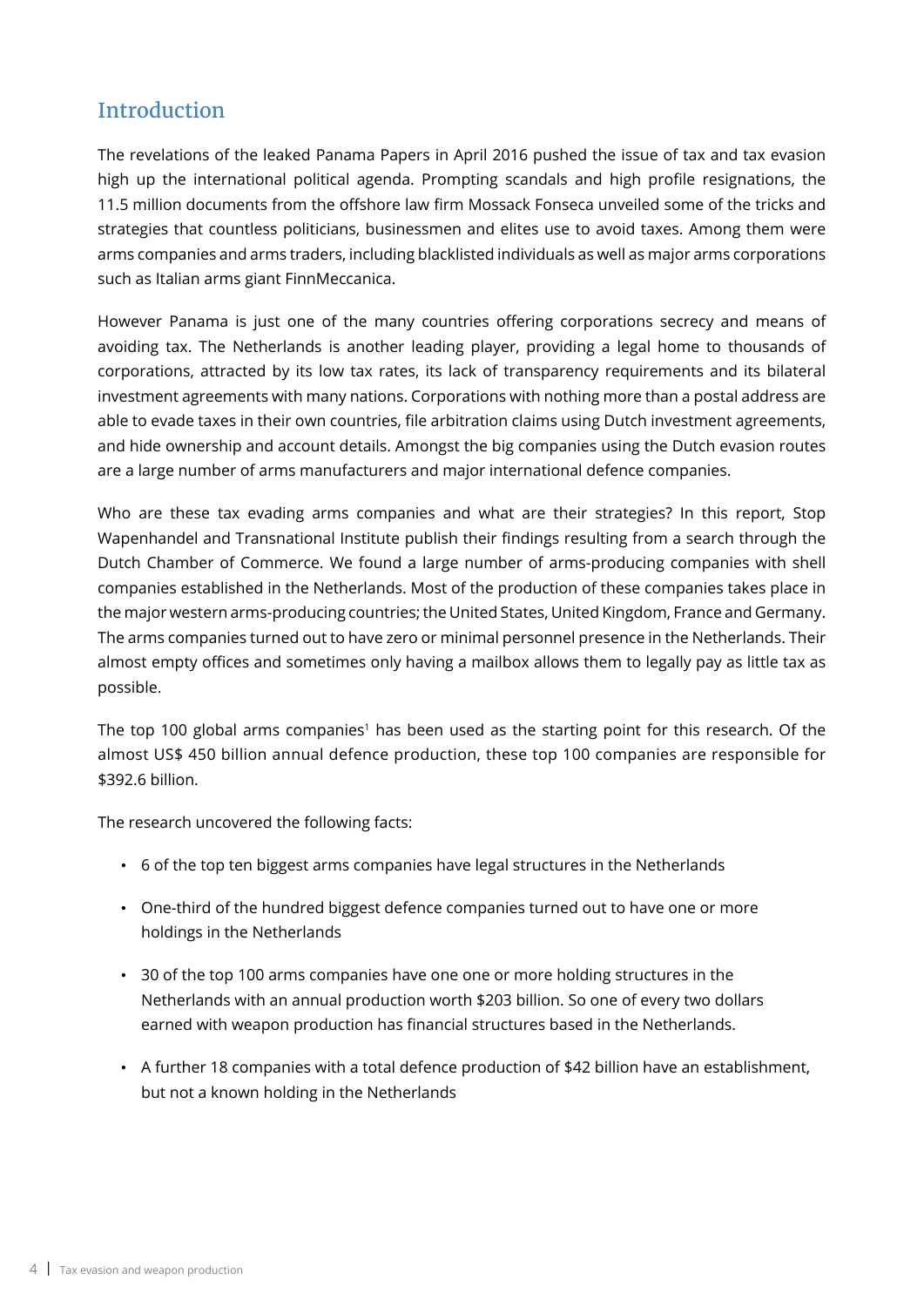Many of these companies have a record of corruption that goes beyond tax evasion. The Stockholm International Peace Research Institute (SIPRI) estimates that corruption in arms trade contributes approximately 40 per cent to all corruption in global transactions. Furthermore, an OECD report on implementing anti-corruption policies, stated that "out of the 22 foreign bribery allegations mentioned, 12 concern mailbox companies."

Tax evasion by arms companies is therefore doubly cynical. For not only are arms companies using, as all companies do, economic infrastructure paid for by taxes, their products too are paid for by taxes. The lion share of what arms companies produce is bought by governments. Moreover, much of their research and development is subsidised by governments or done in cooperation with publicly funded universities and/or research institutes. And prices paid by tax payers are inflated further because of high levels of corruption. As this study shows, arms companies profit in all possible ways from public money but contribute as little as possible to the public purse.

The biggest cost of hosting disreputable arms companies is of course the countless human lives destroyed or devastated by conflict. Helping arms companies avoid their financial responsibilities assists this deadly trade. It is time to acknowledge that the Netherlands by providing such an attractive tax haven for these arms companies bears some responsibility for both the financial and human costs caused by their activities.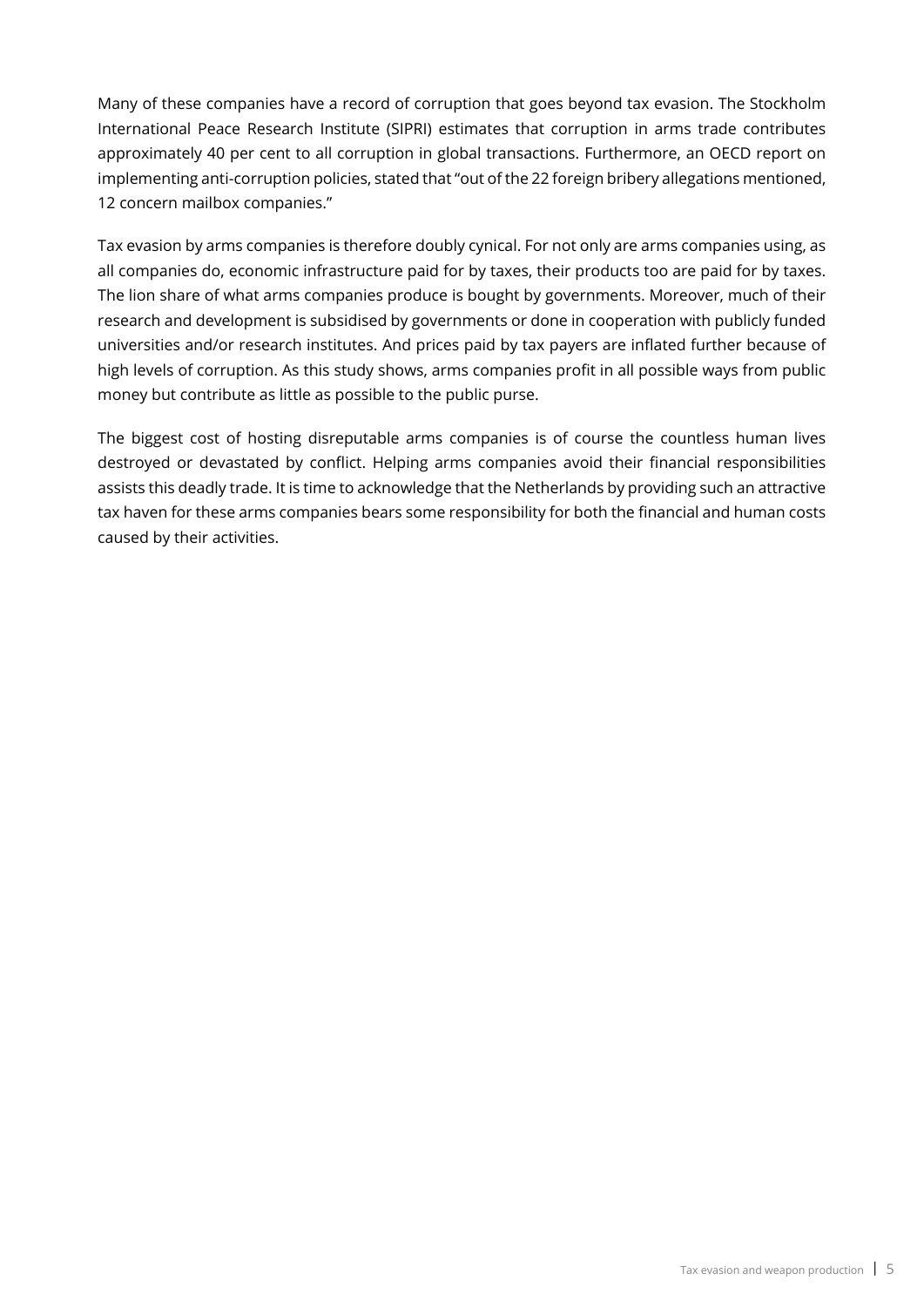# **CHAPTER 1 A short history of Dutch tax law**

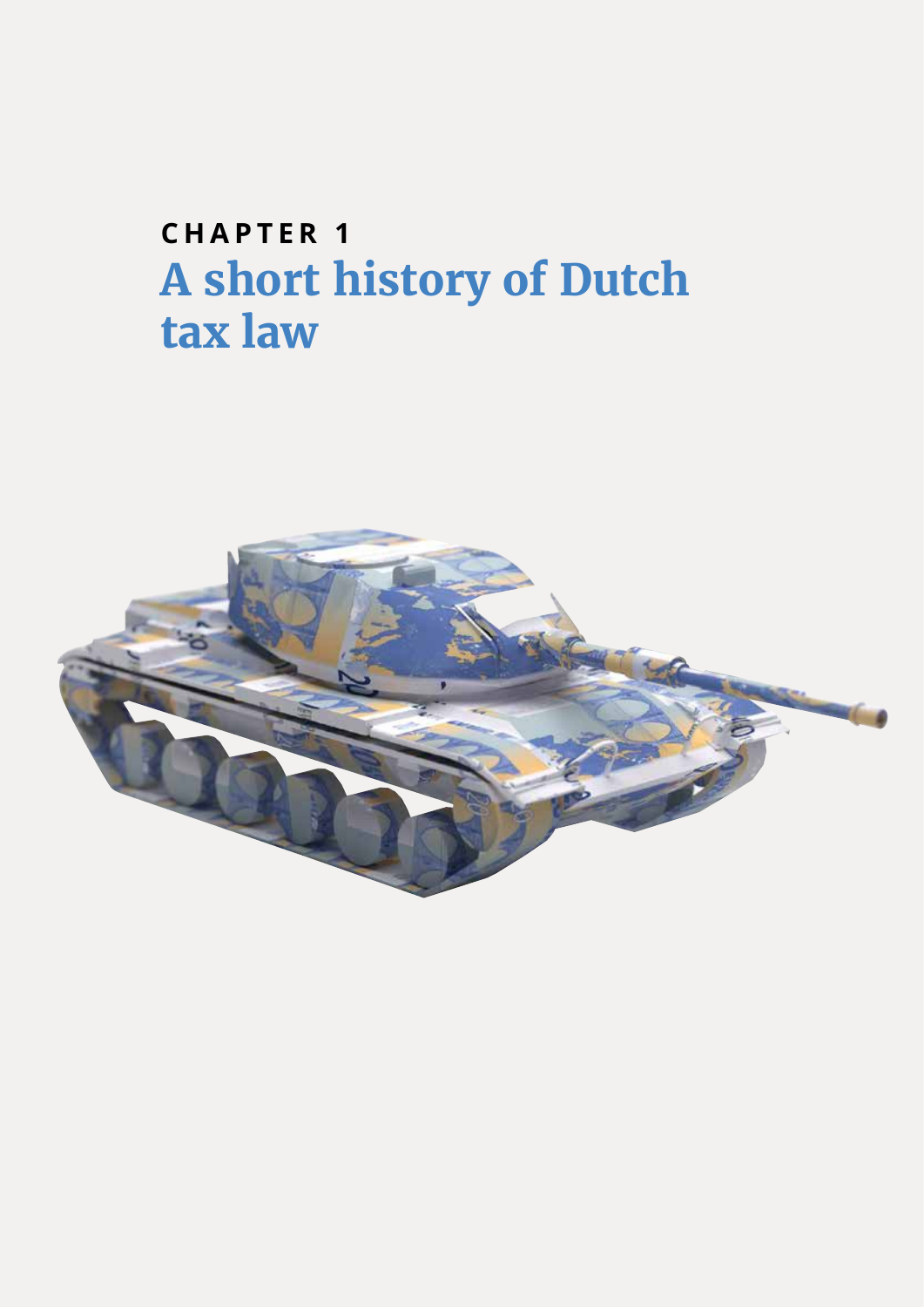In the late nineteenth century, it was the Dutch banker and Minister of Finance Nicolaas Pierson who introduced a wealth tax and rudimentary business tax. With this, he put a minimal burden on the elites, of which he himself was a part. His name lives on in the MeesPierson bank, until the present day, the bank of the Dutch royal family.

As the economy became more and more internationally organised, this created a financial problem for the elites, because many had possessions both in the Netherlands and in Germany. And economic activities were taxed both at home and due to cross-border activities met similar taxes abroad. Duke Willem van Bentinck, an established name in the history of the Dutch political class, complained about being taxed twice, both by the Germans and in the Netherlands.

The Dutch government wanted to tackle this problem for its wealthy leisure class and its business community. A tax treaty between Prussia and Austria-Hungary of 1899 was seen as the method of choice and the government started to broker a similar treaty with Germany. The principles of a new policy were debated in the parliament and summarised by parliamentarian Sam van Houten as: "…taxes are not levied twice on the benefits of a limited company, flowing into the cash-books of another limited company under nominative shares."<sup>2</sup> This policy laid the foundation for the presentday lucrative Dutch tax regulations and is part of the reason the Netherlands became one of the principal havens for tax avoidance.3

During World War I, the neutral Netherlands tried to gain as much as possible from its position by being an intermediary for trade between enemies, a policy that made treaties that prevented double taxes as even more desirable. After World War I the Netherlands decided to negotiate tax treaties with a larger number of other countries. It took several years before the first treaty was concluded with Belgium. But soon Sweden, the UK and Hungary followed. Nowadays the Netherlands has tax treaties with almost 100 countries<sup>4</sup> opening the possibility of treaty shopping.

It made the Netherlands a transit harbour, not only for goods but also for capital.<sup>5</sup> The (temporary) movement of Dutch transnational corporations to the Dutch Antilles during World War II and a tax treaty with the United States in the fifties made the Dutch tax system even more attractive. Nowadays, the Dutch Antilles are not as lucrative as they used to be and lag behind other tax havens such as the Cayman Island and Guernsey. In 2013 however, in a EU study *European Initiatives on eliminating tax havens and offshore financial transactions,* it was stated that: "In the end, the (Netherlands) relationship to the Netherlands Antilles is probably the most important factor for its attractive tax environment. The territories benefit from the so-called Tax Arrangement for the Kingdom with the Netherlands. This has a similar effect as a tax treaty resulting in companies established in the Antilles being able to obtain a beneficial reduction of Dutch withholding tax."6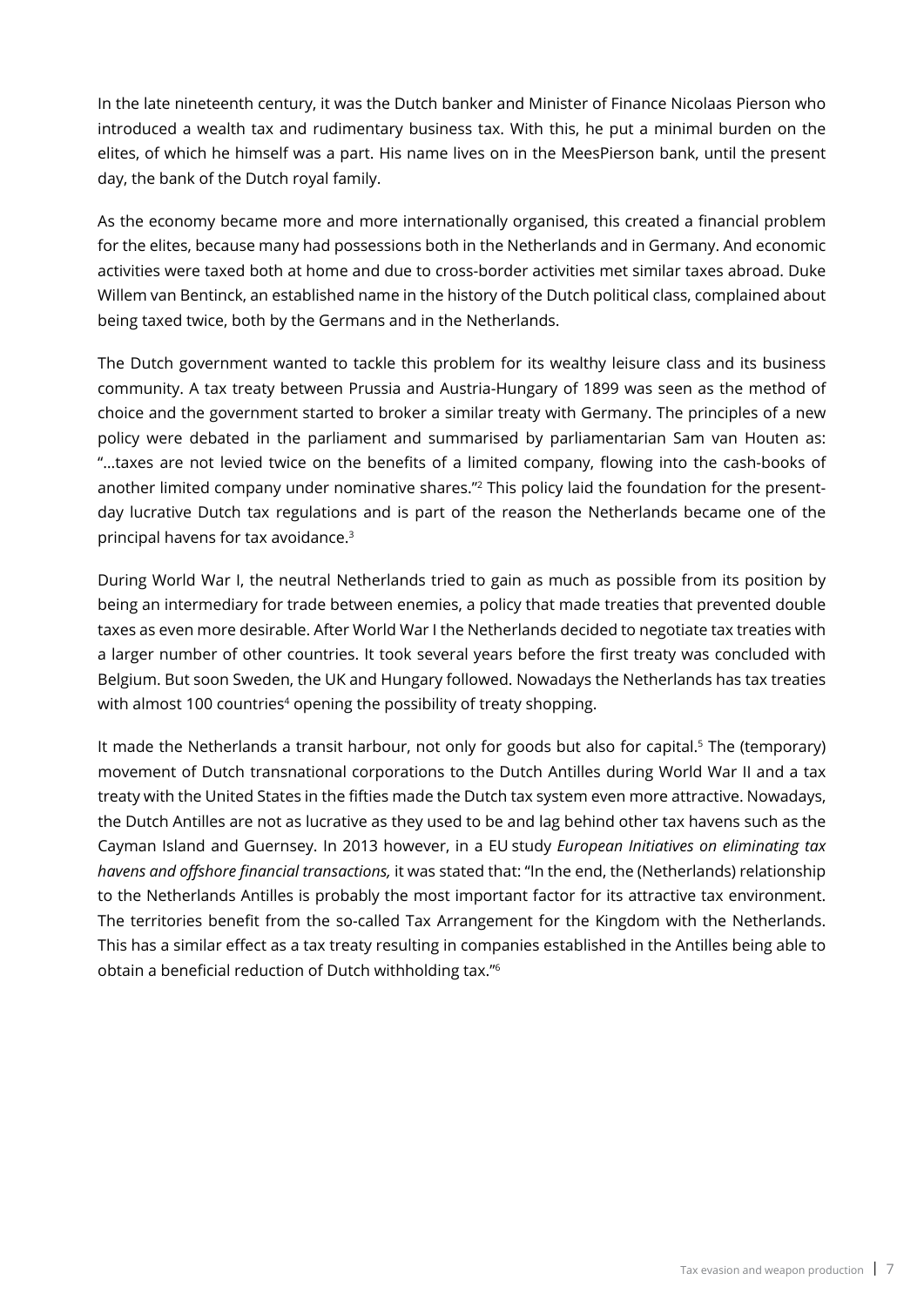### **CHAPTER 2 Tax evasion in the Netherlands**

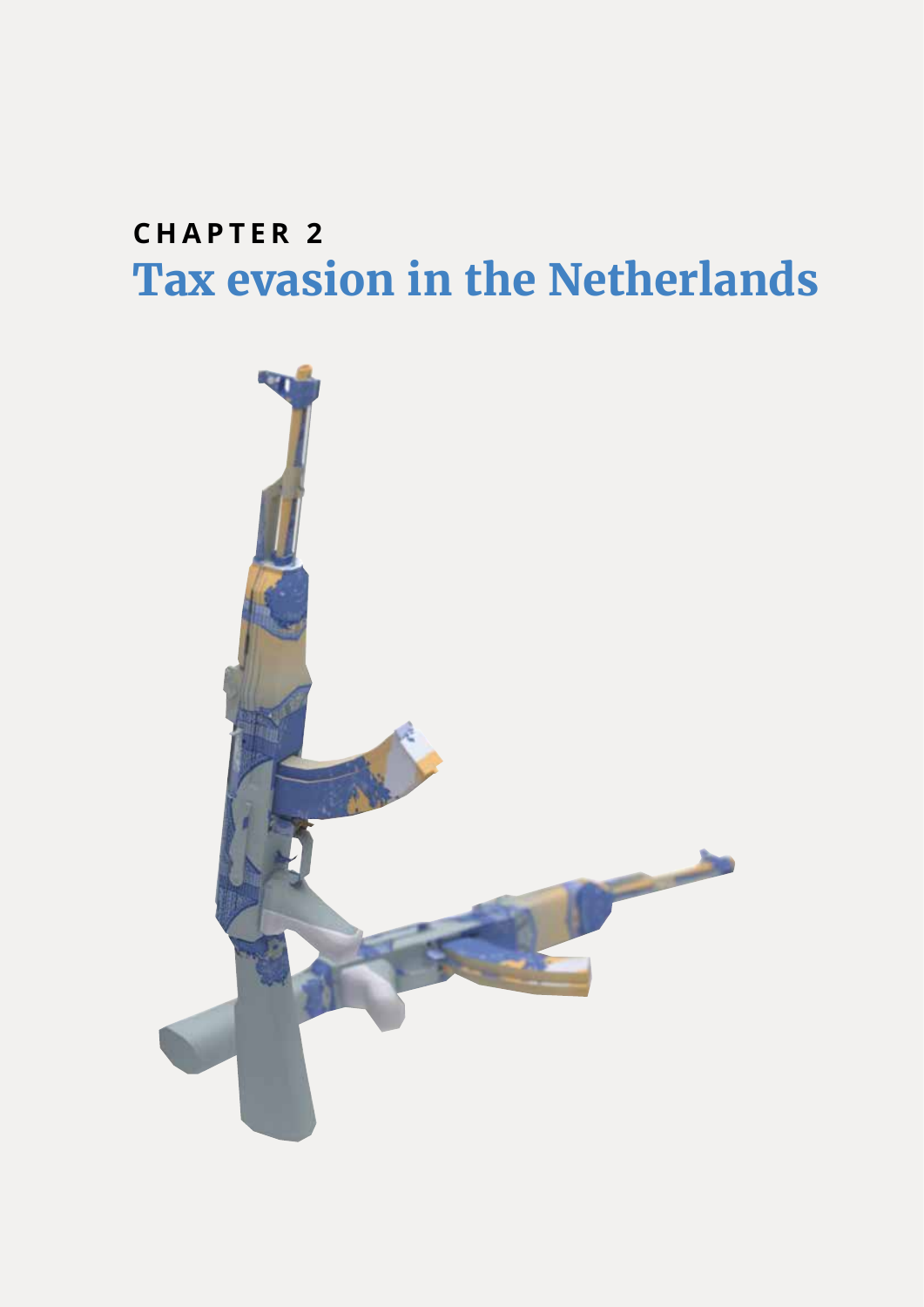The Netherlands has designed a "highly competitive fiscal climate" said a 2013 European Parliament study.7 There are 6,200 foreign companies with a Dutch branch held for fiscal reasons. Together they have established between 12,500 to 20,000 companies (figures vary considerably differ in different publications<sup>8</sup>) in the Netherlands to profit from tax evasion. Roughly ninety per cent of these companies only exist on paper.  $\epsilon$ 10.2 trillion has been flowing in and out of the Netherlands in 2010<sup>9</sup>. For comparison, the GNP of the Netherlands in that year was €602 billion. Tax revenues were low: €402 million in corporate income tax, €83 million from sales tax or VAT and €164 million in payroll tax.

Dutch multinationals end up having an effective tax rate (ETR) of 8% to 20%, while the European average corporate tax is 22.6%.10 Abuse of taxes in the European Union cost the EU countries 1 trillion euros a year, according to former EU-commissar Algirdas Šemeta.11 It is a sector which creates almost no employment and income. According to recent estimates the Dutch state earns roughly €2-3 billion annually because of tax constructions. Letterbox offices in the Netherlands are offered for only €63.75 monthly at zakenadres.nl<sup>12</sup>, for example. Some are also available with a telephone and someone to answer it for you.

Most of the tax evasion involving the Netherlands has to do with cheaply shifting capital in and through its territory using the Dutch tax treaty system. The jargon used to describe the methods include participation exemption, transfer pricing and interest routes. The routes, laws and methods are complicated and inventively used, but research by a number of NGOs working together in the Tax Justice Network, and also by journalists and European Parliamentarians, have tried to make the system more transparent in order to expose its flaws.<sup>13</sup> A European Parliament study explains why the Netherlands is a favourite for tax evasion:

- 1. The 'participation exemption' exempts dividends and capital gains from subsidiary companies abroad from corporate income tax in the Netherlands. For example by using the so-called Dutch Sandwich, with even its own wiktionary lemma: "A form of tax avoidance, based on the Double Irish arrangement, in which revenues from income of sales of the products shipped by the second Irish company are first booked by a shell company in the Netherlands, taking advantage of generous tax laws there.  $(...)^{n}$ .<sup>14</sup>
- 2. The unusually large Double Taxation Treaty network substantially reduces withholding taxes on dividend, interest and royalty payments between treaty countries and the Netherlands. The Netherlands has almost 100 tax treaties. Most of those treaties, for example a recent treaty with Kenya<sup>15</sup>, include a phrase like "any unresolved issues arising from the case shall be submitted to arbitration if the person so requests." This means that it will be submitted to the arbitrage judgement of ISDS, which is included in most Dutch trade/tax treaties and is now well-known because it is a controversial part of trade agreements such as TTIP and CETA. In a more recent treaty however - with Indonesia<sup>16</sup> - the ISDS clause as Indonesia started to realise its dangers<sup>17</sup> and changed the treaty accordingly.
- 3. The advance tax ruling system gives certainty to multinationals about how the income of their Dutch subsidiaries will be taxed.<sup>18</sup> When needed, a corporation can negotiate with the fiscal authorities, seated in Rotterdam. A tax deal, a so-called ruling, is valuable for four years and the privilege of entities who have 5 million euros to offer for the Dutch economy. They also require at least half of the members of the board to live in the Netherlands. The agreements are made e.g. in situations that are "factual in nature, such as the value of certain premises, the depreciation period of business assets or the level of the minimum salary a director and major shareholder should earn. The agreement may also relate to facts which will take place in the future."<sup>19</sup> This 'tax certainty in advance' has been much criticised but the Dutch government is not willing to give it up.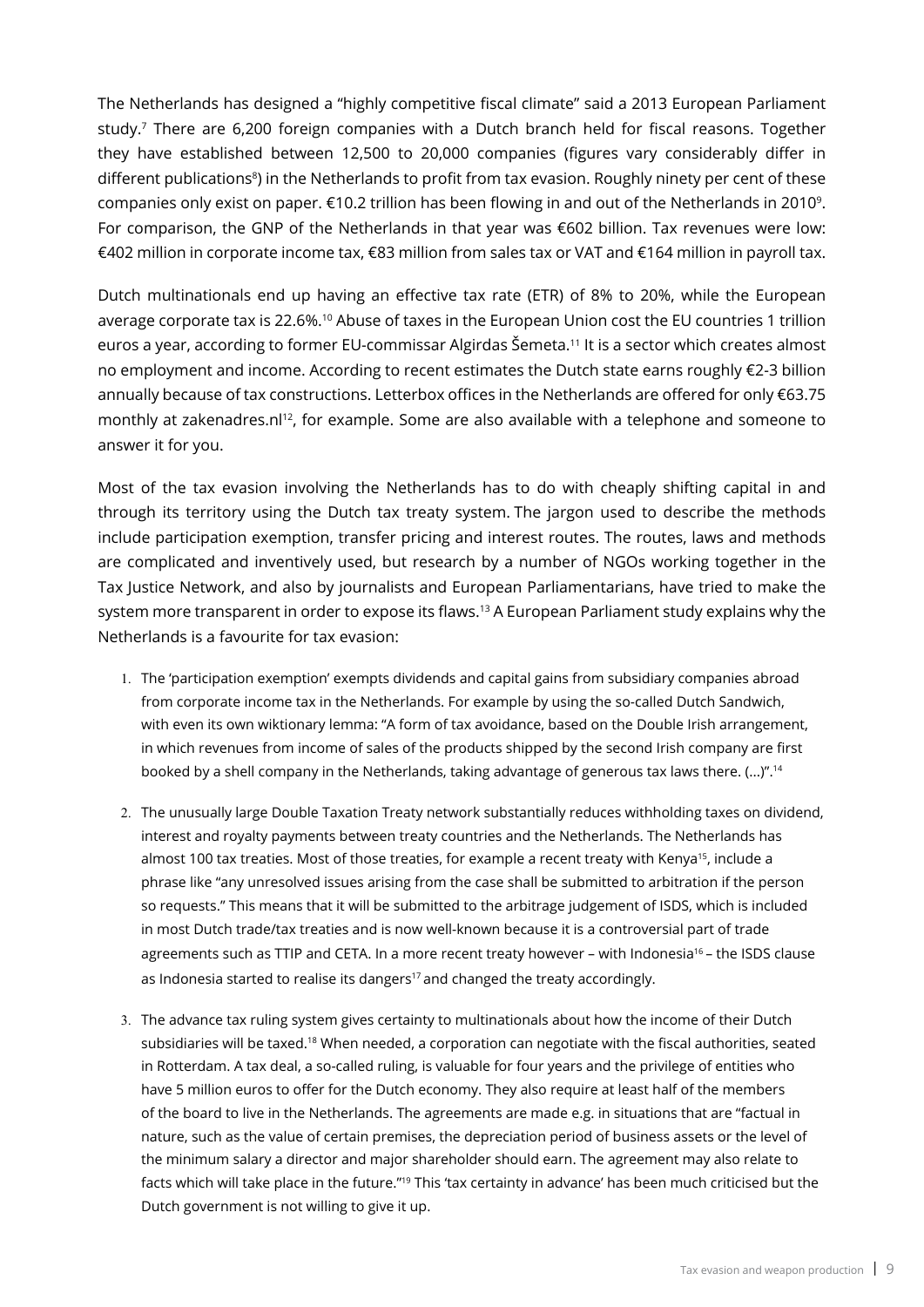#### OECD regulation

The position of companies listed in the Netherlands will change with the implementation of the new Organisation for Economic Cooperation and Development (OECD) guidelines, published in October 2015. Transfer pricing – minimising taxable profits by paying royalties to subsidiaries, for the use of the brand name, patents etc, in other words all that is valuable but not a material asset – will come under new rules to prevent this misuse.

The OECD recommends phrases in treaties to exclude treaty abuse strategies, such as corporations claiming treaty benefits in situations where these benefits were not intended to be granted, thereby depriving countries of tax revenues. The Dutch government promised to implement these rules (or ultimately terminate treaties<sup>20</sup>) as soon as possible and also with non-OECD countries.

Overall the Dutch government is not keen to implement the OECD guidelines. But it takes the position that only resisting new policies "will bring us into an un-defendable isolation and should unnecessarily harm the reputation of the Netherlands. There for we must cleverly move with the flow by coordinated and binding international changes."<sup>21</sup> The government will defend (and adapt) the lion share of existing Dutch tax legislation, such as the Netherland's network of tax treaties and its lack of withholding taxes on interest and royalties. Those are the foundation of the Dutch tax regime, making it attractive and transparent for international corporations. This position is sketched in the following figure:



The Green box on the left lists the items which will be adapted to the OECD guidelines. High placed items have priority. Exchange of information is lowest in this box because Dutch rulings are always according "to the law, policy and jurisprudence."<sup>22</sup> Items in the orange box will be part of a coordinated approach which means in general via European Union structures. The blue box is what will be defended. First of all, the treaty network, but also the participation exemption, which like the network of treaties has been so central to tax evasion. The Government considers this as a valuable part of the Dutch tax system.<sup>23</sup>

How effective the changes will be remains to be seen. The Tax Justice Network doubts if the "Dutch sandwich", for example, is effectively tackled by the new rules.<sup>24</sup>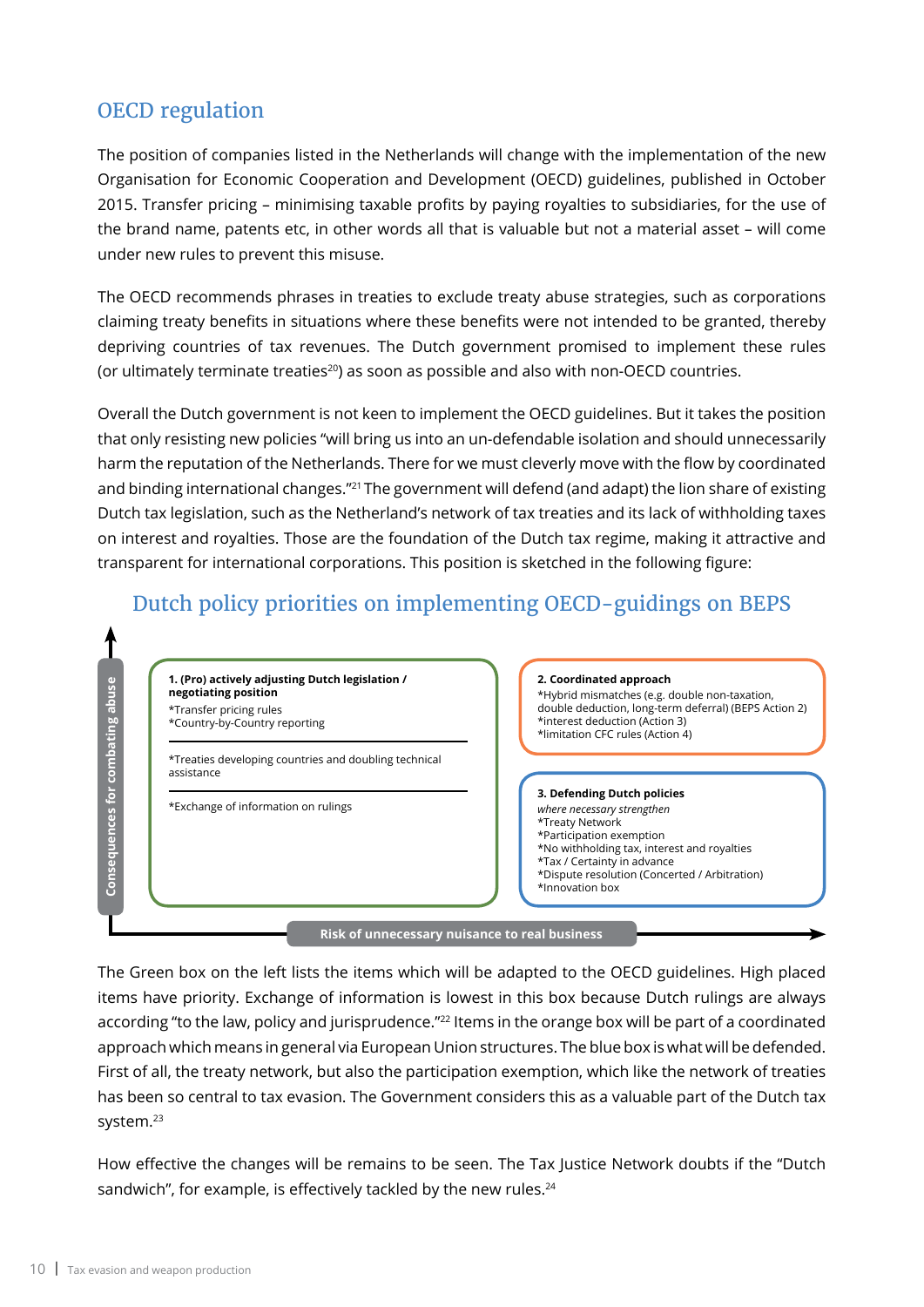# **C H A P T E R 3 Top 10 defence industries and Dutch holdings**

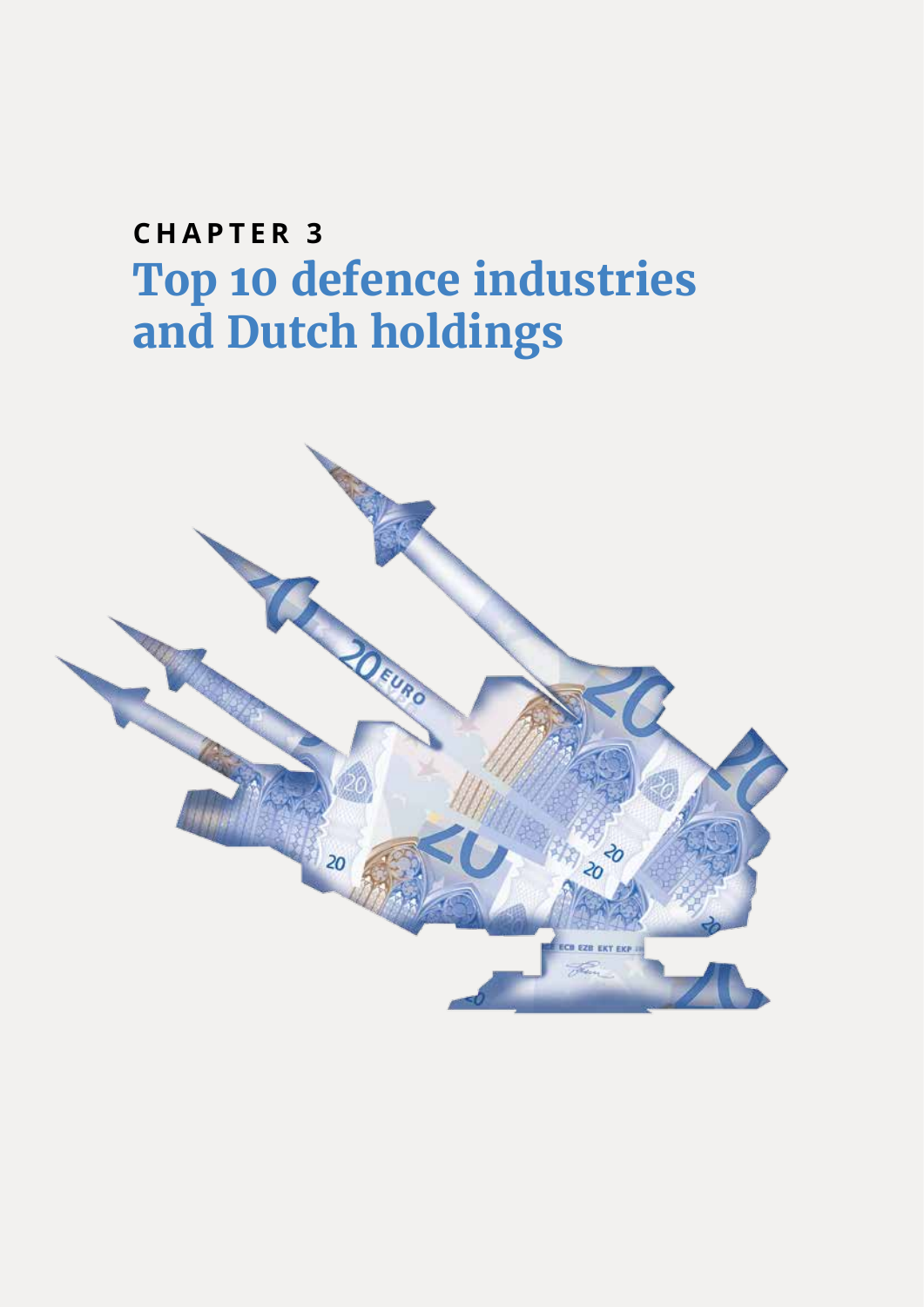#### Table 1: Largest 10 global defence companies and their corporate presence in the Netherlands

| <b>Company</b>          | <b>Country</b> | 2014<br><b>Defence</b><br><b>Revenue</b><br>$(in$ US\$<br>millions) | 2014<br><b>Total</b><br><b>Revenue</b><br>(in US\$<br>millions) | <b>Revenue</b><br><b>From</b><br><b>Defence</b> | <b>Holding in the</b><br><b>Netherlands</b>                                         | <b>Number of</b><br>employees<br>(2013) | <b>Trust</b>                                                                                                                                                         | <b>Working capital</b><br>in euros (2013) |
|-------------------------|----------------|---------------------------------------------------------------------|-----------------------------------------------------------------|-------------------------------------------------|-------------------------------------------------------------------------------------|-----------------------------------------|----------------------------------------------------------------------------------------------------------------------------------------------------------------------|-------------------------------------------|
| Lockheed Martin         | US             | 40,128.00                                                           | 45,600.00                                                       | 88.00%                                          | Lockheed Martin<br>Netherlands Holdings<br>B.V.                                     | $\mathsf 0$                             | Nationale Trust<br>Maatschappij NV                                                                                                                                   | 23,000                                    |
| Boeing                  | US             | 29,000.00                                                           | 90,762.00                                                       | 32.00%                                          | Boeing<br>Netherlands C.V.                                                          | $\mathsf 0$                             | Strawinskylaan 2745<br>A Trn 16th                                                                                                                                    |                                           |
|                         |                |                                                                     |                                                                 |                                                 | Boeing<br>Netherlands B.V.                                                          | 52                                      | Strawinskylaan 2745<br>A Trn 16th                                                                                                                                    | 4,967,299                                 |
|                         |                |                                                                     |                                                                 |                                                 | <b>Boeing Netherlands</b><br>Holdings B.V.                                          | 0                                       | Strawinskylaan 2745<br>A Trn 16th                                                                                                                                    |                                           |
| <b>BAE Systems</b>      | UK             | 25,449.00                                                           | 27,411.30                                                       | 92.80%                                          | <b>BAE SYSTEMS Holdings</b><br>B.V.                                                 | $\mathsf 0$                             | <b>SGG Management</b><br>(Netherlands)                                                                                                                               | $-827,137$                                |
|                         |                |                                                                     |                                                                 |                                                 | BAE SYSTEMS Shared<br>services (overseas) Ltd                                       | $\mathbf{1}$                            | <b>SGG Management</b><br>(Netherlands)                                                                                                                               |                                           |
|                         |                |                                                                     |                                                                 |                                                 | Royal Ordnance B.V.                                                                 | $\overline{2}$                          | <b>SGG Management</b><br>(Netherlands)                                                                                                                               | 1,607,557                                 |
|                         |                |                                                                     |                                                                 |                                                 | <b>BAE SYSTEMS</b><br>Finance B.V.                                                  | $\mathbf 0$                             | <b>SGG Management</b><br>(Netherlands)                                                                                                                               | $-1,013,957$                              |
|                         |                |                                                                     |                                                                 |                                                 | Muiden Chemie<br>International                                                      | $\overline{2}$                          | <b>SGG Management</b><br>(Netherlands)                                                                                                                               | 3,354,693                                 |
| Raytheon                | US             | 22,228.20                                                           | 22,826.00                                                       | 97.40%                                          |                                                                                     |                                         |                                                                                                                                                                      |                                           |
| General Dynamics        | US             | 18,561.00                                                           | 30,852.00                                                       | 60.20%                                          | General Dynamics<br>European Holdings B.V.<br>Dissolved December<br>24,<br>12-2014. | $\overline{4}$                          | Teleportboulevard 140,<br>1043EJ<br>Also listed in a list of<br>publicly traded US<br>companies with Tax haven<br>Subsidiaries in tax havens<br>and offhore capital. | -329,340,464                              |
| Northrop Grumman        | US             | 18,400.00                                                           | 23,979.00                                                       | 76.70%                                          | Northrop Grumman<br>Int. Holdings B.V.                                              | $\mathsf 0$                             | James Wattweg 22,<br>Vlaardingen                                                                                                                                     |                                           |
|                         |                |                                                                     |                                                                 |                                                 | Northrop Grumman<br>Finance Europe B.V.                                             | 0                                       |                                                                                                                                                                      | 41,968                                    |
|                         |                |                                                                     |                                                                 |                                                 | Northrop Grumman<br>Sperry Marine Holdings B.V.                                     | 0                                       |                                                                                                                                                                      | $-6,826$                                  |
|                         |                |                                                                     |                                                                 |                                                 | Northrop Grumman<br>Asia Holdings B.V.                                              | $\mathbf 0$                             |                                                                                                                                                                      |                                           |
| Airbus Group            | NI.            | 14,609.50                                                           | 80,686.40                                                       | 18.10%                                          | <b>Airbus Group</b>                                                                 |                                         | Mendelweg 30, 2333CS                                                                                                                                                 | $-513,000,000$                            |
|                         |                |                                                                     |                                                                 |                                                 | <b>EADS Finance</b>                                                                 | $\mathbf 0$                             | Leiden                                                                                                                                                               | 3,789,874                                 |
|                         |                |                                                                     |                                                                 |                                                 | Airbus Group Proj B.V.                                                              | 0                                       |                                                                                                                                                                      |                                           |
|                         |                |                                                                     |                                                                 |                                                 | Airbus DS Holdings B.V.                                                             | 4                                       |                                                                                                                                                                      | $-106,250,000$                            |
|                         |                |                                                                     |                                                                 |                                                 | Astrium International<br>Holdings B.V.                                              | $\mathbf{1}$                            |                                                                                                                                                                      | $(2014) - 907$                            |
| United Technologies     | US             | 13,020.00                                                           | 65,100.00                                                       | 20.00%                                          | United Technologies<br>Holdings<br>AMZ B.V.                                         | $\pmb{0}$<br>$\mathbf 0$                | Nationale Trust<br>Maatschappij NV                                                                                                                                   | 45,086,000<br>0.01                        |
| Finmeccanica            | Italy          | 10,561.40                                                           | 19,486.80                                                       | 54.20%                                          | ÷,                                                                                  |                                         |                                                                                                                                                                      |                                           |
| $L-3$<br>Communications | US             | 9,808.00                                                            | 12,124.00                                                       | 80.90%                                          |                                                                                     |                                         |                                                                                                                                                                      |                                           |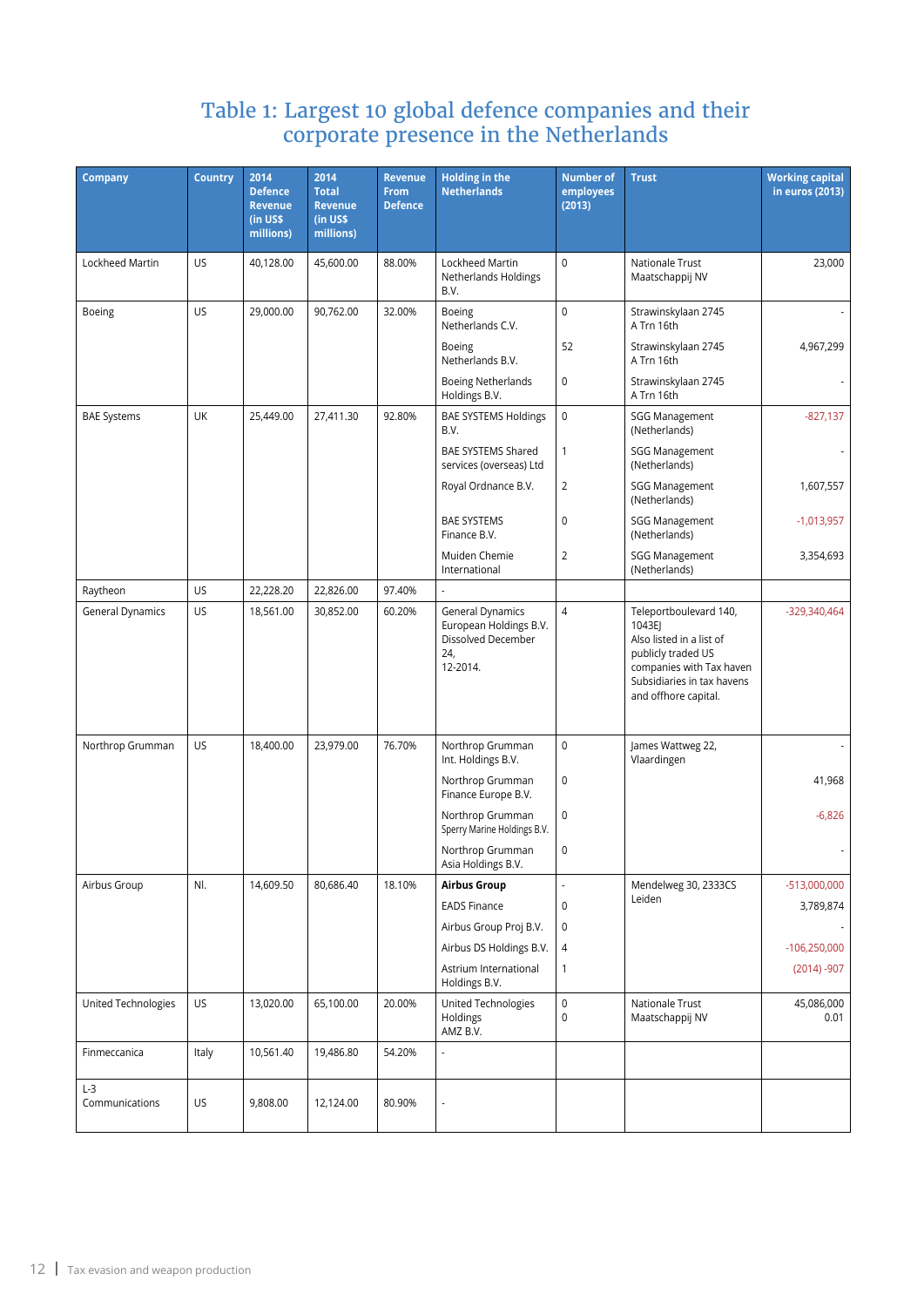World defence production is worth approximately US \$450 billion (about €400 billion) annually; which is about a quarter of world military expenditures. The ten biggest weapon producers are responsible for 45 per cent (US\$ 202 billion) of all arms production in financial value. Most arms are produced for the domestic market. Seven of the ten biggest weapon producers are from the United States. The United States is responsible for the lion share of weapon production and 40 per cent of the global defence budget. The other three biggest weapon producers from the top ten are headquartered in Europe; these are BAE of the UK, Finmeccanica of Italy and Airbus with production primarily based in Germany, France and Spain and juridically based in the Netherlands. The biggest companies are producing large weapon systems such as military planes, helicopters, ships, missiles, engines, and electronic systems.

It is hardly surprising that the top three are companies which produce primarily aircraft. Military aviation is responsible for US\$ 200 billion<sup>26</sup> which is 45 per cent of the global total defence production.



**World military expenditures, 2014**

These companies do not only produce for their home market. They are also responsible for most of the global arms trade. And - contrary to public assumption - most arms trade is legal, even to countries such as Sudan, Egypt, Pakistan, India. Arms go to conflict regions, to countries committing gross human rights violations and even to countries with child soldiers.27 Some countries are excluded from the arms market by UN embargoes but often those arms embargoes are limited in scope. EU countries have their additional list of arms embargoes. Despite this, most of the market is open for sales.

The biggest arms-producing companies are not necessarily the biggest companies when total production is taken into account. Hewlett Packard (HP) for example lists 40 on the defence top 100, but is the biggest company in the list if total revenues civil (98% of revenues) and defence (2% of revenues) are combined. The largest number of Dutch holdings by a top 100 defence company thus is not only - or even mainly - attached to defence production. In that sense, of the total turnover, HP is followed by the two major global aircraft producers Boeing and Airbus, with a large section for the production of civil airliners. Lockheed Martin takes a seventh place in this respect; although it produces military planes it has no position in the civil aircraft market.<sup>28</sup> That is also the case for BAE, the number three on the Top 100, but the number 14 when total revenues are taken into account. On average the big ten earn two thirds of their revenues from defence.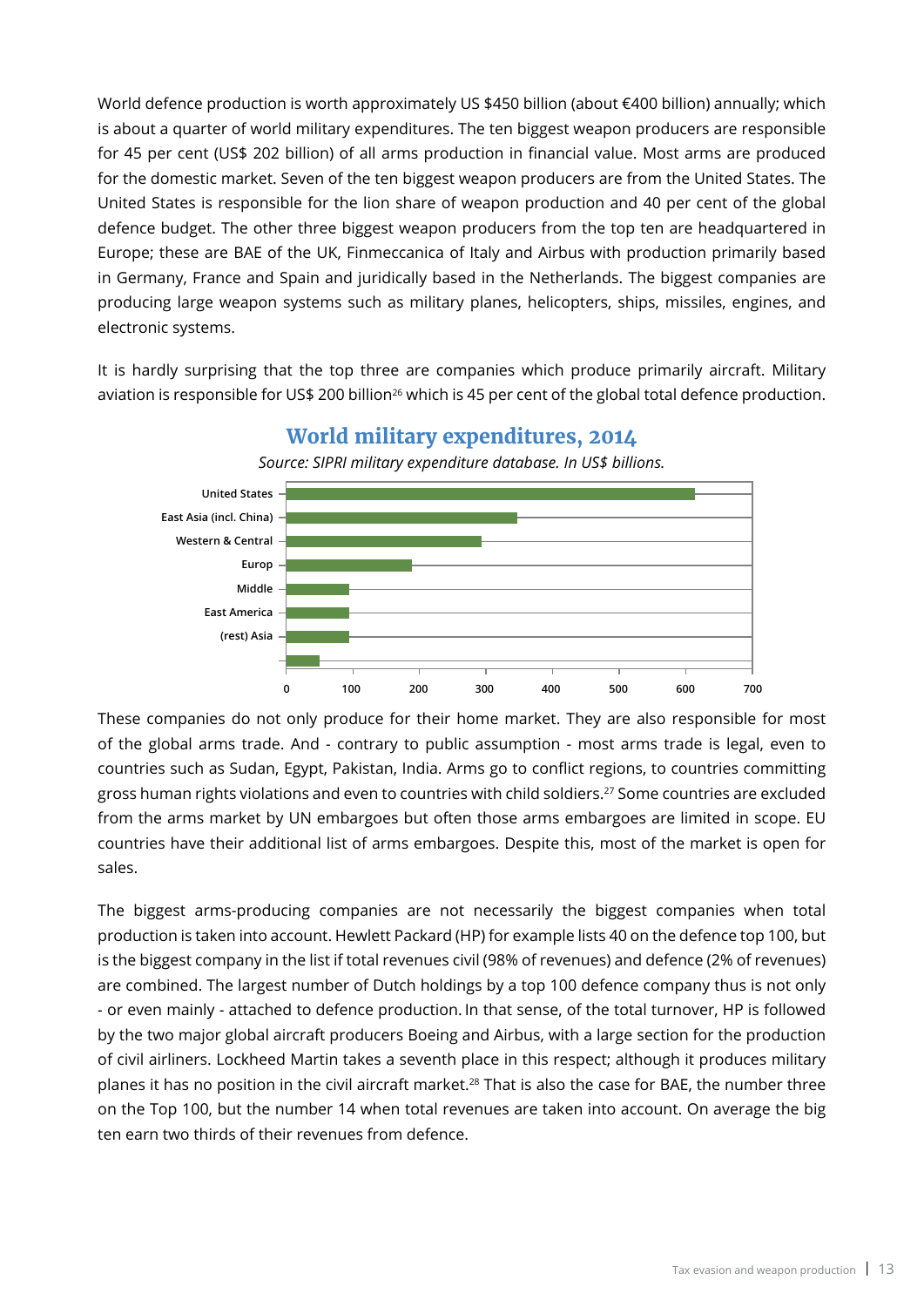### **CHAPTER 4 Tax evasion by company**

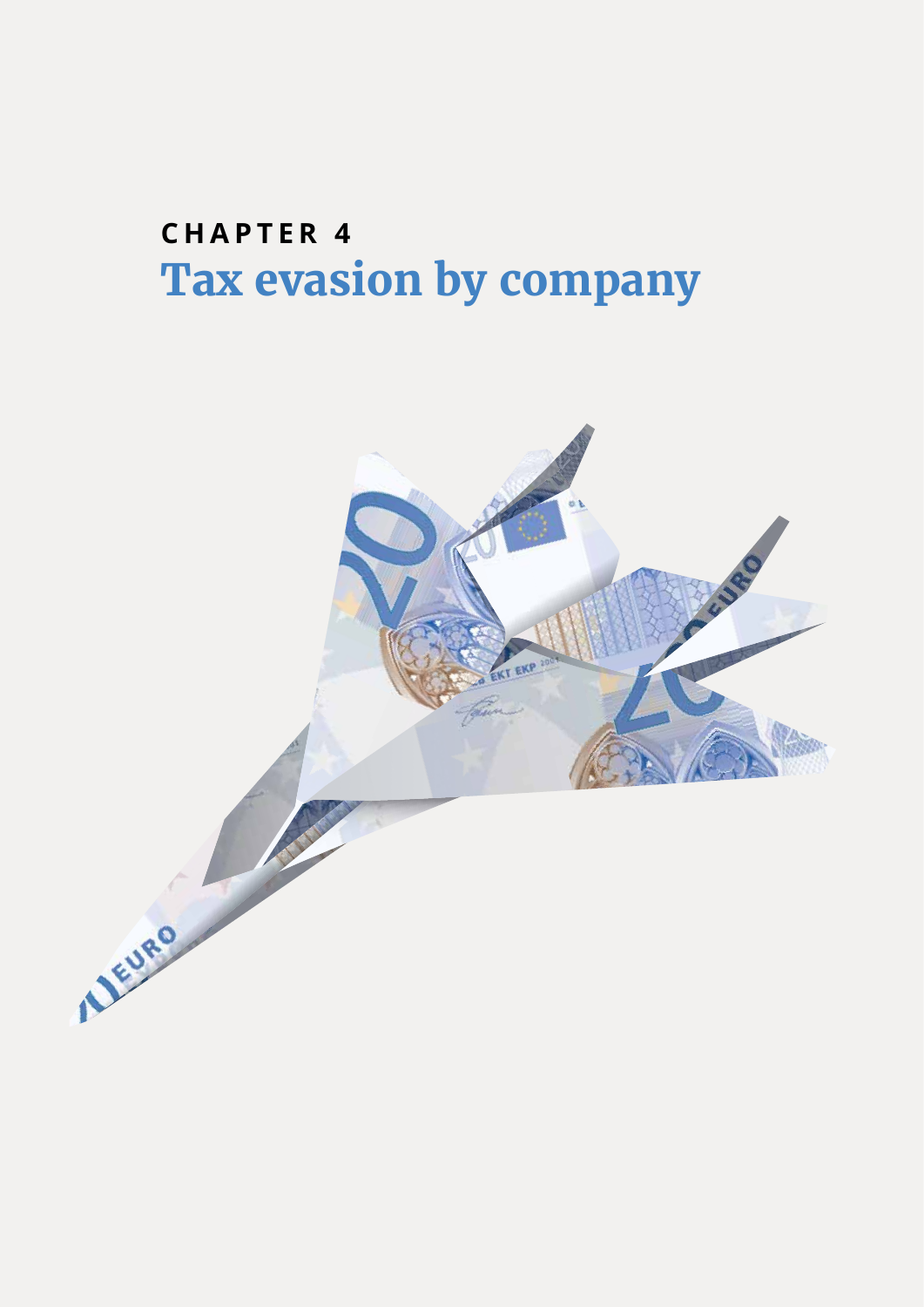Six out of the ten biggest arms companies have tax constructions in the Netherlands. More than half of the top 100 biggest arms companies have a holding or establishment in the Netherlands.

#### Lockheed Martin

Lockheed Martin on its own is producing almost 10 per cent of all arms in the world, in financial value. The producer of the F-16 and Joint Strike Fighter (F-35) jets, it is by far the biggest defence company. Recently, the Pentagon warned<sup>29</sup> against further consolidation in the U.S. weapons industry because fewer defence contractors could lead to higher costs, decreased innovation and less competition. The gap between Lockheed Martin and the number two, Boeing, is eleven billion dollars. In his book on the company, 'Prophets of War', William Hartung writes: *"President Dwight D. Eisenhower (…) never would have dreamed that a single company could accumulate the kind of power and influence that is now wielded by Lockheed Martin."*

The company receives one out of every ten dollars spent by the Pentagon. It provides a range of products varying from interrogators for Guantánamo to Hellfire missiles. Lockheed Martin is also the largest US nuclear weapons contractor,<sup>30</sup> managing crucial laboratories, plants and fighter aircraft fitted to launch or drop nuclear bombs.

|                                | <b>LOCKHEED MARTIN</b> |                                                                                                                                                                                                                                                                                                                                                                                                           |                   | <b>INVESTORS</b>                                                                                                                                                                                                                                                                                                | <b>MEDIA</b> | <b>SUPPLIERS</b>                                                                                                                                                               | <b>EMPLOYEES</b> |
|--------------------------------|------------------------|-----------------------------------------------------------------------------------------------------------------------------------------------------------------------------------------------------------------------------------------------------------------------------------------------------------------------------------------------------------------------------------------------------------|-------------------|-----------------------------------------------------------------------------------------------------------------------------------------------------------------------------------------------------------------------------------------------------------------------------------------------------------------|--------------|--------------------------------------------------------------------------------------------------------------------------------------------------------------------------------|------------------|
| <b>WHO WE ARE</b>              | <b>WHAT WE DO</b>      | <b>NEWS &amp; EVENTS</b>                                                                                                                                                                                                                                                                                                                                                                                  | <b>INNOVATION</b> | <b>CAREERS</b>                                                                                                                                                                                                                                                                                                  |              |                                                                                                                                                                                | $\alpha$         |
| F-35 Lightning II              |                        | <b>Aerospace &amp; Defense</b>                                                                                                                                                                                                                                                                                                                                                                            |                   | <b>Information Technology</b>                                                                                                                                                                                                                                                                                   |              |                                                                                                                                                                                |                  |
| Follow the latest program news |                        | Aircraft<br><b>Electronic Warfare</b><br><b>Ground Vehicles</b><br>Missiles & Guided Weapons<br><b>Missile Defense</b><br><b>Naval Systems</b><br><b>Radar Systems</b><br><b>Sensors &amp; Situational Awareness</b><br><b>Tactical Communications</b><br><b>Training &amp; Logistics</b><br><b>Transportation &amp; Safety Management</b><br><b>Unmanned Systems</b><br><b>Logistics and Sustainment</b> |                   | <b>Biometrics</b><br><b>Cloud Computing</b><br>Cybersecurity<br><b>Data Analytics</b><br>Health & Life Sciences<br><b>Information Management</b><br><b>Space</b><br>Earth Observation and Exploration<br>Human Space Flight<br><b>Launch Vehicles</b><br>Planetary and Asteroid Exploration<br><b>Satelites</b> |              | <b>Emerging Technologies</b><br><b>Advanced Aeronautics</b><br><b>Advanced Manufacturing</b><br>Energy<br>Nanotechnology<br>Quantum<br>Robotics<br><b>Scientific Discovery</b> |                  |

The Dutch holding of the company, Lockheed Martin Netherlands Holdings B.V., is a full subsidiary of Lockheed Martin Overseas Corporation based in Wilmington, Delaware (US). Lockheed also has a company with non-financial activities in the Netherlands: Lockheed Martin Commercial Flight Training B.V. This is a full subsidiary of LM Netherlands Holdings and employed 188 persons in 2013 (it has a number of daughter companies named SIM Lease 1-3, 5-6 and Sim-Industries Production). This company sells flight simulators all over the world.

Lockheed Martin has a long history of tax avoidance. In the late sixties, it came to light that the same trails used to bribe Nixon were also used for tax evasion "through overseas shell companies and offshore bank accounts as corruption money of foreign sales agents," in which Lockheed Martin set the standards.31 Defence contractor Loral, which was being acquired by Lockheed in a \$9.1-billion deal, used a limited offshore partnership in the Cayman Islands tax haven to avoid U.S. corporate income taxes, according to financial disclosures made in connection with the merger during the midnineties consolidations' process.32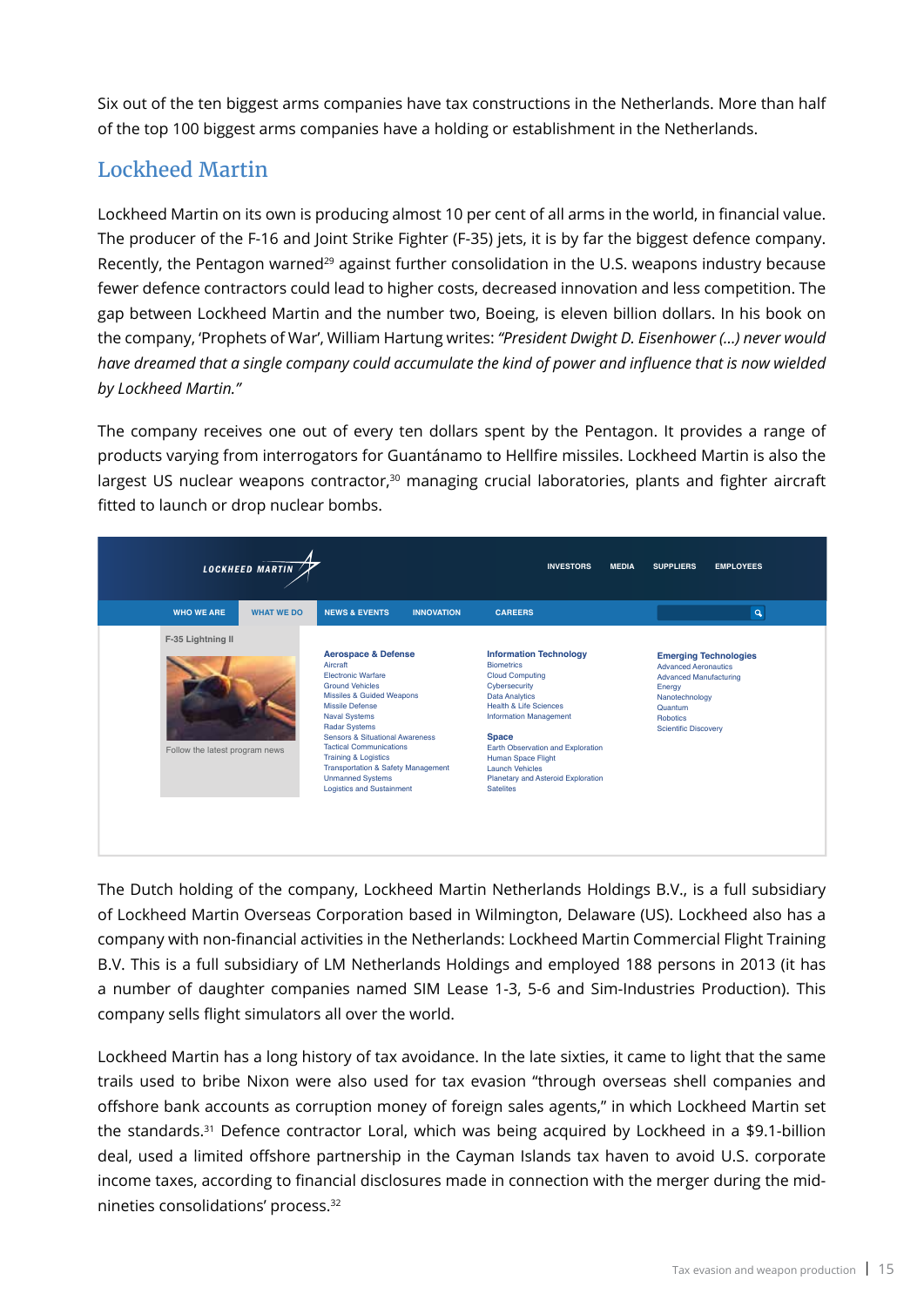The request by foreign countries, most notably Japan, for access to the U.S. investigative materials evolved into the first Mutual Legal Assistance Treaty (MLAT). The bilateral system of MLAT's grew out of the Lockheed aircraft investigations of the 1970s in which the United States developed information about bribes which Lockheed paid to a number of countries around the world. Dutch people remember Lockheed from that period by a corruption case involving the husband of then-Queen Juliana and Prince Bernard. But most current international efforts to launder money involve several countries, many different bank accounts and many different entities. Even when there are MLATs in place, investigators must go through a time consuming process of making requests on a country-by-country basis, waiting to receive the data from one country before having enough information to make the request of another country.33

#### Boeing

Boeing is known for its civil planes, such as the 747. But it is also a big arms company. According to its website "Boeing's expertise spans a broad range of products in defence. Fighter jets, rotorcraft, embedded product support, cyber security products, surveillance suites, advanced weapons, missile defence and commercial aircraft derivatives all fit in Boeing's portfolio. The company can leverage this holistic knowledge and deliver the value of those integrated systems to its customers."<sup>34</sup> The company is producing a wide range of weapon systems. Besides what is advertised on the site, Boeing also produces nuclear missiles and participates in the development of new types of nukes.<sup>35</sup>

Boeing Netherlands Holdings B.V. is a full subsidiary of Boeing Global Holdings Corp. also based in Wilmington, Delaware. The holding structure of Boeing has changed last year. The Netherlands Holdings B.V. was established in March 2015. On June, 2nd a proposition was tabled to merge Boeing Netherlands Holdings B.V. with Boeing Gibraltar Ltd. A few days later this was followed by a next proposal to merge Boeing Netherlands Holdings into Boeing European Holdings Ltd. registered in Cardiff, UK, and Netherlands Holdings came to a quick end. Boeing still has two holding structures in the Netherlands: Boeing Netherlands C.V. and its 100 per cent daughter company Boeing Netherlands B.V.

Boeing is also named as one of the top 10 Corporate Tax Avoiders by Bernie Sanders, US Senator from Vermont and current presidential candidate: "From 2008 to 2013, while Boeing made over \$26.4 billion in U.S. profits, it received a total tax refund of \$401 million from the IRS. Boeing's effective U.S. corporate income tax rate over this six-year period was 2 per cent."36 Which means that the \$26.4 billion civil military aircraft builder paid less than zero income tax. And it is going to be worse. In February 2015 "the company has paid net taxes in just three years out of the dozen since the 787 was launched in 2003, for a cumulative net \$1.3 billion federal tax refund. That works out to an average tax rate in that period of close to negative 3 per cent."

| 100%<br>Only shareholder       | <b>Company Profile - Boeing Netherlands B.V. (34247907)</b><br>Chamber of Commerce, 23 august 2015 |            |  |  |  |
|--------------------------------|----------------------------------------------------------------------------------------------------|------------|--|--|--|
| Name                           | Location                                                                                           | CoC number |  |  |  |
| 100% Boeing Netherlands C.V.   | Amsterdam                                                                                          | 34246897   |  |  |  |
| <b>Boeing Netherlands B.V.</b> | Amsterdam                                                                                          | 34247907   |  |  |  |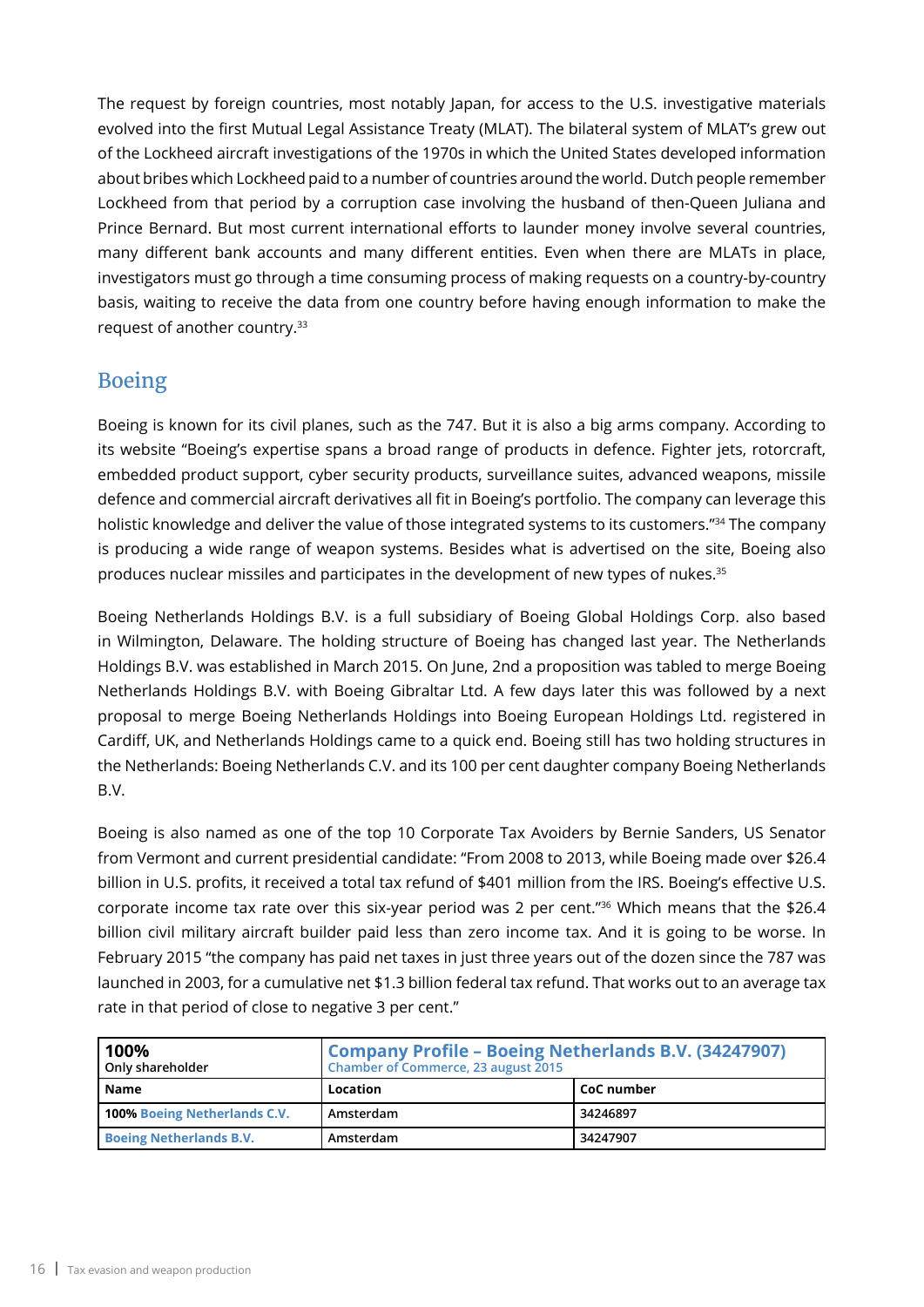An overview of US companies dodging taxes (also by Sanders) mentioned a \$30 billion contract to build 179 airborne tankers but Boeing nevertheless got a \$124 million tax refund in 2010.<sup>37</sup> Boeing would owe an estimated \$66 million more in federal income taxes if its use of offshore tax avoidance was eliminated. Indignantly Sanders asks:

"American Jobs Shipped overseas? Over 57,000. Since 1994, more than 57,000 Americans lost their jobs at Boeing as a result of overseas outsourcing or rising imports. At least \$58 billion." Boeing got the tanker contract – a production pestered by mismanagement ever since – because being an American enterprise, it was the strongest card in the competition with European Airbus. Airbus CEO Tom Enders is still grumbling about it.<sup>38</sup>

#### BAE Systems

British Aerospace Systems, the number three of the list, also has a foot in the Netherlands. "A notorious recent deal was the sale of 200 Tactica armoured vehicles to Saudi Arabia. These vehicles were used by Saudi troops helping to suppress pro-democracy protests in Bahrain in March 2011," writes the UK Campaign Against Arms Trade (CAAT).<sup>39</sup> CAAT summarises: "Its portfolio includes fighter aircraft, warships, tanks, armoured vehicles, artillery, missiles and small arms ammunition."

BAE Systems has two main entries in the Dutch Chamber of Commerce. First there is BAE SYSTEMS Shared Services (overseas) Ltd. This is a provider of management advice and named after its UK parent company.40 The company was established in July 2014, with two directors: Mark Andrew Reason and David Alexander Green, and one secretary: Ann-Louise Holding. Green is active in seven BAE companies, Reason in two, and also in Spectrum Technologies, a company with a BAE background and ownership. Ms. Holding was appointed in ninety companies<sup>41</sup> since 2000, of which 70 are now inactive. Besides Shared Services, she works amongst others in BAE SYSTEMS Saudi Arabia<sup>42</sup> (Vehicles and Equipment Nominees) Ltd. and BAE SYSTEMS Electronic Systems (overseas) Ltd.43; and before this in BAE Systems (Funding Three) Ltd.<sup>44</sup> These employees are part of the financial menagerie of the UK weapon producer.

The other company registered in the Dutch Chamber of Commerce, BAE Systems (Overseas Holdings) B.V., is also woven into the BAE structures. It is a holding and finance corporation without personnel, managed by Rajdeep Patara and SGG Management (Netherlands) B.V., the Dutch branch of SGG, "a leading multi-jurisdictional provider of financial services with a heritage dating back more than a century, in Europe and beyond."45 Patara is a new kid on the block; not only in the Netherlands<sup>46</sup> but also in the UK part of BAES.<sup>47</sup> She took over positions of David Michael Brent, who recently terminated his BAE positions.<sup>48</sup>

| <b>Company relations</b>                      | Company profile - Royal Ordnance B.V. (32054246)<br>Chamber of Commerce, 18 august 2015 - 12:09 |            |  |  |
|-----------------------------------------------|-------------------------------------------------------------------------------------------------|------------|--|--|
| Name                                          | Location                                                                                        | CoC number |  |  |
| <b>SGG Management (Netherlands)</b>           | Amsterdam                                                                                       | 33274430   |  |  |
| 100% BAE SYSTEMS Holdings B.V.                | Amsterdam                                                                                       | 33170021   |  |  |
| <b>Royal Ordnance B.V.</b>                    | Amsterdam                                                                                       | 32054246   |  |  |
| <b>-100% Mujden Chemie International B.V.</b> | Amsterdam                                                                                       | 32039495   |  |  |
| <b>-100% BAE SYSTEMS Finance B.V.</b>         | Amsterdam                                                                                       | 33171021   |  |  |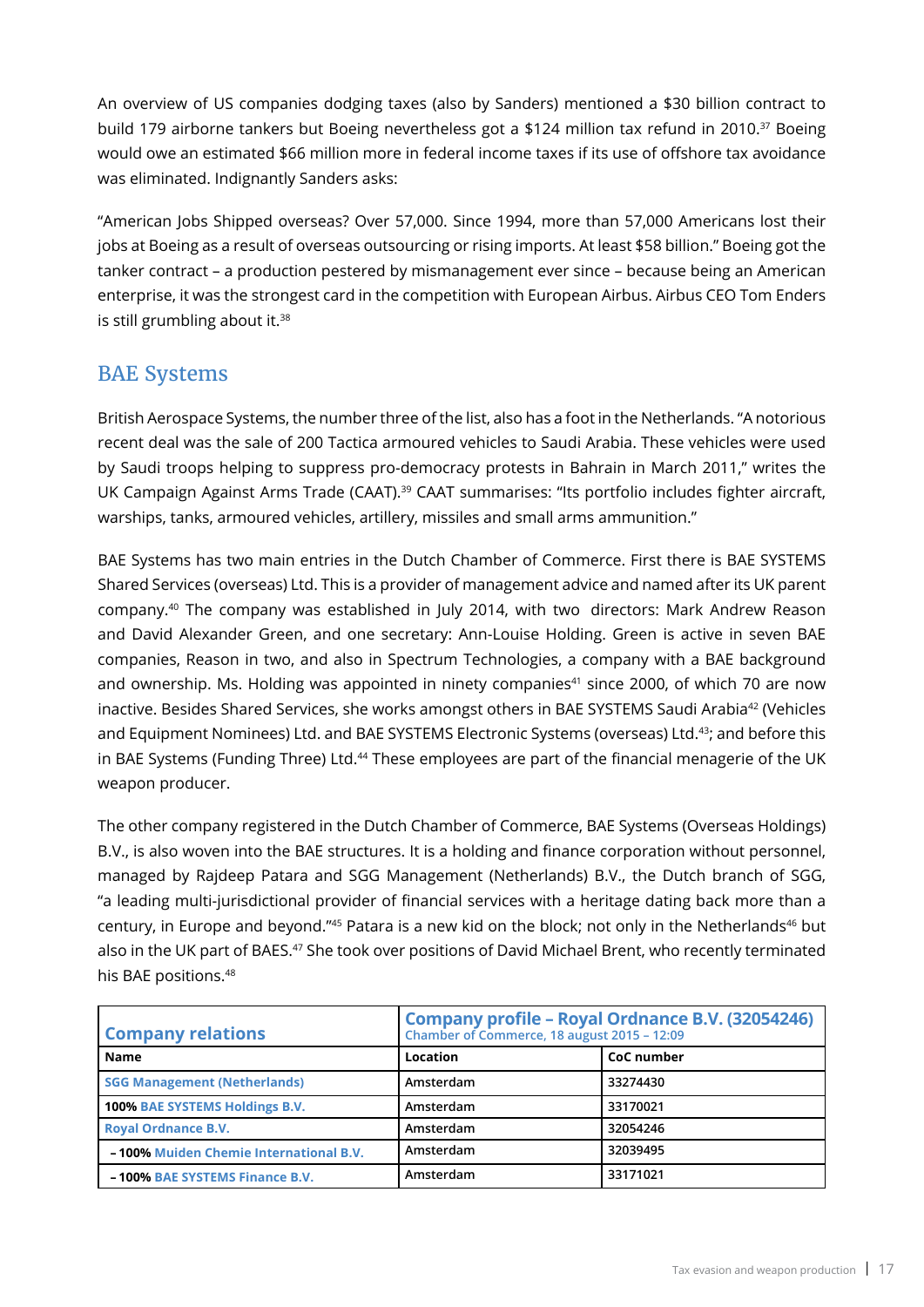The BAE example shows the extremely complicated holding structures which companies spin around themselves.

Royal Ordnance is a 100% daughter company of BAES Overseas Holdings and is a finance corporation, holding and management company. Directors are David Stanley Parkes and SGG Management (Netherlands) B.V. Parkes is widely involved as director in other parts of BAES.<sup>49</sup> Royal Ordnance itself holds two other companies: BAE SYSTEMS Finance B.V. and Muiden Chemie International. Finance B.V. is a financial holding, credit banking system and commercial finance corporation. Directors are again Patara and SGC Netherlands and the financial assets are written in red.

The last branch at the tree is Muiden Chemie. The name comes from an old Dutch gun powder factory. In 1991 it was bought by Royal Ordnance and according to the Dutch Chamber of Commerce it is still producing matches, gun powder and explosives, and and exporting smokeless powder. But the Muiden Chemie factory was closed in 2001 after a fire. It does not even produce a single box of matches.

When the author of this report called Muiden Chemie International, the phone was answered by SGC which "has absolutely nothing to do with it," and keeps denying it even when their Chamber of Commerce registration is brought up. On the premises of Muiden Chemie International, an investor's organisation by the name of KNSF has established itself.

As the UK Campaign Against Arms Trade (CAAT) writes: "UK-based arms- producing companies have ostensibly become detached from the state, trying to redefine themselves as independent commercial entities that have transcended their national origins" and seek profit everywhere, even if that means not paying taxes to the government which treats them as a national enterprise. However, they "play the nationalist card when its interests are threatened."<sup>50</sup>



### Northrop Grumman Corp. (NGC)

*Illustration 1: Northrop Grumman Vlaardingen 19 September 2014*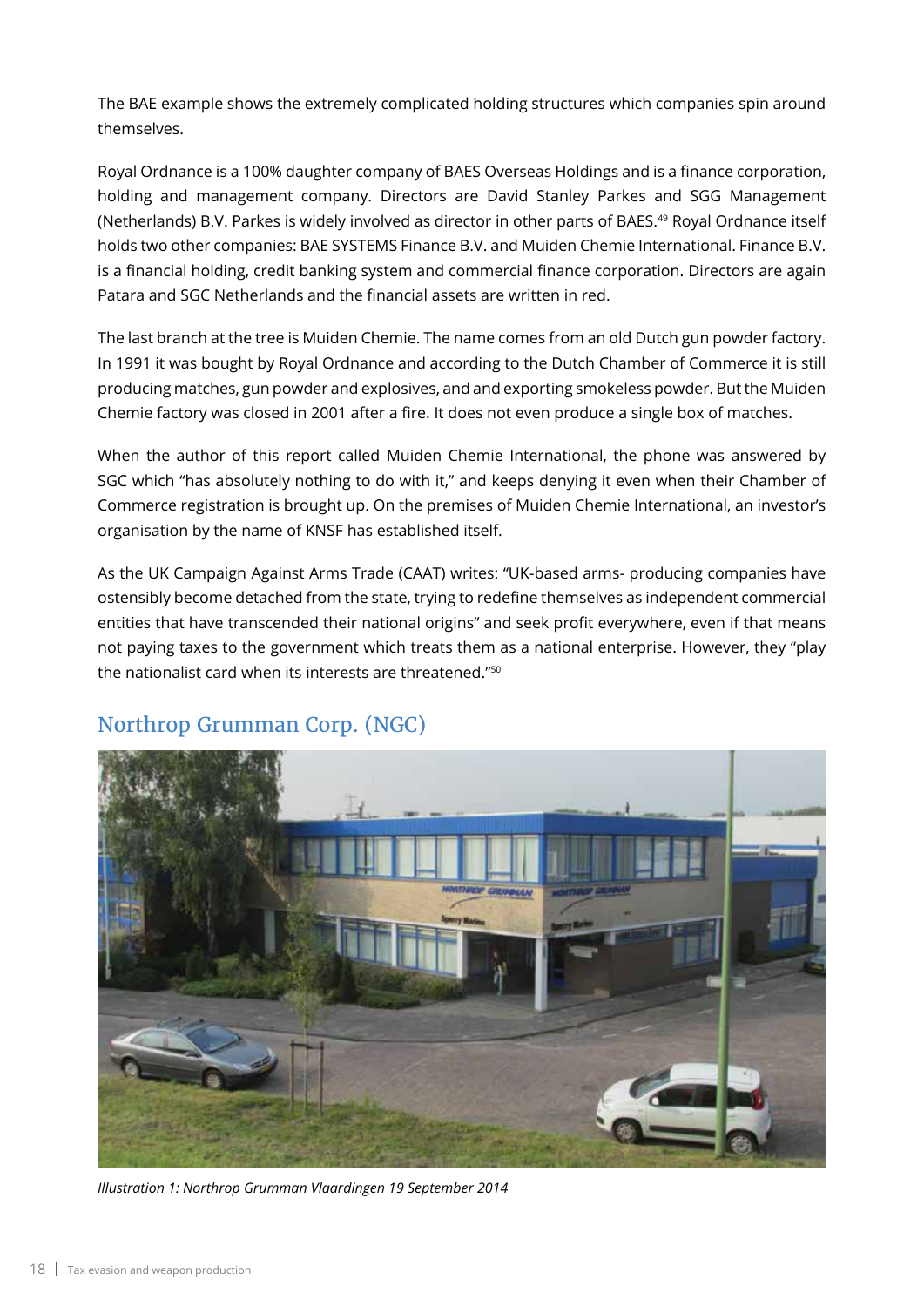US company Northrop Grumman produces a wide range of weapon systems such as laser weapons, drones, guided bombs, and nuclear submarines. More than three quarters of its revenues depend on military production.

Northrop Grumman International Holdings B.V. and Northrop Grumman Finance Europe B.V., based in the Netherlands, are fully owned by Northrop Grumman Global Holdings Ltd. located in central London.<sup>51</sup> As such they are directly linked to the UK establishment on a company level. Holdings B.V. itself is the only shareholder in Northrop Grumman B.V., Northrop Grumman Netherlands B.V. and Northrop Grumman Asia Holdings B.V.. The first two are registered as working in the field of security and security systems.

Holdings Asia is registered as a holding. All three have zero employees and a working capital of 1 (one) euro. All Sperry companies, also part of the Northrop Grumman footprint in the Netherlands,<sup>52</sup> have been withdrawn from the trade register, as are those of Litton (which is also part of the NGC<sup>53</sup>). In total zero people are employed. There is however an office at the James Wattweg 22 in Vlaardingen. When passing it last year, a man with a computer under his arm was just leaving. Apparently it is not totally empty. It is also the location of the personnel association of Northrop Grumman and the address of Sperry in the Netherlands, which is however no longer registered.

| <b>Company relations</b>                            | <b>Company profile - Northrop Grumman</b><br><b>International Holdings B.V. (59236369)</b><br>Chamber of Commerce, 18 august 2015 - 12:09 |            |  |
|-----------------------------------------------------|-------------------------------------------------------------------------------------------------------------------------------------------|------------|--|
| <b>Name</b>                                         | Location                                                                                                                                  | CoC number |  |
| 100% Northrop Grumman International Holdings B.V.   | Falls Church, Virginia 22 Ver. Staten van Amerika                                                                                         |            |  |
| <b>Northrop Grumman International Holdings B.V.</b> | Vlaardingen                                                                                                                               | 59236469   |  |
| -100% Northrop Grumman B.V.                         | Vlaardingen                                                                                                                               | 57961484   |  |
| -100% Northrop Grumman Netherlands B.V.             | Vlaardingen                                                                                                                               | 57961581   |  |
| -100% Northrop Grumman Sperry Marine Holdings B.V.  | Vlaardingen                                                                                                                               | 59240628   |  |
| <b>-100% Northrop Grumman Asia Holdings B.V.</b>    | Vlaardingen                                                                                                                               | 61783935   |  |

### Airbus, formerly EADS

Airbus Group SE, formerly Airbus Group NV and known as European Aeronautic Defence and Space Company EADS NV, is a Franco-German, and to a lesser extent Spain-based company active within the aerospace and defence sector. The company is officially based in the Netherlands. It manufactures aircraft, helicopters, commercial space launch vehicles, missiles, satellites, defence systems and defence electronics, and offers services related to these activities. It operates four divisions. The Airbus division comprises the Airbus Commercial and Airbus Military segments, which produces commercial jet aircraft, military transport aircraft and special mission aircraft, among others. The Eurocopter division makes civil and military helicopters. Astrium is active in the field of satellites, orbital infrastructures and launchers, and also provides space-related services. The Cassidian division sells missile systems, military combat and training aircraft, among others. Airbus also makes missiles for nuclear loads.

Airbus presents itself as the first real European defence company. It was an answer to the consolidation of US defence businesses in the nineties. It established its official headquarters in the Netherlands. Since May 2015, this is even reflected in the name, as it changed NV (Dutch for limited company,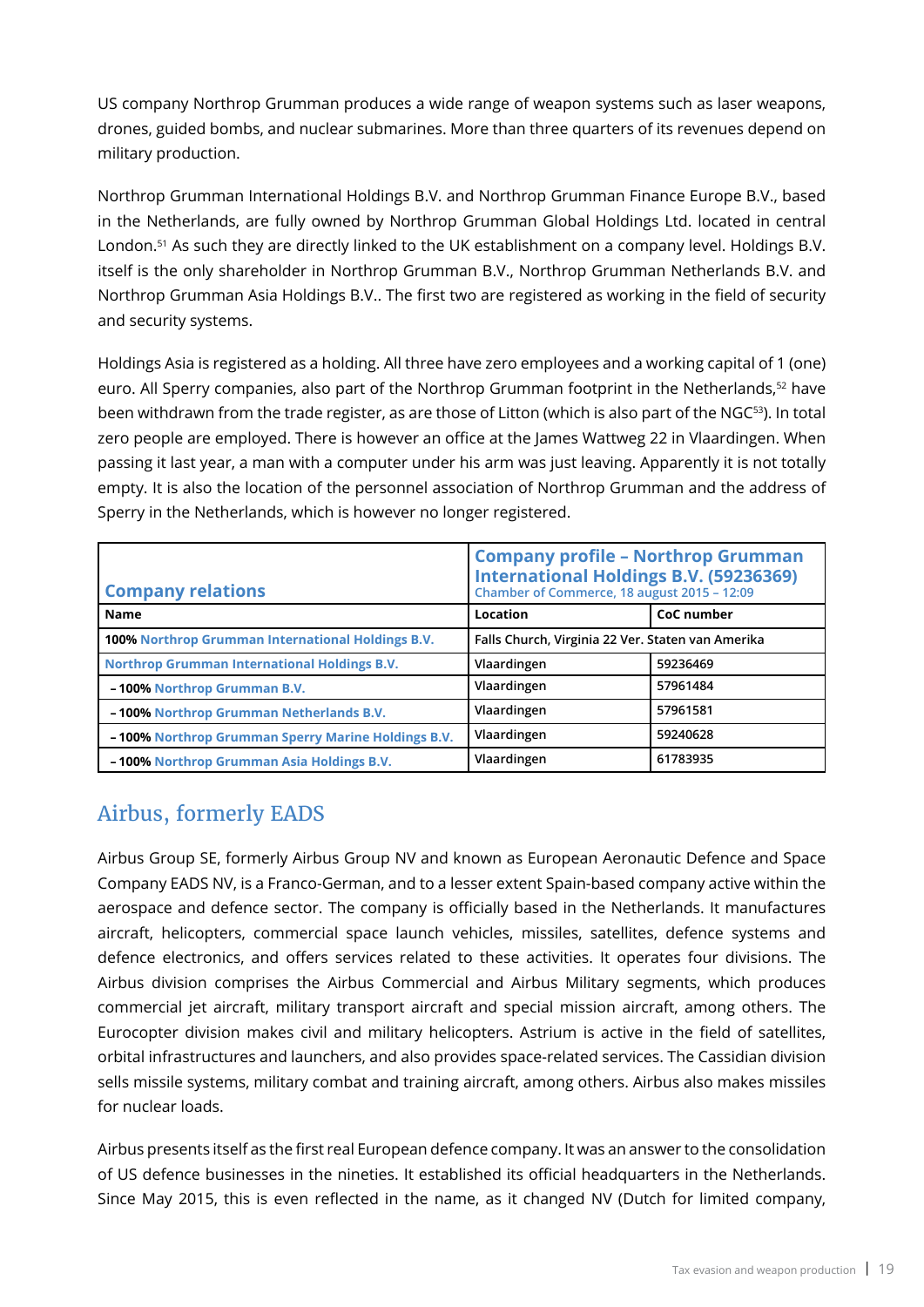Ltd.) to SE, Societas Europaea (Latin for European company)<sup>54</sup>. Airbus divisions are all spread over the world, like most transnational corporations. Airbus has a small Dutch production facility in Leiden, Airbus Defence and Space Netherlands.<sup>55</sup> Here it works amongst other things on the Embedded Combat Aircraft Training System (ECATS) for the F-35, to provide real-life training scenario for its instruments, with one or more enemy aircraft in the air. Leiden is also the location of all Dutch Airbus holdings.

Back in 2002, Stop Wapenhandel had already assumed that Airbus was based in the Netherlands for tax reasons. In that year, an action was organised by the Flemish Forum voor Vredesactie, the European Network Against Arms Trade and Stop Wapenhandel, targetting the Airbus fly-in fly-out Annual General Meeting at Schiphol airport. The company denies it is established in the Netherlands for tax reasons, but the authors of a book on Dutch tax havens<sup>56</sup> describe the meeting as an "annual play", accompanied by "the annual protest of anti-arms trade activists".

The Airbus Group owns two full daughter companies in the Netherlands: the financial holding EADS Finance and the Airbus Group Proj B.V.. Under this structure there is a second layer, headed by DS Holdings, a holding and financing company with a history in Astrium. DS Holdings owns two other entries: Dutch Space and Astrium International Holdings B.V. Dutch Space is the former Fokker Space B.V. and known under a range of names.<sup>57</sup> It is now called Airbus Defence and Space Netherlands and a 'normal' company with over 200 employees, active in R&D, production and export, mainly in the field of space technology. It was profitable in 2014, but still has a negative working capital. Astrium Int. Holdings is directed by French employees of the Airbus (Astrium Norway SAS, Aerospatiale) circles and another example of a holding and financing company (in official Dutch: Houdster- en financieringsmaatschappij) set up to circulate money in the most profitable way.

| <b>Company relations</b>                                  | <b>Company profile - Airbus Group</b><br>(24288945)<br>Chamber of Commerce, 20 august 2015 - 16:54 |            |  |
|-----------------------------------------------------------|----------------------------------------------------------------------------------------------------|------------|--|
| Name                                                      | Location                                                                                           | CoC number |  |
| <b>Airbus Group</b>                                       | Leiden                                                                                             | 24288945   |  |
| <b>-100% Northrop Grumman Netherlands B.V.</b>            | Leiden                                                                                             | 34182495   |  |
| <b>-100% Northrop Grumman Sperry Marine Holdings B.V.</b> | Leiden                                                                                             | 63545128   |  |

| <b>Company relations</b>                         | <b>Company profile - Airbus DS Holdings</b><br><b>B.V. Group (24190445)</b><br>Chamber of Commerce, 20 august 2015 - 17:23 |            |  |
|--------------------------------------------------|----------------------------------------------------------------------------------------------------------------------------|------------|--|
| <b>Name</b>                                      | Location                                                                                                                   | CoC number |  |
| <b>Airbus DS Holdings B.V.</b>                   | Leiden                                                                                                                     | 24190445   |  |
| - 100% Dutch Space                               | Leiden                                                                                                                     | 28086907   |  |
| <b>-100% Astrium International Holdings B.V.</b> | Leiden                                                                                                                     | 56075162   |  |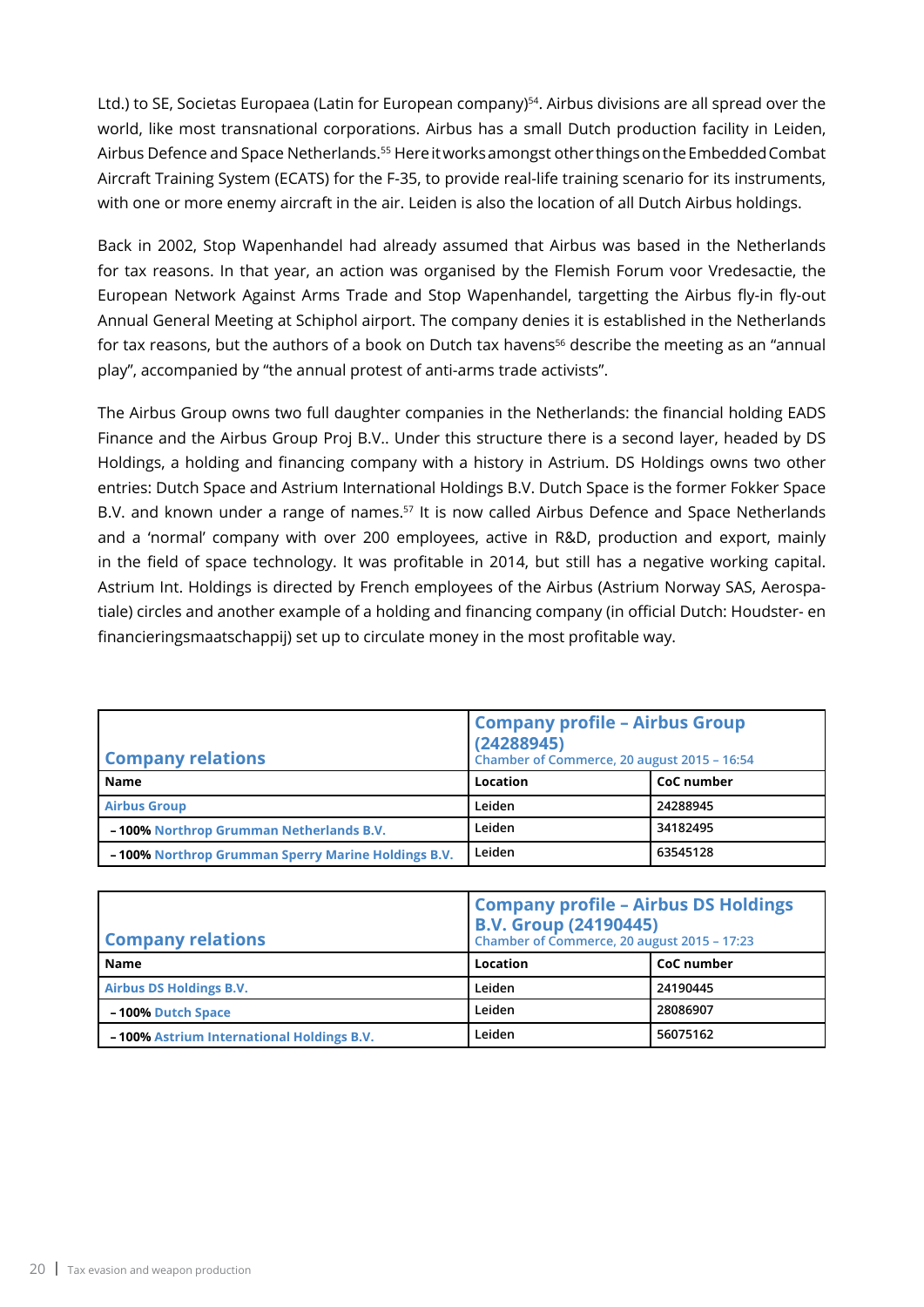### United Technologies

United Technologies is dependent on defence for one fifth of its revenues. United Technologies has the world's air forces as main clients. Well known names such as Sikorsy and Pratt & Whitney are part of the company structure. Sikorsy is the builder of a range of helicopters, of which the Black Hawk is the most notorious. Pratt is known because of its fighter aircraft engines, for example for the Joint Strike Fighter (F-35).



The Dutch holding is named simply United Technologies Holdings B.V.. This holding is a full daughter company of United Technologies in Wilmington Delaware. The Holding itself fully owns a number of United companies across the Netherlands in the field of refrigerated transport.<sup>58</sup> Only one is mentioned in the list of military companies in the Netherlands, in the catalogue of the Commissariat Military Production of the Ministry of Economics: Hamilton Sundstrand Customer Support Center Maastricht B.V. based at Maastricht airport.<sup>59</sup>

The board of United Technologies Holdings B.V. is filled with wealthy and well-known figures. Christopher Herbert Kurt Von has liabilities estimated over €1 billion; Stuart Bottomley has broad non-executive knowledge and experience in international asset management, risk management and corporate funding, and has consulted for numerous private and public companies, advised many companies and assisted in IPOs and other fund raisings; and the assignee doing the day-to-day tasks is a Dutch trust, in this case TMF Netherlands B.V.

According to a report by the federation of state Public Interest Research Groups (PIRGs), United Technologies has 22 tax haven subsidiaries in seven countries (in the Netherlands it had 7) and offshore held capital worth \$22 billion in 2012.<sup>60</sup>

### The next ninety biggest arms companies

The number 11–100 arms companies from the top 100 (see table 2: Holdings in the Defence industry, top 11–100) are producing \$184 billion worth of military equipment, a little less than that made by the top ten. In total the top-100 weapon production is valued at \$392.6 billion. Of those, only 52 companies, with a total defence production of \$148 billion, have no known holding or establishment in the Netherlands. 18 with a total defence production of \$42 billion have an establishment, but not a known holding in the Netherlands.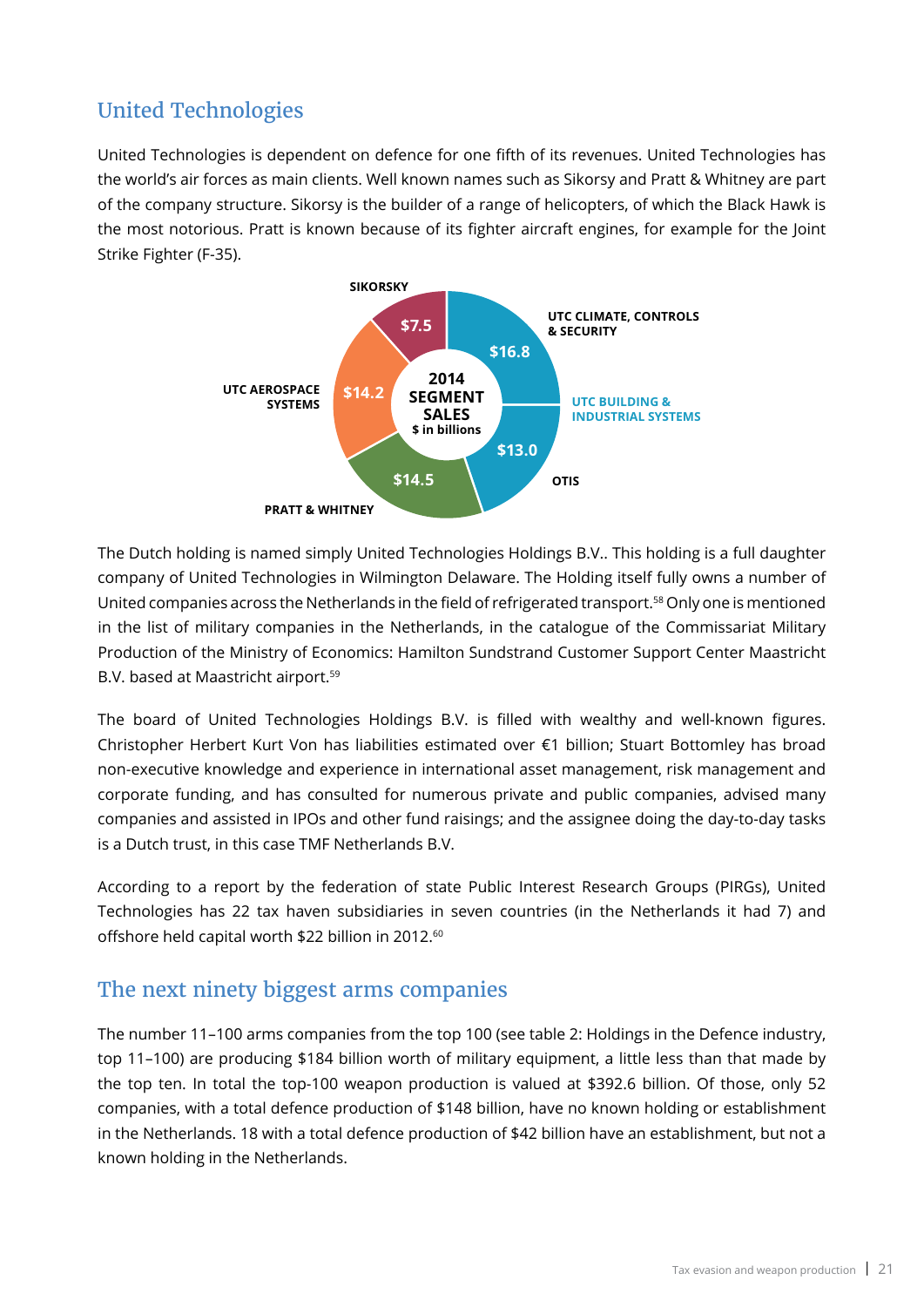Which leaves 30 companies with one or more holding structures in the Netherlands. This is one third of all corporations, with a value of production by those of \$203 billion. So one of every two dollars earned with weapon production has financial structures based in the Netherlands."

One of the significant companies in this list for the Netherlands is **Thales** Real Estate, a holding of one of the biggest Dutch arms manufacturers, along with many companies, and daughter company of the French Thales company (listed no. 12). This year a new branch was added to the holding structure, with HTSP B.V. registered as the only shareholder in Thales Real Estate, governed by Thales Nederland B.V.

| <b>Company relations</b>       | Company profile - HTSP B.V. (63974223)<br>Chamber of Commerce, 17 september 2015 - 14:23 |            |  |
|--------------------------------|------------------------------------------------------------------------------------------|------------|--|
| Name                           | Location                                                                                 | CoC number |  |
| <b>Thales Nederland</b>        | Hengelo                                                                                  | 06061578   |  |
| <b>100% Thales Real Estate</b> | Hengelo                                                                                  | 08103492   |  |
| <b>HTSP B.V.</b>               | Hengelo                                                                                  | 63974223   |  |

Without question, with more investigation and study, more daughter companies, boards and personnel more holdings will be brought to light.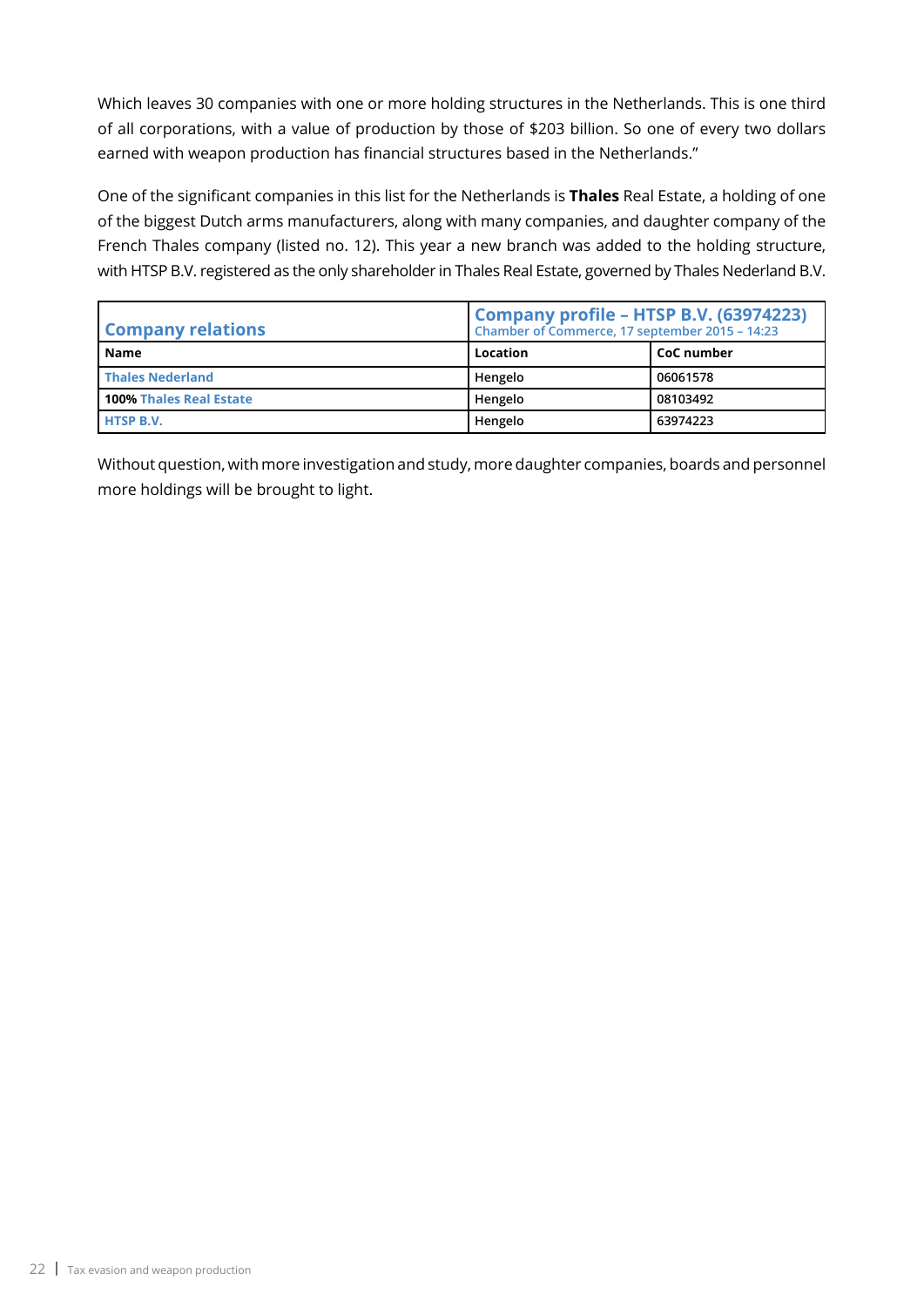#### Table 2: Holdings top 11-100

*Source: http://people.defensenews.com/top-100/*

| n: no establishment/holding<br>y: establishment but no holding                                                                                                                                                                                                                                                                                                                                                          | <b>Rank</b><br>2014 | <b>Company name</b>                      | <b>Country</b> | <b>Defence</b><br><b>Revenue</b> | <b>Revenue</b><br><b>From</b> |
|-------------------------------------------------------------------------------------------------------------------------------------------------------------------------------------------------------------------------------------------------------------------------------------------------------------------------------------------------------------------------------------------------------------------------|---------------------|------------------------------------------|----------------|----------------------------------|-------------------------------|
|                                                                                                                                                                                                                                                                                                                                                                                                                         |                     |                                          |                | (in US\$ millions)               | <b>Defence</b>                |
| n                                                                                                                                                                                                                                                                                                                                                                                                                       | 11                  | Almaz-Antey                              | Russia         | 9,209.80                         | 100.00%                       |
| Thales Real Estate HTSP B.V.                                                                                                                                                                                                                                                                                                                                                                                            | 12                  | Thales <sup>1</sup>                      | France         | 8,461.60                         | 49.10%                        |
| n                                                                                                                                                                                                                                                                                                                                                                                                                       | 13                  | Huntington Ingalls Industries            | US             | 6,818.00                         | 98.00%                        |
| n                                                                                                                                                                                                                                                                                                                                                                                                                       | 14                  | United Aircraft Corp <sup>2</sup>        | Russia         | 6,244.00                         | 80.00%                        |
| у                                                                                                                                                                                                                                                                                                                                                                                                                       | 15                  | Rolls-Royce                              | UK             | 5,433.70                         | 22.60%                        |
| Honeywell Holding B.V. operates as a subsidiary of<br>Honeywell International Inc.<br>Honeywell Netherlands Holding B.V.<br>Honeywell Asia Holdings B.V. operates as a subsidi-<br>ary of Honeywell International Inc.<br>Honeywell Field Solutions Holding BV Branche:<br>Beleggingsinstellingen in financiële activa.<br>Honeywell Finance BV As of December 2, 1999,<br>was acquired by Honeywell International Inc. | 16                  | Honeywell                                | US             | 4,754.00                         | 11.80%                        |
| Textron Capital B.V. (badhoevedorp)<br>(Financial holding)<br>Textron International Holding, S.L. (Bilbao)<br>Textron Atlantic LLC (Wilmington, Delaware)                                                                                                                                                                                                                                                               | 17                  | Textron                                  | US             | 4,719.00                         | 34.00%                        |
| N Zitten wel in Nederland, zelfs in Overhoeks                                                                                                                                                                                                                                                                                                                                                                           | 18                  | AECOM <sup>3</sup>                       | US             | 4,433.00                         | 22.60%                        |
| n                                                                                                                                                                                                                                                                                                                                                                                                                       | 19                  | Booz Allen Hamilton                      | US             | 4,100.00                         | 74.80%                        |
| (niet Safran Holding B.V.)                                                                                                                                                                                                                                                                                                                                                                                              | 20                  | Safran                                   | France         | 4,081.30                         | 20.00%                        |
| n                                                                                                                                                                                                                                                                                                                                                                                                                       | 21                  | <b>DCNS</b>                              | France         | 4,074.70                         | 100.00%                       |
| General Electric International Japan Investments<br>B.V. (Breda) operates as a subsidiary of<br>General Electric Company. Also General Electric<br>International Inc. and General Electric International<br>(Benelux) B.V. are established in Breda. (GE Capital<br>Finance B.V. is a non-financial holding)                                                                                                            | 22                  | GE <sup>24</sup>                         | US             | 4,000.00                         | 16.70%                        |
| n                                                                                                                                                                                                                                                                                                                                                                                                                       | 23                  | Russian Helicopters                      | Russia         | 3,960.00                         | 88.00%                        |
| Vestiging http://www.leidos.com                                                                                                                                                                                                                                                                                                                                                                                         | 24                  | Leidos <sup>4</sup>                      | US             | 3,627.00                         | 71.60%                        |
| Babcock International Holdings B.V. daughter of<br><b>Babcock Brazil Investments Limited</b><br>(see KvK-nummer 27071047) which is a daughter<br>of Babcock International Group PLC                                                                                                                                                                                                                                     | 25                  | Babcock International <sup>2</sup>       | <b>UK</b>      | 3,558.80                         | 48.00%                        |
| n                                                                                                                                                                                                                                                                                                                                                                                                                       | 26                  | United Engine-Building                   | Russia         | 3,323.60                         | 61.50%                        |
| Bechtel Netherlands Coöperatief U.A.<br>Bechtel Holland, B.V.                                                                                                                                                                                                                                                                                                                                                           | 27                  | <b>Bechtel</b>                           | US             | 3.000.00                         | 8.10%                         |
| Bechtel Power Coöperatief U.A.<br>Bechtel Civil Coöperatief U.A.                                                                                                                                                                                                                                                                                                                                                        |                     |                                          |                |                                  |                               |
| Rheinmetall Netherlands B.V.                                                                                                                                                                                                                                                                                                                                                                                            | 28                  | Rheinmetall                              | Germany        | 2,976.90                         | 47.80%                        |
| Elbit Communications and Technology B.V.<br>Elbit Ultrasound (Luxembourg) B.V.                                                                                                                                                                                                                                                                                                                                          | 29                  | Elbit Systems <sup>5</sup>               | Israel         | 2,958.20                         | 100.00%                       |
| у                                                                                                                                                                                                                                                                                                                                                                                                                       | 30                  | Saab                                     | Sweden         | 2,829.30                         | 82.30%                        |
| n                                                                                                                                                                                                                                                                                                                                                                                                                       | 31                  | <b>Tactical Missiles</b>                 | Russia         | 2,812.60                         | 95.00%                        |
| n                                                                                                                                                                                                                                                                                                                                                                                                                       | 32                  | Israel Aerospace Industries <sup>5</sup> | Israel         | 2,785.00                         | 72.80%                        |
| W                                                                                                                                                                                                                                                                                                                                                                                                                       | 33                  | Orbital ATK <sup>67</sup>                | US             | 2,750.00                         | 62.50%                        |
| Leidos, Inc. Probably a construction.<br>Five employees and capital US\$ 50.                                                                                                                                                                                                                                                                                                                                            | 34                  | SAIC <sup>4</sup> (see Leidos)           | US             | 2,735.00                         | 71.30%                        |
| у                                                                                                                                                                                                                                                                                                                                                                                                                       | 35                  | Exelis <sup>8</sup>                      | <b>US</b>      | 2,644.00                         | 80.70%                        |
| у                                                                                                                                                                                                                                                                                                                                                                                                                       | 36                  | Mitsubishi Heavy Industries <sup>6</sup> | Japan          | 2,626.70                         | 5.60%                         |
| n                                                                                                                                                                                                                                                                                                                                                                                                                       | 37                  | CACI International <sup>9</sup>          | US             | 2,578.00                         | 72.30%                        |
| n                                                                                                                                                                                                                                                                                                                                                                                                                       | 38                  | Hindustan Aeronautics <sup>6</sup>       | India          | 2,480.40                         | 98.00%n                       |
| n                                                                                                                                                                                                                                                                                                                                                                                                                       | 39                  | Harris <sup>10 11</sup>                  | US             | 2,384.70                         | 47.60%                        |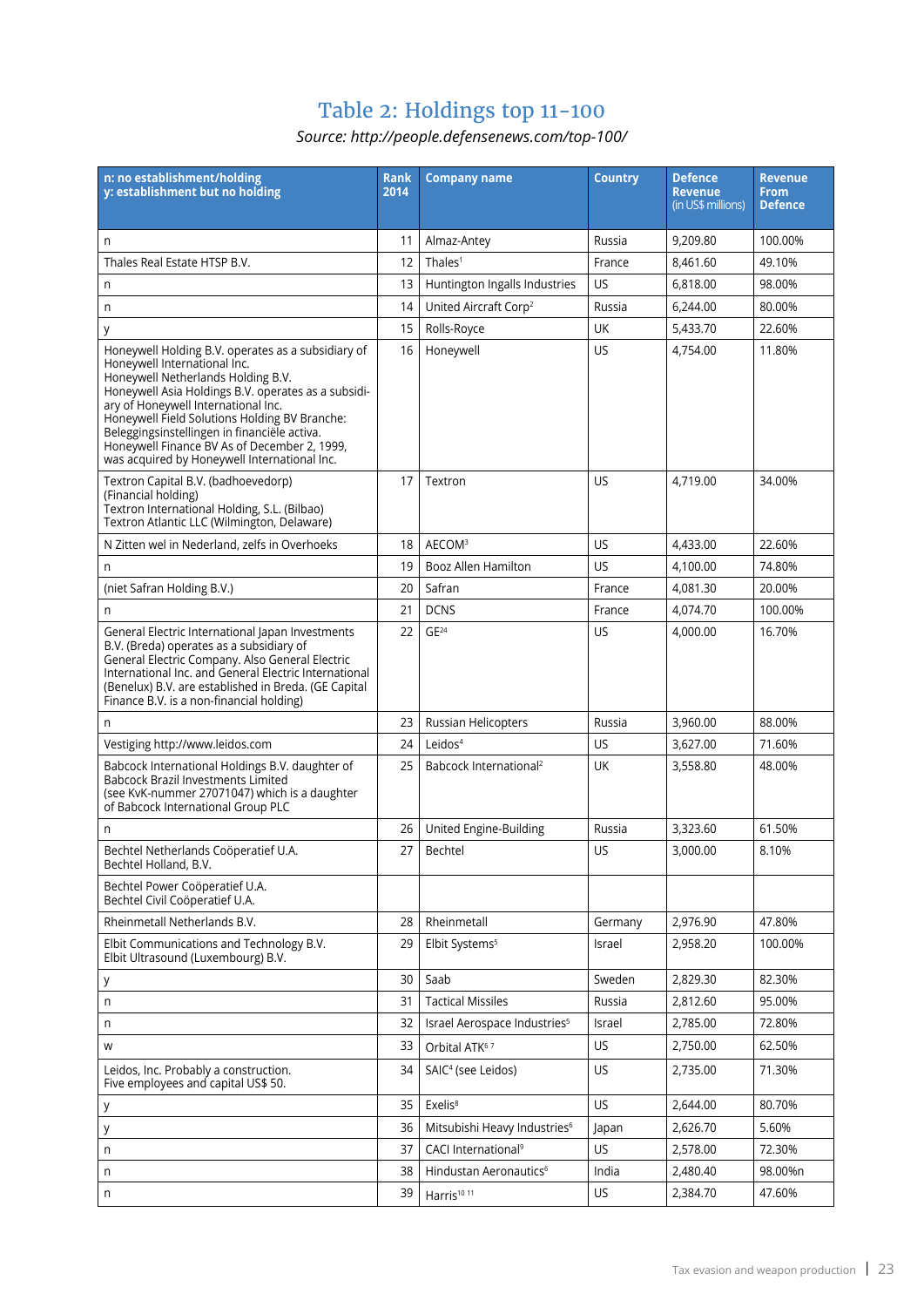| Hewlett-Packard Japan Holding B.V. <sup>23</sup><br>Hewlett-Packard CDS Holding B.V.<br>Hewlett-Packard EMEA Holdings II B.V.<br>Hewlett-Packard Global Holdings B.V.<br>Hewlett-Packard Global Investments B.V.<br>Hewlett-Packard (Japan NK) Holdings C.V.<br>Hewlett-Packard Europa Holding B.V.<br>Hewlett-Packard International Trade B.V.<br>Hewlett-Packard Saleve B.V.<br>Hewlett-Packard Vision B.V.<br>Hewlett-Packard Colorado B.V.<br>Hewlett-Packard Munich B.V.<br>Hewlett-Packard Dusseldorf B.V.<br>Hewlett-Packard Venice B.V.<br>Hewlett-Packard Lisbon B.V.<br>Hewlett-Packard Belgrade B.V.<br>Hewlett-Packard Cambridge B.V.<br>Hewlett-Packard Danube B.V.<br>Hewlett-Packard Sunnyvale B.V.<br>Hewlett-Packard Nevada B.V.<br>Hewlett-Packard Berlin B.V.<br>Hewlett-Packard Caribe Y Andina B.V.<br>Hewlett-Packard Jura B.V.<br>Hewlett Packard Enterprise B.V.<br>Hewlett-Packard Matterhorn B.V.<br>Hewlett-Packard Paris B.V.<br>Hewlett-Packard Barcelona B.V.<br>Hewlett-Packard Portofino B.V.<br>Hewlett-Packard Rhine B.V.<br>Hewlett Packard Ventures B.V.<br>Hewlett-Packard Vision II B.V.<br>Hewlett-Packard Vision III B.V.<br>Hewlett-Packard Puerto Rico B.V.<br>Hewlett-Packard Bari B.V.<br>Hewlett-Packard Indigo B.V.<br>Hewlett-Packard EMEA Holdings II B.V.<br>Hewlett-Packard Zermatt B.V.<br>Hewlett-Packard Deventer B.V.<br>Hewlett-Packard Almelo B.V.<br>Hewlett-Packard Gouda B.V.<br>Hewlett-Packard Holysloot B.V.<br>Hewlett-Packard Brielle B.V.<br>Hewlett-Packard Lisse B.V.<br>Hewlett-Packard Maasland C.V.<br>Hewlett-Packard Emmen B.V.<br>Hewlett-Packard Middelburg B.V. | 40 | Hewlett-Packard                        | US          | 2,240.80 | 2.00%   |
|--------------------------------------------------------------------------------------------------------------------------------------------------------------------------------------------------------------------------------------------------------------------------------------------------------------------------------------------------------------------------------------------------------------------------------------------------------------------------------------------------------------------------------------------------------------------------------------------------------------------------------------------------------------------------------------------------------------------------------------------------------------------------------------------------------------------------------------------------------------------------------------------------------------------------------------------------------------------------------------------------------------------------------------------------------------------------------------------------------------------------------------------------------------------------------------------------------------------------------------------------------------------------------------------------------------------------------------------------------------------------------------------------------------------------------------------------------------------------------------------------------------------------------------------------------------------------------------------------------------------------------------------|----|----------------------------------------|-------------|----------|---------|
| Hewlett-Packard Leman B.V.<br>Hewlett-Packard Caribe                                                                                                                                                                                                                                                                                                                                                                                                                                                                                                                                                                                                                                                                                                                                                                                                                                                                                                                                                                                                                                                                                                                                                                                                                                                                                                                                                                                                                                                                                                                                                                                       |    |                                        |             |          |         |
| Hewlett-Packard (Japan NK) Holdings C.V.<br>Hewlett-Packard Gotham B.V.                                                                                                                                                                                                                                                                                                                                                                                                                                                                                                                                                                                                                                                                                                                                                                                                                                                                                                                                                                                                                                                                                                                                                                                                                                                                                                                                                                                                                                                                                                                                                                    |    |                                        |             |          |         |
| у                                                                                                                                                                                                                                                                                                                                                                                                                                                                                                                                                                                                                                                                                                                                                                                                                                                                                                                                                                                                                                                                                                                                                                                                                                                                                                                                                                                                                                                                                                                                                                                                                                          | 41 | Rockwell Collins <sup>12</sup>         | US          | 2,209.00 | 44.40%  |
| у                                                                                                                                                                                                                                                                                                                                                                                                                                                                                                                                                                                                                                                                                                                                                                                                                                                                                                                                                                                                                                                                                                                                                                                                                                                                                                                                                                                                                                                                                                                                                                                                                                          | 42 | <b>CSC</b>                             | <b>US</b>   | 2,177.00 | 17.80%  |
| у                                                                                                                                                                                                                                                                                                                                                                                                                                                                                                                                                                                                                                                                                                                                                                                                                                                                                                                                                                                                                                                                                                                                                                                                                                                                                                                                                                                                                                                                                                                                                                                                                                          | 43 | Serco                                  | UK          | 2,174.80 | 27.80%  |
| n                                                                                                                                                                                                                                                                                                                                                                                                                                                                                                                                                                                                                                                                                                                                                                                                                                                                                                                                                                                                                                                                                                                                                                                                                                                                                                                                                                                                                                                                                                                                                                                                                                          | 44 | ST Engineering                         | Singapore   | 2,012.80 | 39.00%  |
| n                                                                                                                                                                                                                                                                                                                                                                                                                                                                                                                                                                                                                                                                                                                                                                                                                                                                                                                                                                                                                                                                                                                                                                                                                                                                                                                                                                                                                                                                                                                                                                                                                                          | 45 | Rafael Advanced Defense<br>Systems     | Israel      | 1,965.40 | 100.00% |
| у                                                                                                                                                                                                                                                                                                                                                                                                                                                                                                                                                                                                                                                                                                                                                                                                                                                                                                                                                                                                                                                                                                                                                                                                                                                                                                                                                                                                                                                                                                                                                                                                                                          | 46 | Kawasaki Heavy Industries <sup>6</sup> | Japan       | 1,909.20 | 11.20%  |
| n                                                                                                                                                                                                                                                                                                                                                                                                                                                                                                                                                                                                                                                                                                                                                                                                                                                                                                                                                                                                                                                                                                                                                                                                                                                                                                                                                                                                                                                                                                                                                                                                                                          | 47 | Cobham                                 | UK          | 1,860.00 | 61.00%  |
| Oshkosh Europe B.V. Oshkosh Italy B.V.                                                                                                                                                                                                                                                                                                                                                                                                                                                                                                                                                                                                                                                                                                                                                                                                                                                                                                                                                                                                                                                                                                                                                                                                                                                                                                                                                                                                                                                                                                                                                                                                     | 48 | Oshkosh <sup>12</sup>                  | US          | 1,725.00 | 25.30%  |
| n                                                                                                                                                                                                                                                                                                                                                                                                                                                                                                                                                                                                                                                                                                                                                                                                                                                                                                                                                                                                                                                                                                                                                                                                                                                                                                                                                                                                                                                                                                                                                                                                                                          | 49 | General Atomics <sup>13</sup>          | US          | 1,655.00 |         |
| n                                                                                                                                                                                                                                                                                                                                                                                                                                                                                                                                                                                                                                                                                                                                                                                                                                                                                                                                                                                                                                                                                                                                                                                                                                                                                                                                                                                                                                                                                                                                                                                                                                          | 50 | Aerojet Rocketdyne <sup>14</sup>       | US          | 1,591.20 | 99.60%  |
| n                                                                                                                                                                                                                                                                                                                                                                                                                                                                                                                                                                                                                                                                                                                                                                                                                                                                                                                                                                                                                                                                                                                                                                                                                                                                                                                                                                                                                                                                                                                                                                                                                                          | 51 | DynCorp                                | US          | 1,579.00 | 70.10%  |
| n                                                                                                                                                                                                                                                                                                                                                                                                                                                                                                                                                                                                                                                                                                                                                                                                                                                                                                                                                                                                                                                                                                                                                                                                                                                                                                                                                                                                                                                                                                                                                                                                                                          | 52 | Uralvagonzavod <sup>5</sup>            | Russia      | 1,545.00 | 51.60%  |
| n                                                                                                                                                                                                                                                                                                                                                                                                                                                                                                                                                                                                                                                                                                                                                                                                                                                                                                                                                                                                                                                                                                                                                                                                                                                                                                                                                                                                                                                                                                                                                                                                                                          | 53 | Hanwha <sup>15</sup>                   | South Korea | 1,545.00 | 30.00%  |
| n                                                                                                                                                                                                                                                                                                                                                                                                                                                                                                                                                                                                                                                                                                                                                                                                                                                                                                                                                                                                                                                                                                                                                                                                                                                                                                                                                                                                                                                                                                                                                                                                                                          | 54 | Engility                               | US          | 1,530.00 | 61.20%  |
| Embraer Netherlands Finance B.V.                                                                                                                                                                                                                                                                                                                                                                                                                                                                                                                                                                                                                                                                                                                                                                                                                                                                                                                                                                                                                                                                                                                                                                                                                                                                                                                                                                                                                                                                                                                                                                                                           | 55 | Embraer                                | Brazil      | 1,459.50 | 23.00%  |
| Fincantieri Holding B.V.                                                                                                                                                                                                                                                                                                                                                                                                                                                                                                                                                                                                                                                                                                                                                                                                                                                                                                                                                                                                                                                                                                                                                                                                                                                                                                                                                                                                                                                                                                                                                                                                                   | 56 | Fincantieri                            | Italy       | 1,406.80 | 24.10%  |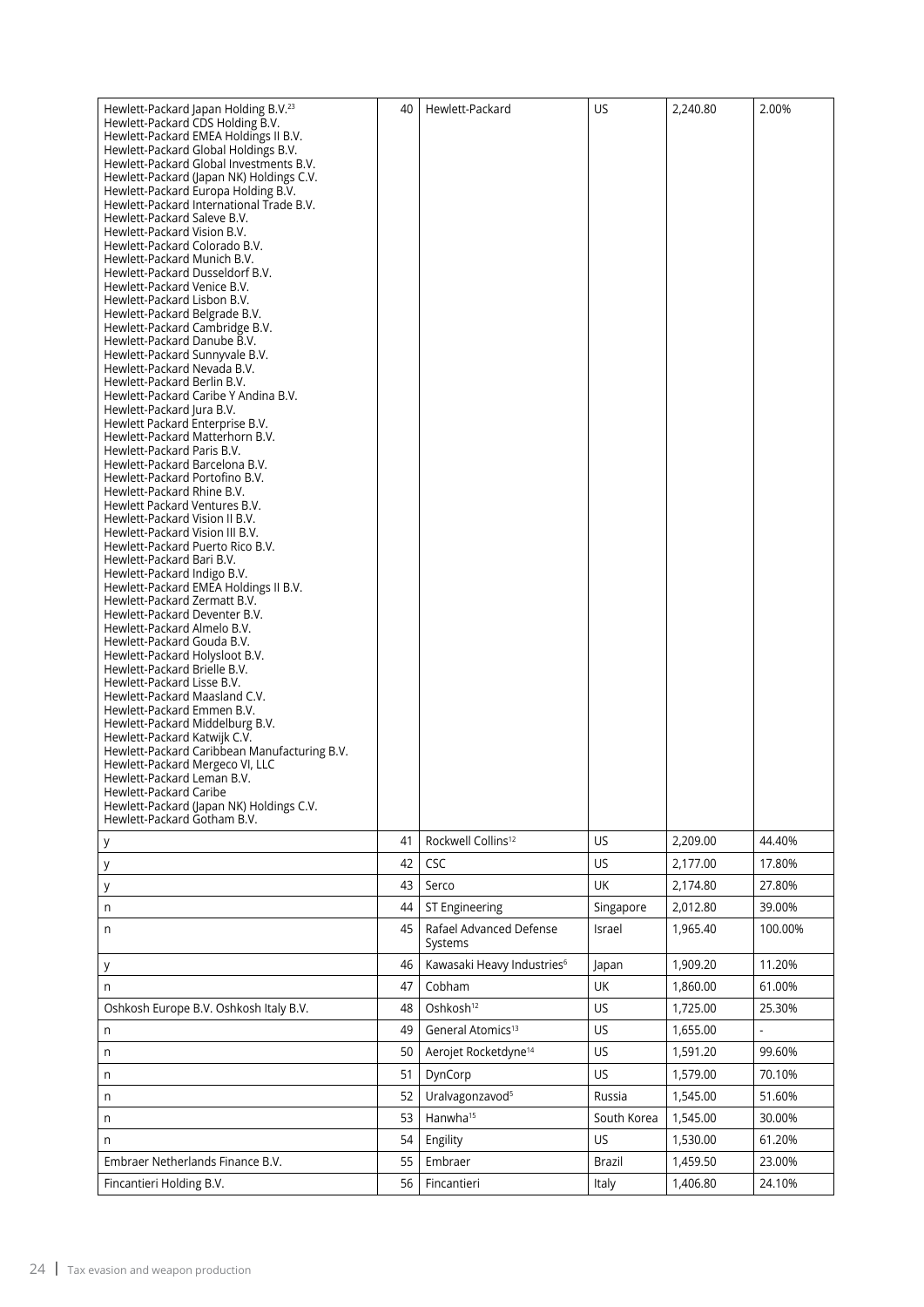| 1,332.30<br>58<br>Dassault Aviation<br>France<br>27.20%<br>у<br>59<br>LIG Nex1<br>South Korea<br>1,330.10<br>100.00%<br>n<br>US.<br>Fluor International C.V.<br>60<br>Fluor<br>1,319.30<br>6.10%<br>Fluor Tubing US Holding B.V. Fluor International                     |  |
|--------------------------------------------------------------------------------------------------------------------------------------------------------------------------------------------------------------------------------------------------------------------------|--|
|                                                                                                                                                                                                                                                                          |  |
|                                                                                                                                                                                                                                                                          |  |
| Holdings B.V. Fluor Europe B.V.<br>Fluor Finance International B.V. Fluor International C.V.                                                                                                                                                                             |  |
| South Korea<br>61<br>Korea Aerospace Industries<br>1.160.00<br>52.70%<br>n                                                                                                                                                                                               |  |
| 62<br>Aselsan<br>Turkey<br>1,109.00<br>97.10%<br>n                                                                                                                                                                                                                       |  |
| Accenture <sup>16</sup><br>3.50%<br>Accenture Holdings B.V. Accenture Central Europe<br>63<br>US<br>1,059.50<br>B.V. Accenture Middle East B.V. Accenture Branch<br>Holdings B.V. Accenture Australia Holding B.V.<br>Accenture Korea B.V. Accenture Participations B.V. |  |
| ManTech<br>US.<br>1,046.70<br>64<br>59.00%<br>у                                                                                                                                                                                                                          |  |
| UK<br>QinetiQ Inexeon B.V.<br>65<br>QinetIQ <sup>2</sup><br>1,017.90<br>79.00%<br>(see also TSG International, LLC)                                                                                                                                                      |  |
| NEC <sup>6</sup><br>66<br>3.50%<br>1,011.00<br>Japan<br>у                                                                                                                                                                                                                |  |
| 67<br>UK<br><b>GKN Aerospace</b><br>990.20<br>27.00%<br>n                                                                                                                                                                                                                |  |
| UK<br>Ultra Electronics Netherlands (CAD) B.V.<br>951.50<br>81.00%<br>68<br>Ultra Electronics <sup>2 17</sup><br>Ultra Electronics Netherlands Finance Coöperatief W.A.                                                                                                  |  |
| 69<br><b>RTI</b><br>Russia<br>947.20<br>50.50%<br>n                                                                                                                                                                                                                      |  |
| Together with KMW see<br>70<br>Krauss-Maffei Wegmann<br>Germany<br>934.60<br>100.00%<br>http://www.ftm.nl/exclusive/de-frans-duitse-<br>as-kon-wel-een-opstekertje-gebruiken/                                                                                            |  |
| 71<br>Kongsberg<br>929.80<br>35.20%<br>Norway<br>у                                                                                                                                                                                                                       |  |
| 72<br>Ana Holdings <sup>6</sup><br>926.10<br>5.40%<br>n<br>Japan                                                                                                                                                                                                         |  |
| Samsung Techwin <sup>18</sup><br>South Korea<br>904.80<br>73<br>36.40%<br>у                                                                                                                                                                                              |  |
| <b>US</b><br>74<br>PAE<br>895.20<br>49.30%<br>n                                                                                                                                                                                                                          |  |
| 75<br>UK<br>Meggitt B.V.<br>888.70<br>34.70%<br>Meggitt                                                                                                                                                                                                                  |  |
| 76<br>Bharat Electronics <sup>6</sup><br>875.70<br>India<br>80.00%<br>n                                                                                                                                                                                                  |  |
| 77<br>Mitsubishi Electric Europe B.V.<br>Mitsubishi Electric <sup>6</sup><br>2.00%<br>860.30<br>Japan                                                                                                                                                                    |  |
| Turkish Aerospace Industries <sup>5</sup><br>Turkey<br>853.60<br>85.30%<br>78<br>n                                                                                                                                                                                       |  |
| y (Moog Consulting Holding seems to be owned<br>79<br>US<br>837.80<br>31.60%<br>Moog<br>only by Schmitz, Sophie Elizabeth)                                                                                                                                               |  |
| $80\,$<br>AAR Corp <sup>19</sup><br>US<br>827.40<br>40.70%<br>n                                                                                                                                                                                                          |  |
| Cubic <sup>12</sup><br>US.<br>81<br>798.70<br>57.10%<br>n                                                                                                                                                                                                                |  |
| CAE Holdings B.V.<br>755.60<br>82<br>CAE<br>Canada<br>38.20%<br>CAE Center Amsterdam B.V.                                                                                                                                                                                |  |
| <b>US</b><br>753.70<br>93.70%<br>83<br>Alion Science and Technology<br>n                                                                                                                                                                                                 |  |
| Curtiss-Wright Netherlands B.V.<br>Curtiss-Wright<br>US<br>749.60<br>84<br>33.40%<br>Curtiss-Wright Netherlands C.V.                                                                                                                                                     |  |
| 85<br>Chemring <sup>20</sup><br>UK<br>723.70<br>92.00%<br>n                                                                                                                                                                                                              |  |
| Switzerland<br>718.40<br>43.00%<br>86<br>Ruag<br>n                                                                                                                                                                                                                       |  |
| US<br>Ball Aerospace & Technologies<br>87<br>681.00<br>72.80%<br>n                                                                                                                                                                                                       |  |
| 676.00<br>88<br>Indra<br>Spain<br>17.30%<br>n                                                                                                                                                                                                                            |  |
| <b>US</b><br>Wyle<br>650.70<br>75.20%<br>89<br>n                                                                                                                                                                                                                         |  |
| Diehl Defence Holding<br>90<br>Germany<br>648.50<br>16.10%<br>n                                                                                                                                                                                                          |  |
| IHI <sup>6</sup><br>617.80<br>4.30%<br>91<br>Japan<br>у                                                                                                                                                                                                                  |  |
| Ukroboronprom<br>Ukraine<br>575.90<br>100.00%<br>92<br>n                                                                                                                                                                                                                 |  |
| Battelle <sup>12</sup><br><b>US</b><br>569.20<br>93<br>10.20%<br>n                                                                                                                                                                                                       |  |
| Patria <sup>21</sup><br>Finland<br>555.80<br>94<br>90.40%<br>n                                                                                                                                                                                                           |  |
| US.<br>555.00<br>22.20%<br>95<br>Day & Zimmerman<br>n                                                                                                                                                                                                                    |  |
| US<br>96<br>ViaSat<br>535.50<br>38.70%<br>у                                                                                                                                                                                                                              |  |
| 527.40<br>97<br>Nammo<br>Norway<br>89.10%<br>n                                                                                                                                                                                                                           |  |
| Fujitsu Technology Solutions (Holding) B.V.<br>Fujitsu <sup>6</sup><br>525.90<br>1.10%<br>98<br>Japan                                                                                                                                                                    |  |
| 99<br>Israel Military Industries<br>475.80<br>Israel<br>100.00%<br>n                                                                                                                                                                                                     |  |
| South Africa<br>454.60<br>100.00%<br>100<br>Denel<br>n                                                                                                                                                                                                                   |  |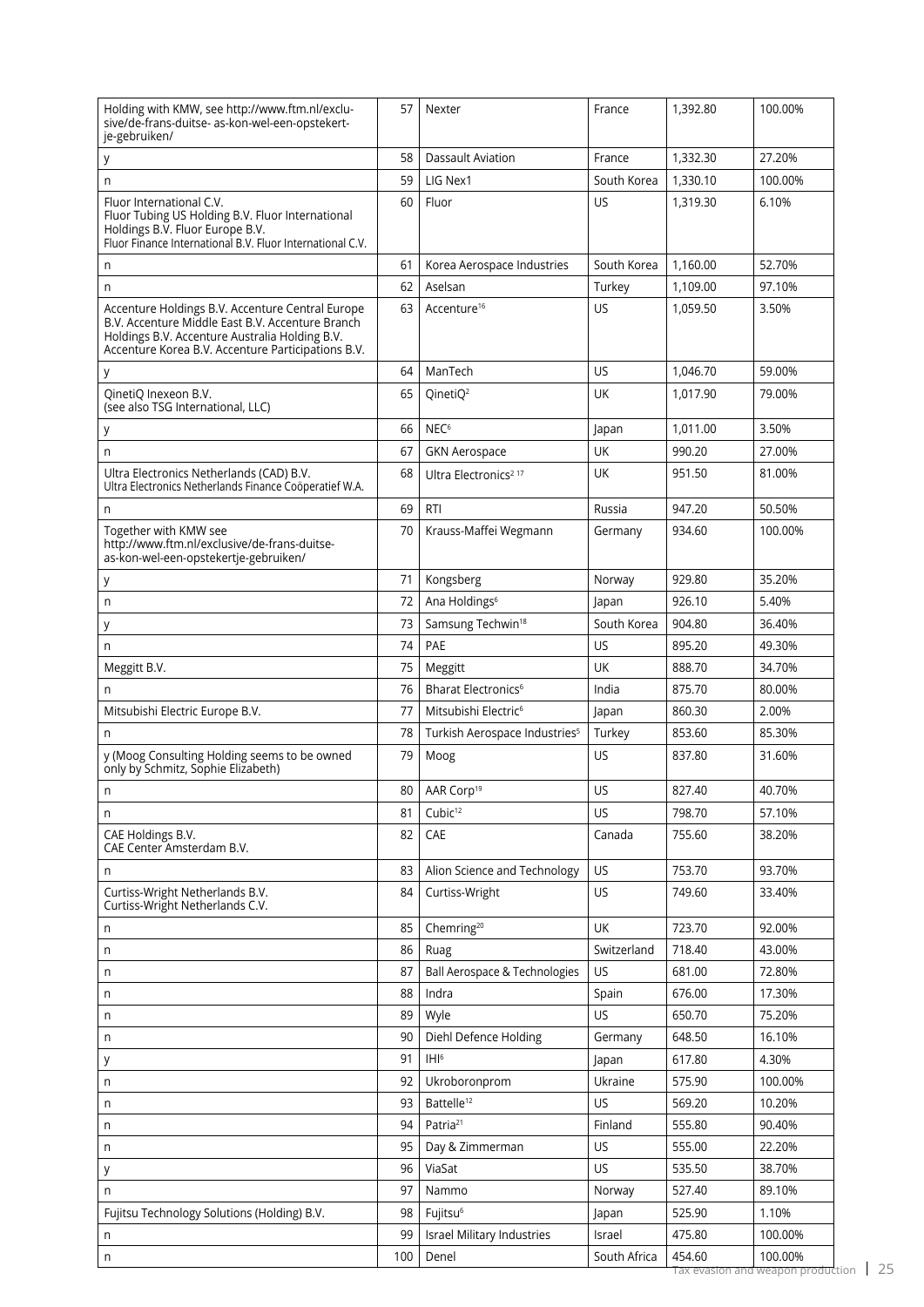#### Notes on table

- 1. Changes in European accounting methods mean joint venture financials are not included in revenue
- 2. Defense revenue based on percentage provided by company; (includes Sukhoi, MiG and Irkut)
- 3. Acquired URS
- 4. Fiscal year ended 1/31/15
- 5. Figures provided in US dollars
- 6. Fiscal year ended 3/31/15
- 7. ATK merger with Orbital completed in February 2015
- 8. Acquired by Harris in May
- 9. Fiscal year ended 6/30/15
- 10. Acquired Excelis in May
- 11. Fiscal year ended 6/27/15
- 12. Fiscal year ended 9/30/14
- 13. Calculations based on US military contracts; does not include Foreign Military Sales undisclosed by company
- 14. Fiscal year ended 11/30/14 (formerly GenCorp)
- 15. Completed acquisition of Samsung Techwin and Samsung Thales in June
- 16. Fiscal year ended 8/31/14
- 17. 2013 revenue was recalculated
- 18. Takeover by Hanwha completed in June
- 19. Fiscal year ended 5/31/15
- 20. Fiscal year ended 10/31/14
- 21. Portion of Nammo sales no longer included
- 22. For year ended 3/31/2014
- 23. Hewlett Packard can't be missed because of the numerous financial holdings it has in the Netherlands. Almost all of them are based at Startbaan 16 in Amstelveen (near Amsterdam and international air hub Schiphol, where the headquarters of Hewlett Packard Nederland are also based.
- 24. GE has subsidiaries in the Bahamas, Bermuda, Ireland and Singapore, but won't disclose how much of its offshore cash is in these low-tax destinations. In its 2009 annual report, GE noted that it had reclassified \$2 billion of previously earned foreign profits as "permanently reinvested" offshore, and said that this change resulted "in an income tax benefit of \$700 million." Since \$700 million is 35 per cent of \$2 billion, this is an admission that the expected foreign tax rate on this \$2 billion of offshore cash was exactly zero, which in turn strongly suggests that GE's "permanent reinvestment" plan for this \$2 billion involved assigning it to one of its tax haven subsidiaries.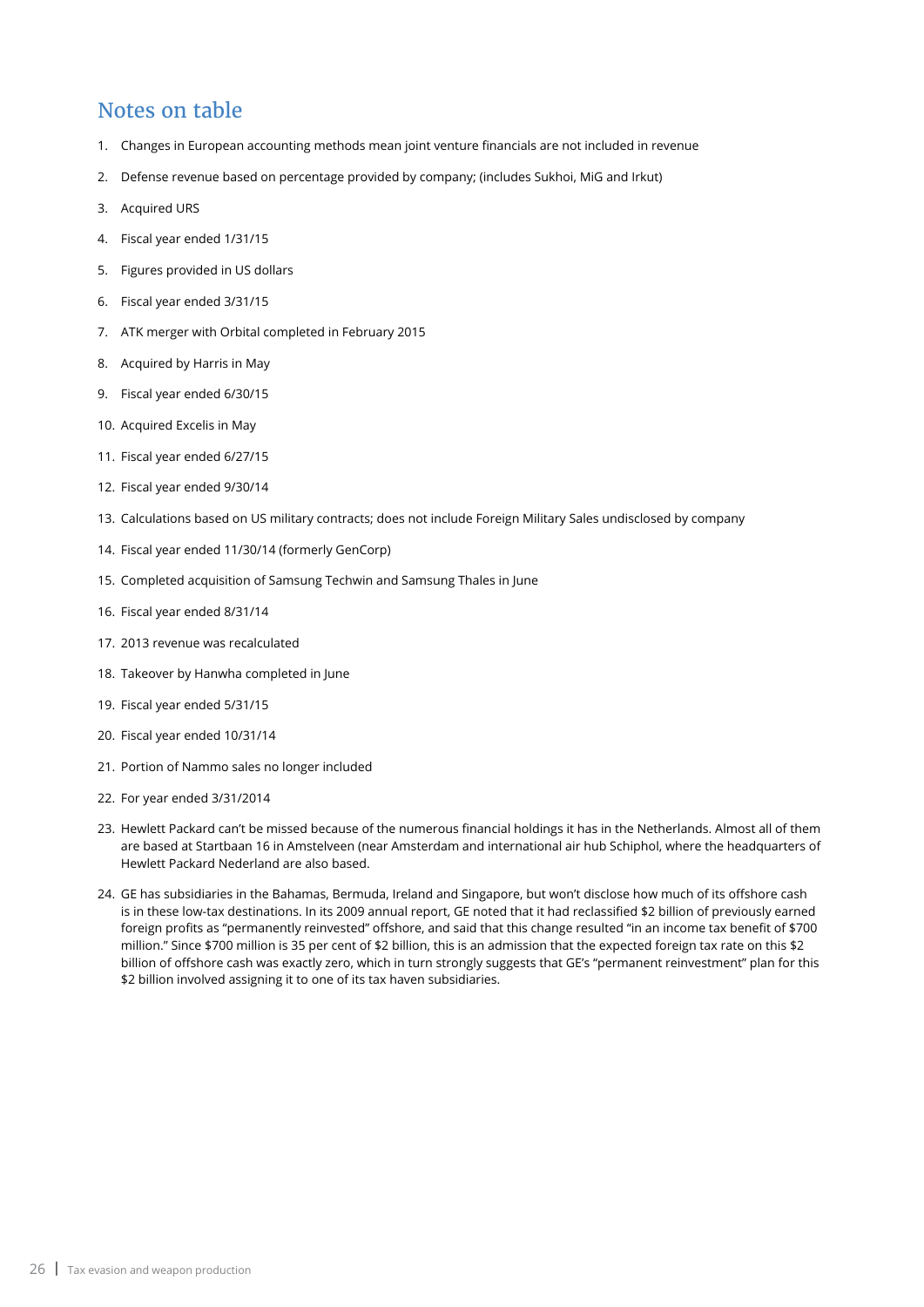### **CHAPTER 5 Corruption and misbehaviour**

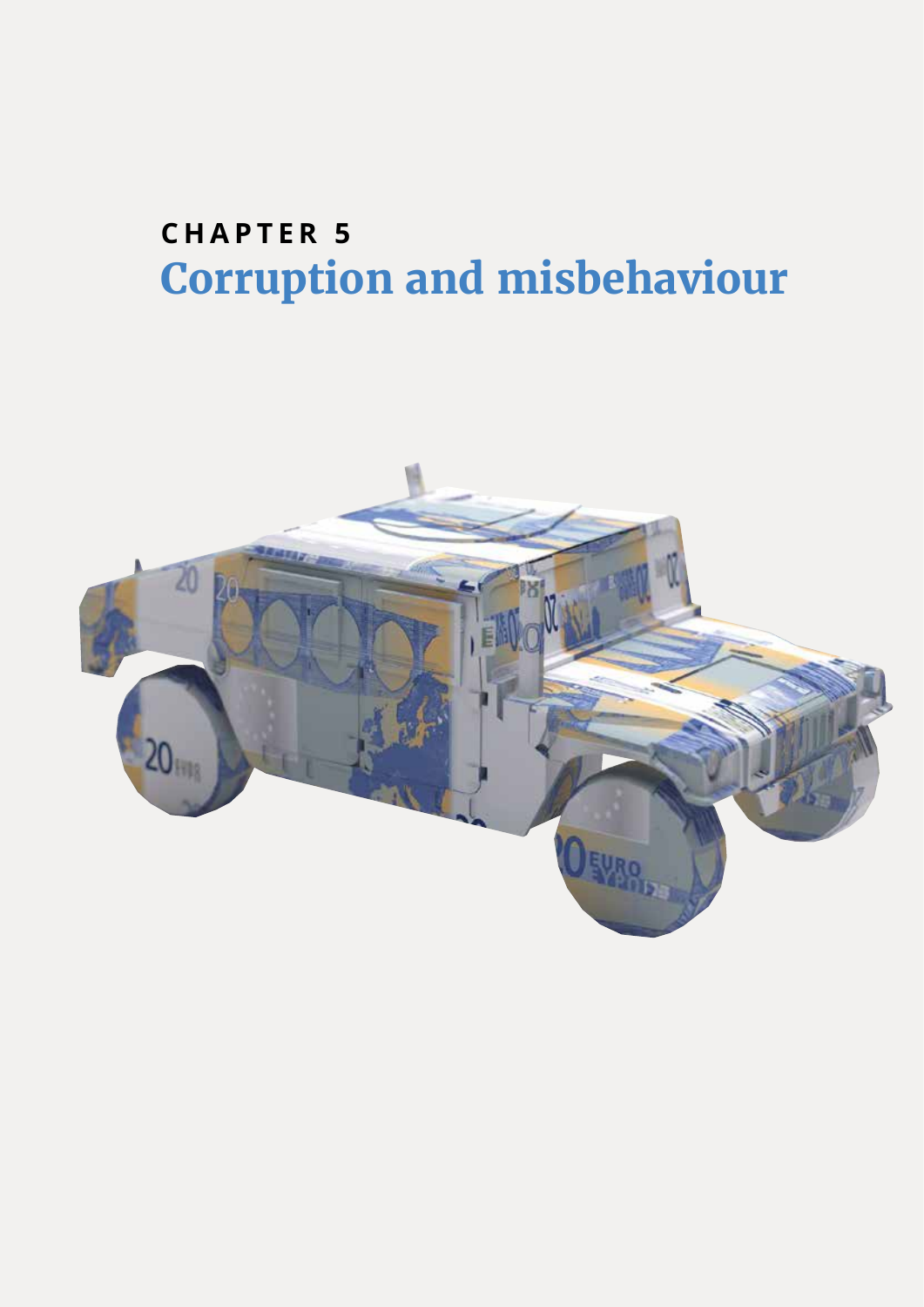The arms industry is notorious for being corrupt. Transparency International estimates that \$20 billion is lost every year because of this.<sup>61</sup> The Stockholm International Peace Research Institute (SIPRI) estimates that corruption in arms trade contributes approximately 40 per cent to all corruption in global transactions.<sup>62</sup> For most large global defence companies, many recent (allegations of) corruption cases can be found. $63$  This behaviour pushes up the price of global military purchases. Countries do not only have to pay for the weapon, but also for the black money used to make the deal happen.

The mailbox companies do not have a good record either. In a OECD report on implementing anticorruption policies, it is stated that "out of the 22 foreign bribery allegations mentioned, 12 concern mailbox companies." The OECD fears that circumventing rules may happen using the mailbox companies. It fears that the Dutch authorities do not prioritise investigations and prosecutions, which are low.<sup>64</sup>

When evading taxes is not wrong *de jure, de facto* it must be regarded as unethical for corporations in general. This is even more the case when these kind of practices involve defence corporations. They are dependent on acquisitions by states which are paid for by tax dollars of citizens and small, medium and large companies. The profits of the defence corporations are depending on a smooth running tax system. Cashing in on the advantages, but not paying the price, seems to be the motto of the defence companies.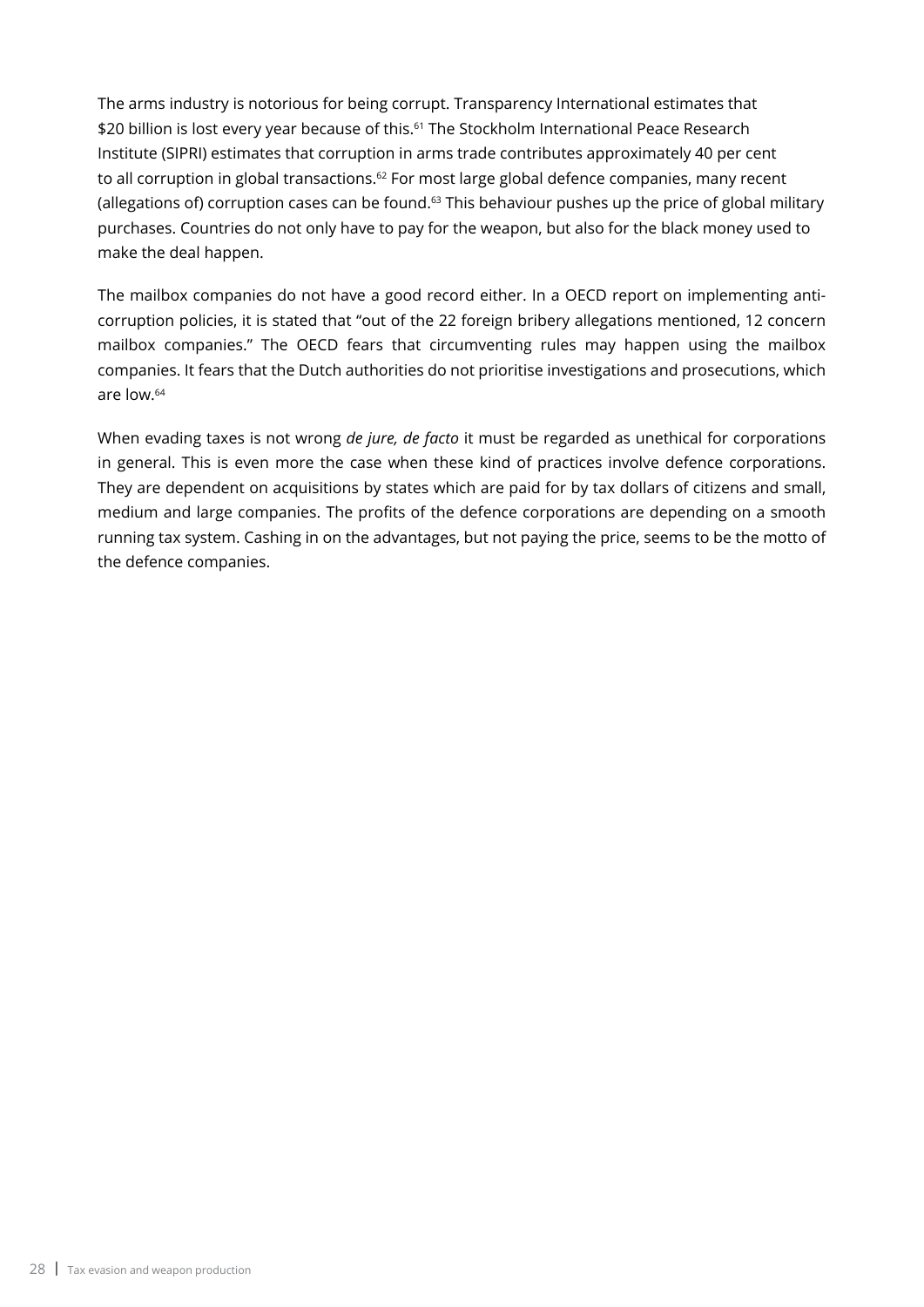# **CHAPTER 6 The Dutch connection in the Malaysian airline disaster**

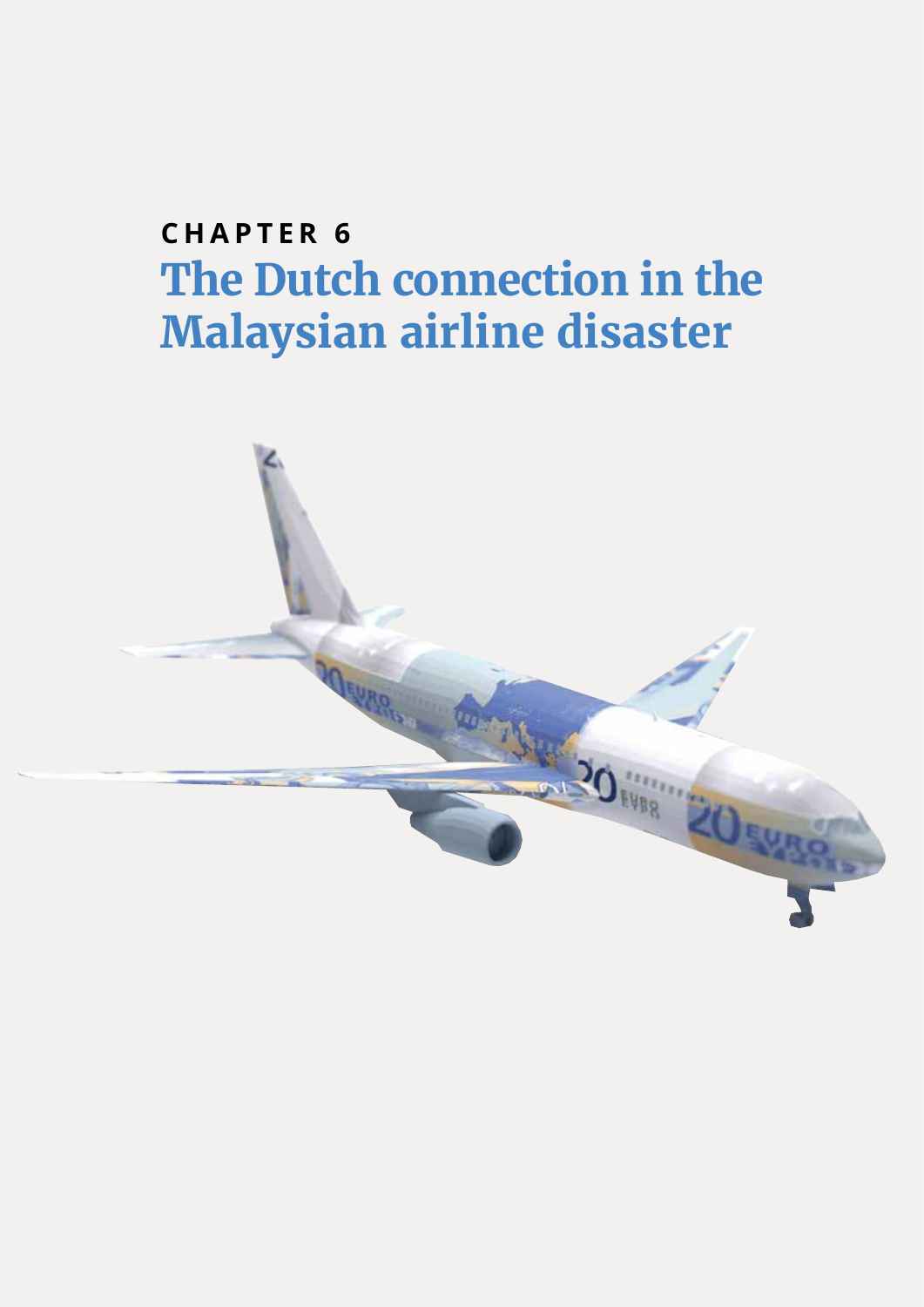The confusing network of holdings, companies and personal interconnections can easily lead to incorrect conclusions. This happened when the Dutch media identified the Dutch-listed Alliance Rostec Auto BV as being the provider of the Buk missile that cause the terrible disaster with civil airplane MH17. Although there are possible connections, Alliance Rostec Auto BV is not the same as the Russian arms export promotion company Rostec.

On July 17, 2014<sup>65</sup> a Russian-produced Buk surface-to-air missile (SAM) hit a Malaysian airliner which hours earlier had taken off at the Dutch national airport Schiphol. 298 people died. The Buk can be found in the army inventories of Russia, Ukraine (produced by Ukroboron service<sup>66</sup>) and the Donetsk People's Republic Ukrainian insurgency, and a number of other countries. The Buk-missile is produced by Almaz-Antey – number eleven on the defence company top 100 – as well as by a number of subcontractors<sup>67</sup>.

A few days after the missile downing of the aircraft, Dutch newspaper De Volkskrant published<sup>68</sup> an article about the presence of the supplier of the missile in the Zuidas, the money belt of Amsterdam. "Alliance Rostec Auto BV (…) is the top of the Christmas tree in the Netherlands of a number of companies shuffling with money to pay as little taxes as possible in the Netherlands. Several constructions are used to link it to Rostec (a company which promotes Russian exports) and Rosoboronexport, the Russian arms producers, exporting annually \$10 billions worth of arms and 100 per cent owned by Rostec." The Volkskrant based its findings on a blog published on the site 925.<sup>69</sup> It was the start of a series of blogs by 925 on Russian (defence) companies listed in the Netherlands.<sup>70</sup>

Rostec is a "Russian government corporation established in 2007 to promote design, manufacture and exports of high-tech manufacturing products for civilian and military use. The corporation comprises 663 companies and organizations, currently clustered under 12 holding companies in the defence industry sector, and five companies in civilian manufacturing sectors. Rostechnologii subsidiaries lie in 60 Russian regions, shipping their products to the markets of more than 70 countries around the world. Sergey V. Chemezov is the CEO (General Director) of the corporation. Rostechnologii generated RUB 1.55 billion in net earnings in 2011, paying RUB 100 billion in federal, regional and local taxes."<sup>71</sup> Among Rostec's daughter companies are major arms suppliers, such as Russian Helicopters, the United Engine Corporation and Concern Radio-Electronic Technologies (KRET). Rostec is thus one of the worlds' main arms exporters and a key player in the Russian defence and high-tech business, aiming "to further the development, manufacture, and export of high-tech industrial products"<sup>72</sup> of hundreds of companies.

For weblog 925, the link with Rosboronexport (Russian government-controlled specialized exporter of armaments and military equipment) is the foundation on which the accusation of involvement in the MH17 drama is based. Rosboronexport was included in Rostec in 2009 and on July 1, 2011, the federal state unitary enterprise was reorganised into an open joint-stock company (OJSC).

This is not uncommon. Most countries have one of more Government controlled arms export promotion organisations. In the Netherlands this is the Commissariat Military Production (CMP), promoting Dutch defence exports at arms fairs and at visits of the ministers or the royal family, amongst others. This year they met their Russian counterparts at the IDEX arms fair in Abu Dhabi, where the Russians exhibit was in the pavilion next to the Dutch. It is however not so common that such an arms export organisation is privately controlled and also includes most of the domestic industries. But Russia has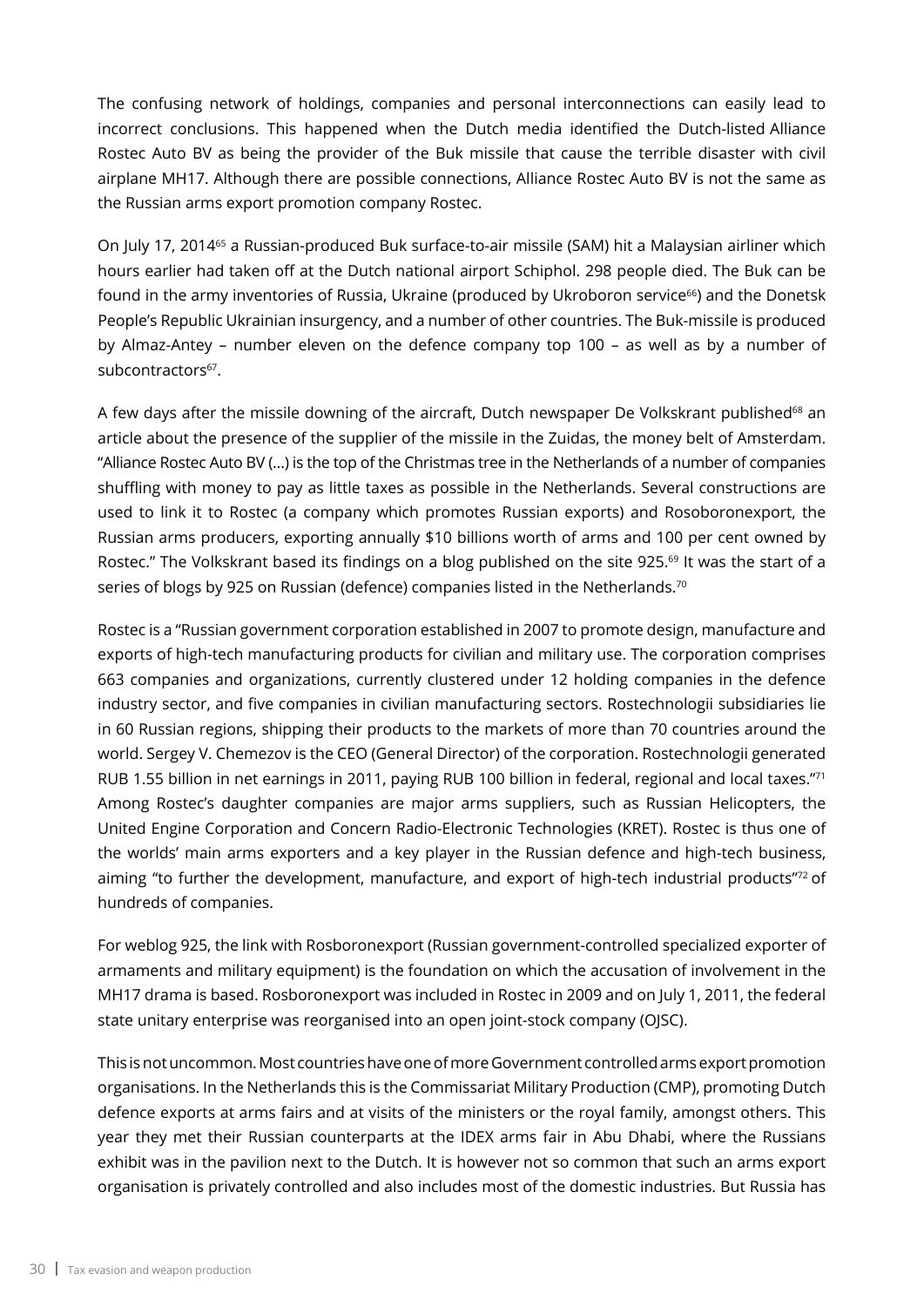a history of bringing state property to the market, enriching tycoons and fostering crony capitalism. Rosboronexport is also promoting Almaz exports abroad, for example marketing the Russian-Turkish production of an air-defense system, the Antey-2500<sup>73</sup>, and involved in ongoing exports to Iran.

However weblog 925 is not completely accurate. It is not Rostec, but Alliance Rostec Auto BV which is listed in the Netherlands. When looking into the history of this company, there is no direct mention of connection to Rosboronexport in the papers of the Chamber of Commerce.74 But there is an indirect link to be found among its board members. First of all there is Sergey Viktorovich Chemezov, also known as Putin's arms trader.<sup>75</sup> In the board of Alliance Rostec Auto BV are Carlos Ghosn<sup>76</sup>, a French-Lebanese-Brazilian businessman and currently the Chairman and CEO of Paris-based Renault (Renault is a major partner of the Russian defence industry) and Japan-based Nissan, and CEO of the Renault-Nissan Alliance; Philippe Jeol<sup>77</sup>, is occupied with Strategic planning, Business development at Renault and fully authorised at the Dutch holding; Thorman is Company Officer of Nissan International Finance (Europe) Ltd;<sup>78</sup> Igor Zavyalov is in the main board of Rostec<sup>79</sup> and is affiliated to Kamaz<sup>80</sup> and Chemezov<sup>81</sup> is formerly the Director General of Rosoboronexport, chairman of the Union of Russian Mechanical Engineers, and a lieutenant-general andnow director of Rostec. Together they control the Alliance Rostec Auto BV capital of well over 17 billion roubles<sup>82</sup> The Russian members are the leading persons in the Russian defence industry.

What is remarkable is that no single Russian defence company is among the first 10 biggest (see table 1) and none of the Russian companies listed among the next ninety has a holding in the Netherlands (see table  $2$ ). $83$ 

The MH-17 disaster, which deeply affected Dutch society, enables us to better understand the impact of what happened a quarter of a century earlier to Iranian society when an Iranian air liner was shot down above the Persian Gulf by US Ticonderoga class cruiser Vincennes in 1988. All 290 people on board the Airbus, including 66 children and 16 crew, died. The US refused to apologise for the downing. The builder of the Vincennes, Lockheed Martin has a direct establishment at the Dutch Chamber of Commerce.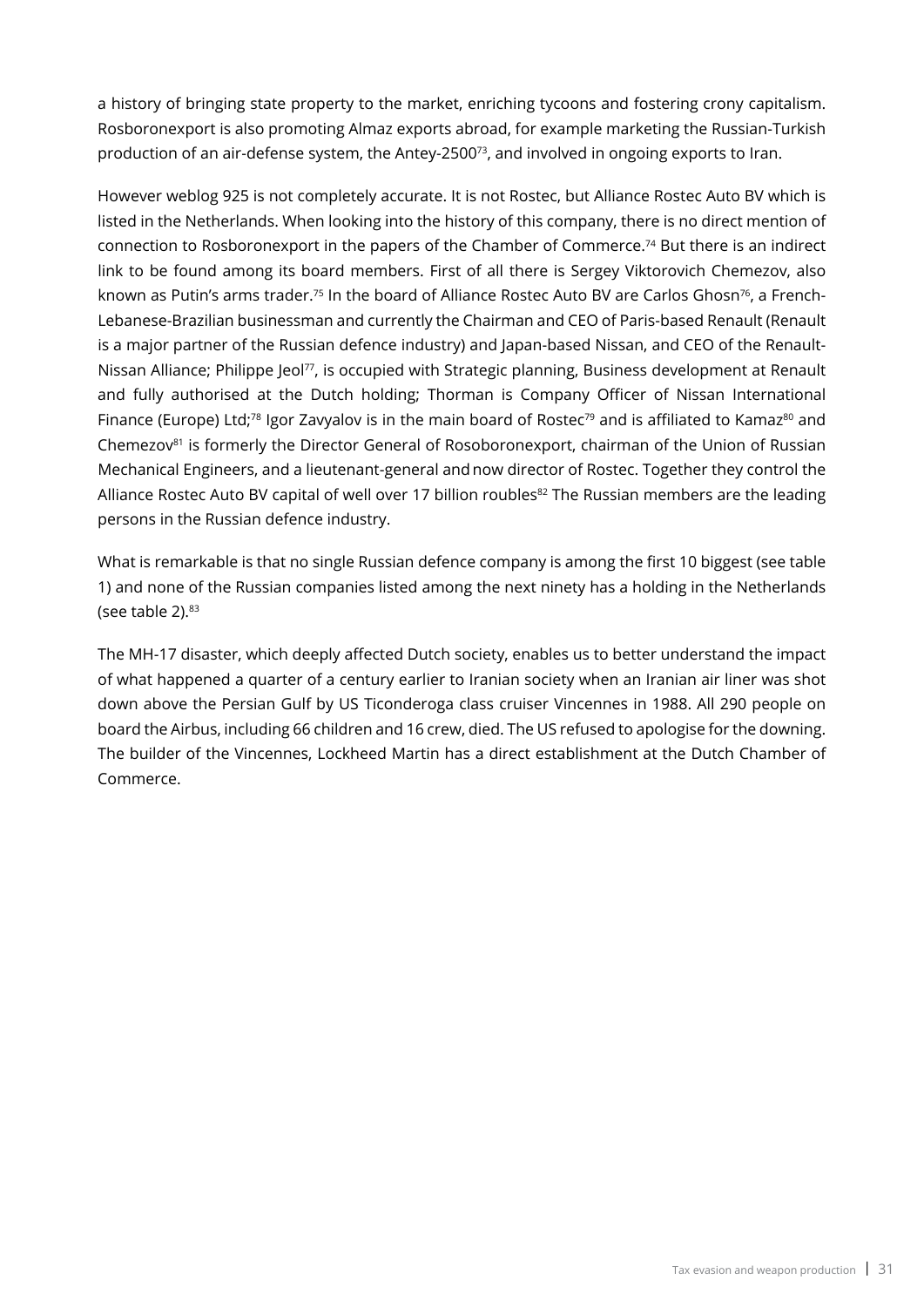# **Arms companies and the Panama Papers**

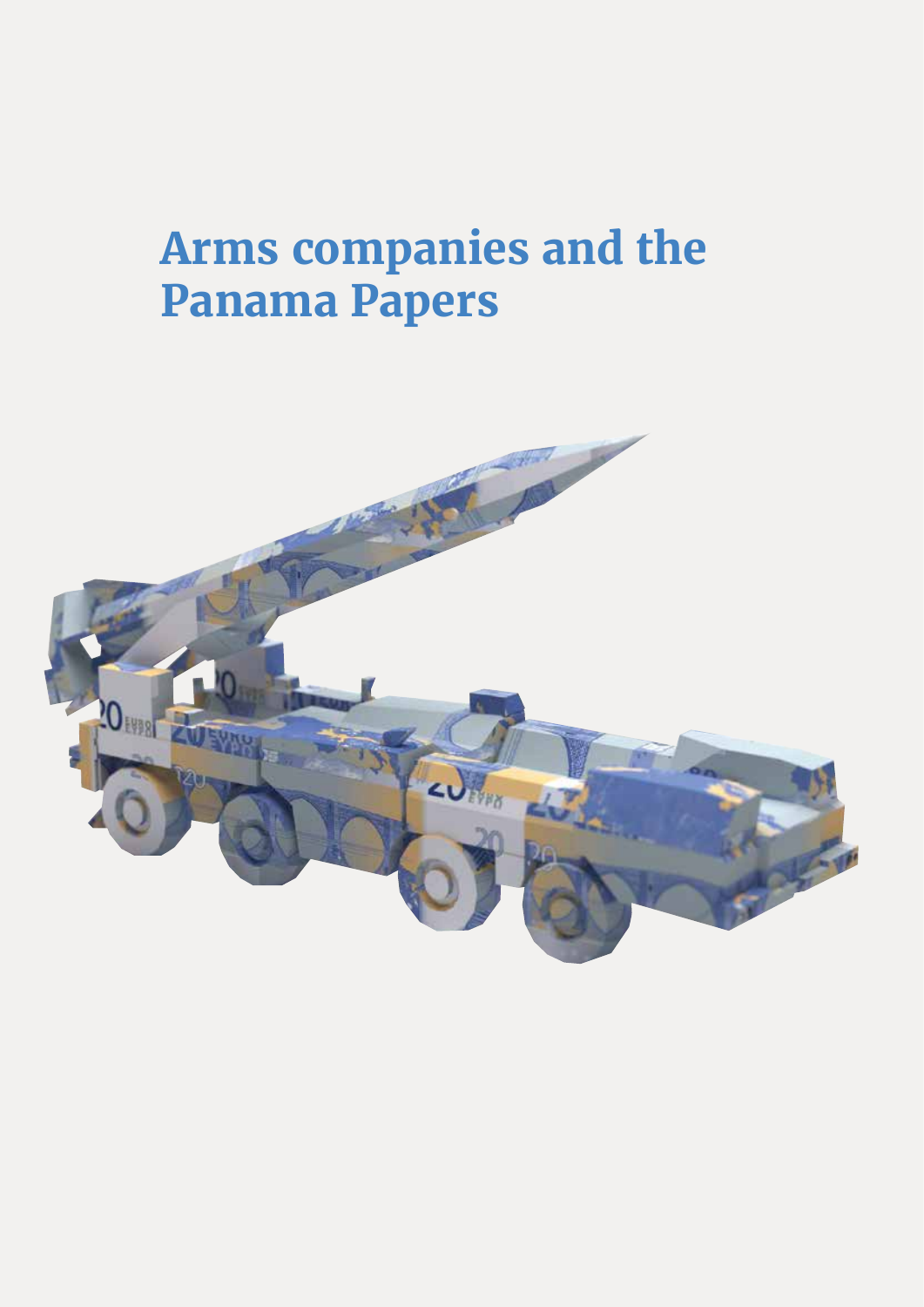The Panama Papers, the leaked agreements and contracts of offshore law firm Mossack Fonseca, unveiled to the public the top of the iceberg of the legal and semi-legal tricks used by companies and individuals to evade taxes and finance dodgy deals. According to the ICIJ - The International Consortium of Investigative Journalists – which spent a year studying the papers, the Panamanian firm Mossack Fonseca earned money creating shell companies for, amongst others, financiers of arms dealers, war criminals and spies.

Mossack Fonseca denies wrongdoing. A spokesman said that the firm relies on intermediaries such as banks and other law firms to review the backgrounds of its potential customers. However ICIJ research revealed that at least 33 companies and people blacklisted by the U.S. government, including terrorism financiers and arms traders, appear in Mossack Fonseca's files. One of its clients is Farhad Azima, an Iranian-born American charter airline executive and long time donor to both Democratic and Republican administrations. His name came up during the Iran-Contra affair, when arms were secretly transferred to Iran to help free seven American hostages then used to fund right-wing Nicaraguan rebels. On a mission to Tehran in 1985, it was one of Azima's cargo planes which delivered 23 tons of military equipment. Azima has always claimed to know nothing about the flight.

Farhad Azima established his first offshore company with Mossack Fonseca in 2000. It took 13 years before the firm ran a routine background search on its costumer and found amongst others, allegations that Azima "supplied air and logistical support" to a company owned by former CIA agents who shipped arms to Libya.

Another connection to the Iran-Contra scandal is Adnan Khashoggi. The Saudi billionaire negotiated billions of dollars in weapons sales to Saudi Arabia in the 1970s and played "a central role for the US government" and with CIA operatives in selling guns to Iran. Khashoggi appears in the Mossack Fonseca files as early as 1978. There is no indication that Mossack Fonseca investigated Khashoggi's past.

There are many more secret service names to be found in the Panama papers. These include Sheikh Kamal Adham, Saudi Arabia's first intelligence chief who was later named by a U.S. Senate committee as the CIA's "principal liaison for the entire the Middle East from the mid-1960s through 1979," and who controlled offshore companies later involved in a U.S. banking scandal; retired Maj. Gen. Ricardo Rubianogroot, Colombia's former chief of air intelligence, who was a shareholder of an aviation and logistics company; and Brig. Gen. Emmanuel Ndahiro, doctor turned spy chief to Rwanda's President Paul Kagame.

Another Mossack Fonseca client was semi-illegal arms dealer John Bredenkamp, a crony of Zimbabwe's Robert Mugabe and, according to the UN, an arms provider to Congo's Kabila. Bredenkamp built an estimated £700m fortune from tobacco trading, grey-market arms dealing and diamond mining. His arms brokerage counted Europe's largest arms company BAE among its major clients. In 2006, the UK's Serious Fraud Office raided Bredenkamp's house and offices, looking for evidence of bribes paid to politicians as part of a deal to sell BAE fighter jets to the South African government. In 2008 it emerged that £40m had been paid by BAE Systems to a Bredenkamp company for which Mossack Fonseca was the agent. Bredenkamp denied wrongdoing or any involvement and no charges were brought. Europe blacklisted Bredenkamp in 2009, but it took Mossack Fonseca until March 2013 for all 16 offshore companies connected to Bredenkamp to be shut down.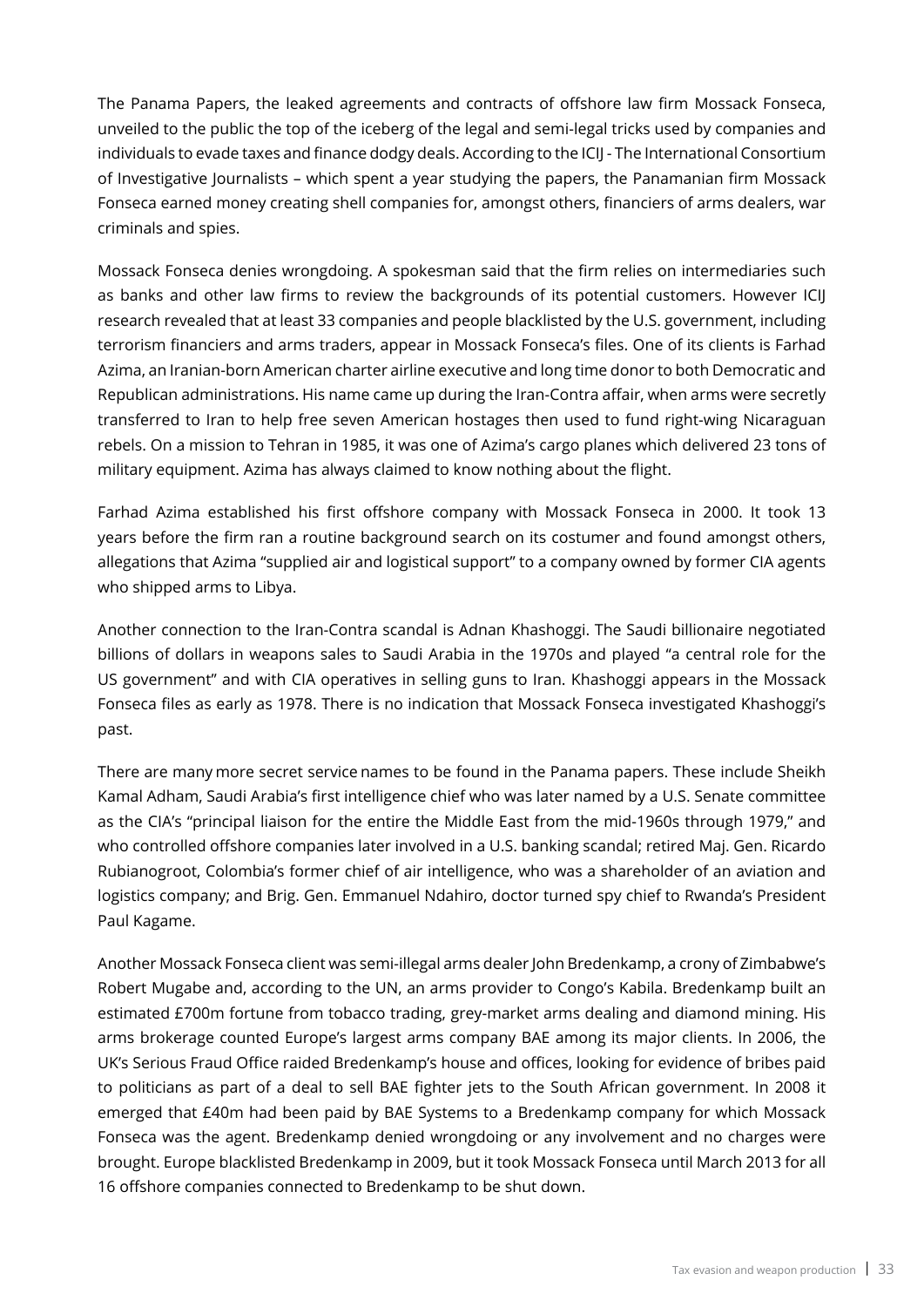If a connection between its client and illegal activity was known, Mossack Fonseca proved very slow to act. The bombing of Syrian opposition by government troops would not have been possible without a network of companies that dodged international embargoes by supplying the oil and gas for military aircraft. Three of these companies, Mossack Fonseca clients, were blacklisted by the US government. The agency continued doing work for at least one of these companies after this blacklisting. Nine months after the U.S. first sanctioned one company, Mossack Fonseca was still handling the company's paperwork. It was not until August 2015 — more than a year after sanctions had been announced that Mossack Fonseca acknowledged the blacklisting and started to look for ownership details.

From these examples, one could get the impression that only solo shadowy villains are using these kind of constructions. But this is not the case. Many arms companies use offshore shell companies. United Technologies, for example, which depends for one fifth of its revenues on defence, has 22 tax haven subsidaries in seven countries (7 in the Netherlands).

Finmeccanica, one of the global top-10 arms companies, is another major arms trader that features in the Panama Papers. Finmeccanica is 30% owned by the Italian government.The Panama Papers reveal agreements and contracts of alleged commissions of 5% to 17% of the contract value for electronic warfare equipment and other supplies between the Indian Forces and Finnmecanica. Paying commissions is accepted habit in international arms trade; without commission a smooth deal is unthinkable. The question is, when does it stop being a commission and start being a bribe. Figures up to 17% are very high. According to the *Indian Express,* in this case there is no doubt as to their illegal nature. Finnmecanica paid commissions to the Indian Air Force and Navy but also to countries such as Philippines and Algeria. For the transaction, the Italian company used two offshore entities as intermediates; Intertrade Enterprises Limited (IEL), registered in the Bahamas and Intertrade Projects Consultants Limited (IPCL), located in Dublin but recorded as a Panamanian company. For the Philippines, Intertrade signed an agreement with Elima, a subsidiary of Finmeccanica.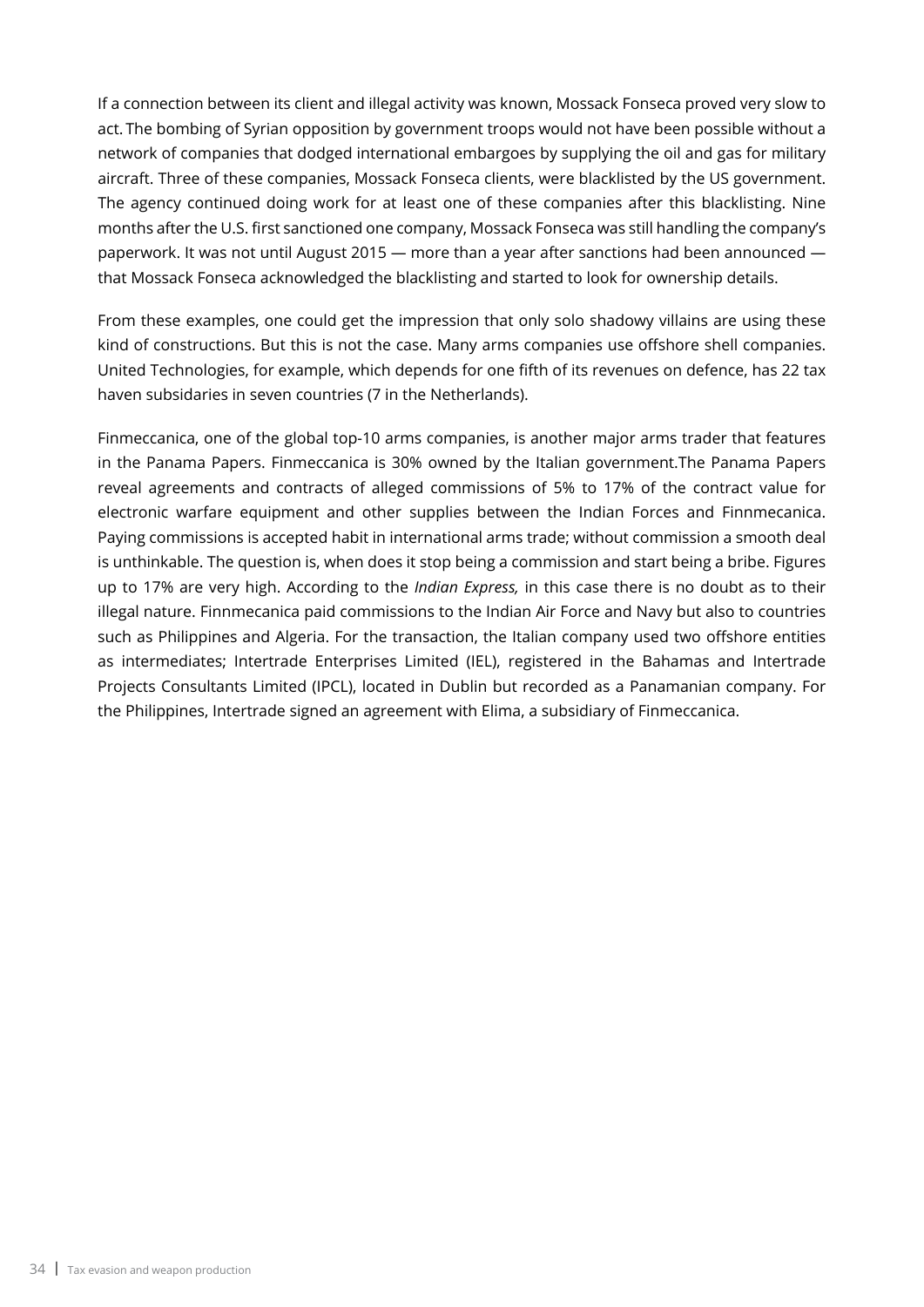#### **Conclusion**

Companies like Lockheed Martin are not based in the Netherlands because they like the fast internet connections, Amsterdam air hub Schiphol, the tulips or the windmills. If that was the reason, they would have located not only the administration but also their people to the Netherlands. Big defence companies like the Netherlands because it offers the possibility to pay as little tax as possible. As one of every two dollars earned with defence production has a link with the Netherlands, it is clear that the Dutch system is highly profitable for transnational companies.

Defence companies are paid by taxes. Even their R&D is often directly or indirectly paid for by governments, which highly subsidize defence research in institutes, universities or facilities managed by the defence giants themselves.

The tax evasion of defence companies is highly cynical. More research is needed to expose the full extent to which defence companies profit from the Dutch system. Even more necessary seems to be more just tax laws so that companies pay for the common goods they profit from.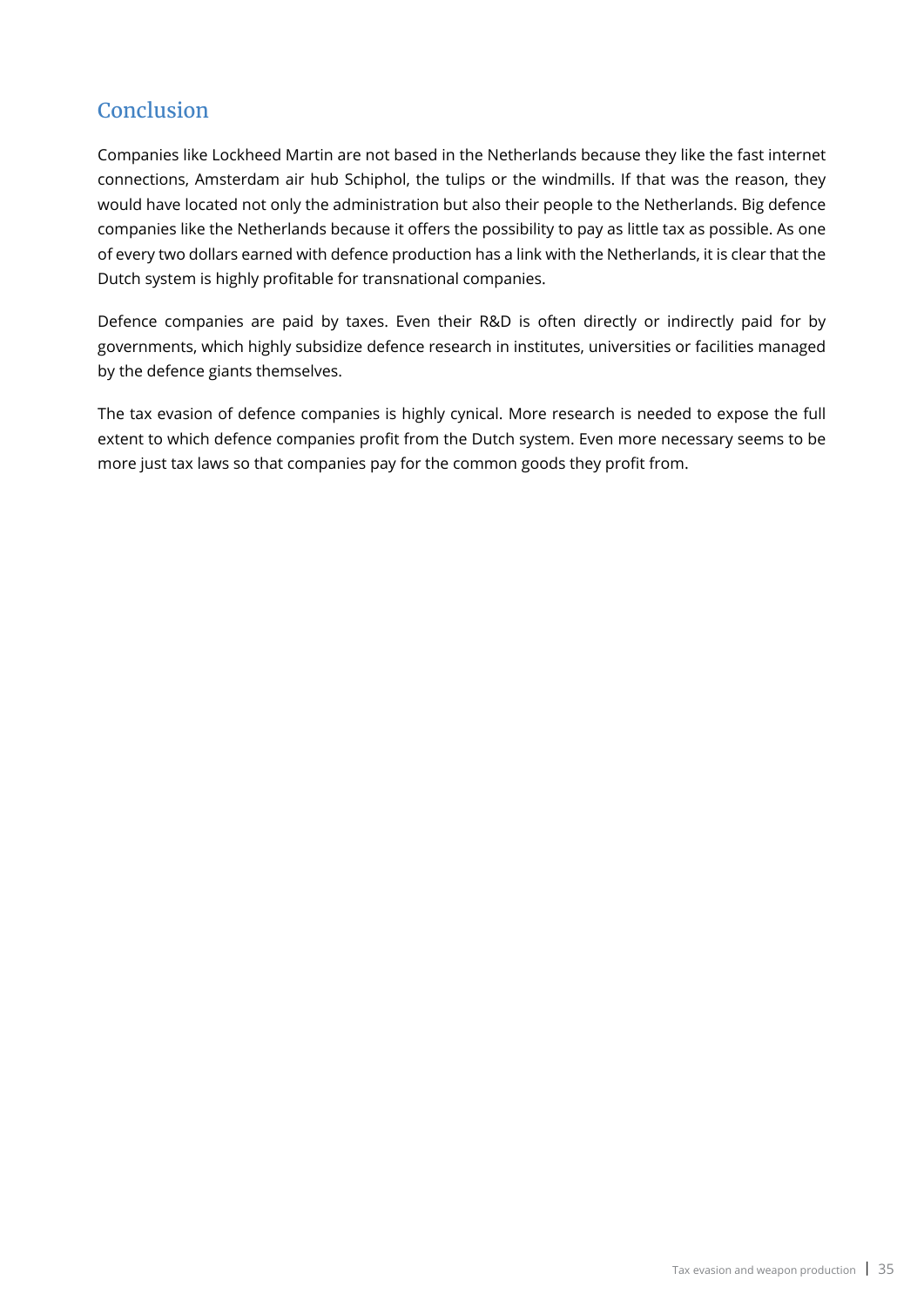#### Annex: The use of Trusts in tax avoidance

To take advantage of corporate friendly taxes a company needs to have physical presence in the Netherlands: an office, personnel, administration, daughter office etc. Very often this presence is organised by a trust office. The Netherlands has 287 of them. Two thirds of them are located in the region Amsterdam/Schiphol.<sup>84</sup> Despite – or even thanks to – stricter rules (see chapter 2) the trust sector foresees growth; more rules means more work, more control means more reports, more rules means new work looking for the holes to slip through.

A corporation can not use tax regulations when it does not comply with legal obligations. It needs to have a director, establishment at the Dutch Chamber of Commerce, administration, an administration address and a Dutch bank account. And here the work of the trust begins. They are office keeper, financial administrator, secretary and Director and also organise the obligatory shareholder meeting. A trust can harbour 1,000 companies at one floor.

The new recommendations by the Organisation for Economic Cooperation and Development (OECD) are seeking to limit treaty shopping, but such an expanded letterbox is still legal. Action against treaty shopping still depends on the scrutiny and implementation by states. The Dutch national bank (DNB) had a minimal budget of €5.07 million in 2014 to control the Dutch trusts.<sup>85</sup>

Intertrust, the largest of the Dutch trusts with two thirds of the biggest 500 companies world wide amongst its clientele, is located at the Prins Bernardplein 200. Intertrust has a turnover of €100 million. Searching the Dutch Chamber of Commerce for this address 3,210 (about the same as found the journalists Reijn and Kooistra<sup>86</sup>) hits surfaced for companies. After eliminating double mentions, almost 2,000 are left. Intertrust expects a growth rate in the next three years of four percent.<sup>87</sup>

The CEO of Intertrust, David the Buck, was recently interviewed because the company was on the eve of establishing itself at the Amsterdam Stock Exchange (AEX). His aim is to change the negative opinion of the Dutch public that companies such as Intertrust help multinationals to evade taxes by managing shell companies. This bad reputation does not help attract capital at the stock market. The heading of the article is: 'We do not manage shell companies.' Buck admits that not all clients produce in the Netherlands: "Some companies only are active in finance activities. (...) But thete are also real activities."<sup>88</sup>

Intertrust has establishments elsewhere on the the Bahamas, British channel island, Guernsey, and the Cayman Islands, because "the biggest global investment funds are there. They have chosen to settle there. Because theyare there we are there too."89 It has also seats in Hong Kong and Luxembourg, the biggest trust markets.90

The history of Intertrust itself is interwoven with the history of Dutch elite banking and tax regulations. In the 1940s, due to political uncertainties and war, Dutch bank Pierson, Heldring & Pierson moved its corporate structure to Curacao, part of the overseas Dutch Royal Kingdom, to be managed from there. The move started because of the war, but tax advantages became more relevant over time. Soon NV Trust Corporation Pierson, Heldring & Pierson (PH&P) was incorporated in Curacao in 1952. This predecessor of Intertrust was one of the first companies to be active in this 'new' so-called financial industry.<sup>91</sup> Since October 15, Intertrust is listed at the AEX and looking for methods expanding its market share.

Intertrust is the biggest but not the only Trust.<sup>92</sup> The top-10 defence companies are using others: Lockheed Martin and United Technologies use Nationale Trust Maatschappij N.V., Ams terdam Zuidoost; Boeing seems to have its own employee at the Zuidas<sup>93</sup>; BAES uses SGG Management in Amsterdam Zuidoost; General Dynamics used Orangefield (Netherlands).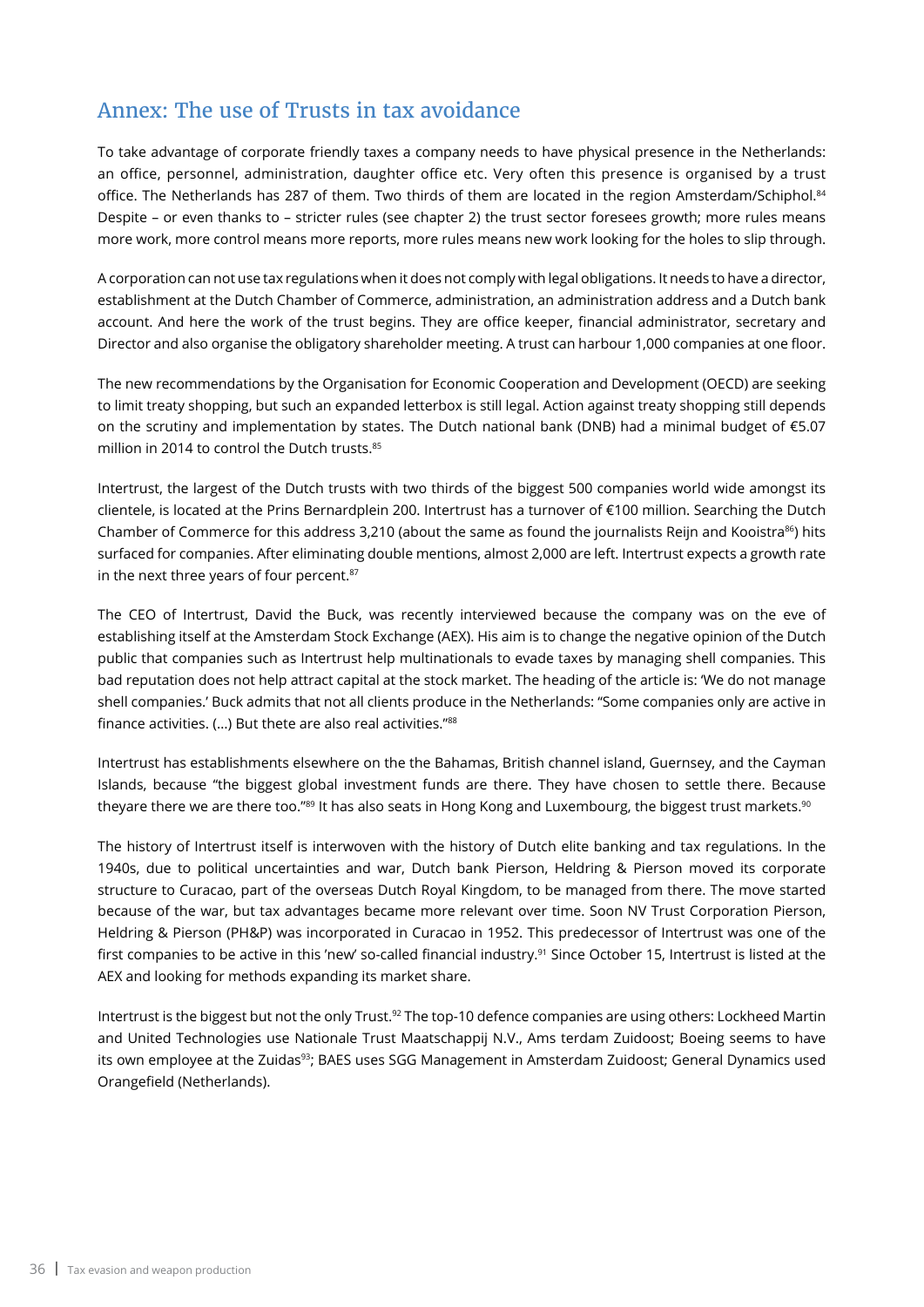#### **Notes**

- 1. Top 100 for 2015 [http://people.defensenews.com/top-100/ visited 17/08/15]
- 2. This was formulated in Parliament during debate on corporate taxes of June 9, 1893 by Member of Parliament Sam van Houten: "... dat er niet tweemaal geheven wordt van uitdeelingen van eene naamlooze vennootschap, welke in de kas vloeien van eene andere naamlooze vennootschap krachtens op naam gestelde aandeelen," (http://www.statengeneraaldigitaal.nl/)
- 3. Martin van Geest, Joost van Kleef and Henk Willem Smits, Het belasting paradijs [The tax haven] (Business Contact: Amsterdam/Antwerpen, 2013)
- 4. Belastingdienst, 'Overview of treaty countries' (countries with more than one treaty count as one) http://www.belastingdienst.nl/wps/wcm/connect/bldcontenten/belastingdienst/individuals/tax\_arrangements/tax\_treaties/overview\_of\_ treaty\_countries/ (10 August 2015)
- 5. This part builds on Martin van Geest, Joost van Kleef and Henk Willem Smits, Het belasting paradijs [The tax haven] (Business Contact: Amsterdam/Antwerpen, 2013)
- 6. Some of it came under scrutiny since. Blomeyer & Sanz, European initiatives on eliminating tax havens and offshore financial transactions and the impact of these constructions on the Union's own resources and budget, DIRECTORATE GENERAL FOR INTERNAL POLICIES POLICY DEPARTMENT D: BUDGETARY AFFAIRS, IP/D/CONT/IC/2012-071 15/04/2013, (http://www.europarl.europa.eu/RegData/etudes/etudes/join/2013/490673/IPOL- JOIN\_ET%282013%29490673\_EN.pdf), p. 134.
- 7. Some of it came under scrutiny since. Blomeyer & Sanz, European initiatives on eliminating tax havens and offshore financial transactions and the impact of these constructions on the Union's own resources and budget, DIREC- TORATE GENERAL FOR INTERNAL POLICIES POLICY DEPARTMENT D: BUDGETARY AFFAIRS, IP/D/CONT/IC/2012-071 15/04/2013, (http://www.europarl.europa.eu/RegData/etudes/etudes/join/2013/490673/IPOL- JOIN\_ET%282013%29490673\_EN.pdf).
- 8. Most recently the Volkskrant used the figure of 14.425 letter box companies. Gerard Reijn en Sybren Kooistra, 'Aantal brievenbusbv's in Nederland blijft groeien, ' Volkskrant 13 oktober 2015 (http://www.volkskrant.nl/economie/aantal-brievenbusbv-s-in-nederland-blijft-groeien~a4161782/) Or see http://www.seo.nl/uploads/media/2011-50\_Trust\_ matters\_01.pdf for over 20.000 legal entities in 2006 and 2009.
- 9. 'Het Belastingparadijs,' is politiek explosief,' March 1, 2013, http://www.ftm.nl/exclusive/recensie-van-het-belasting- paradijs
- 10. Blomeyer & Sanz, European initiatives on eliminating tax havens and offshore financial transactions and the impact of these constructions on the Union's own resources and budget, DIRECTORATE GENERAL FOR INTERNAL POLICIES POLICY DEPARTMENT D: BUDGETARY AFFAIRS, IP/D/CONT/IC/2012-071 15/04/2013, p.89. (http://www.europarl.europa.eu/RegData/etudes/etudes/join/2013/490673/IPOL-JOIN\_ET%282013%29490673\_EN.pdf)
- 11. Commissioner Šemeta presented EU plan to fight tax evasion and avoidance December 2012 [http://ec.europa.eu/commission\_2010-2014/semeta/headlines/news/2012/12/20121206\_en.htm, visited 11-11-14]
- 12. Martin van Geest, Joost van Kleef and Henk Willem Smits, Het belasting paradijs [The tax haven] (Business Contact: Amsterdam/Antwerpen, 2013) (http://bit.ly/1Qa1kJ6)
- 13. For explanations and fact finding research see: Tax Justice at SOMO (http://somo.nl/dossiers-en/economic-justice/taxjustice), Tax Justice Network (http://www.taxjustice.net/), Dutch National Television, VPRO's Tegenlicht together with Motoko on creative motion design: on Tax Free Tour (http://www.motoko.tv/case-study-tegenlicht/) and the already earlier mentioned Blomeyer & Sanz study for the European Parliament.
- 14. Wikipedia: https://en.wiktionary.org/wiki/Dutch\_sandwich
- 15. 24 A. TITEL: Verdrag tussen het Koninkrijk der Nederlanden en de Republiek Kenia tot het vermijden van dubbele belasting en het voorkomen van het ontgaan van belasting met betrekking tot belastingen naar het inkomen; (met Protocol), Nairobi, July 22, 2015, 24 (2015) Nr. 1 (https://zoek.officielebekendmakingen.nl/trb-2015-114.HTML)
- 16. Protocol tot wijziging van het Verdrag tussen de Regering van het Koninkrijk der Nederlanden en de Regering van de Republiek Indonesië tot het vermijden van dubbele belasting en het voorkomen van het ontgaan van belasting met betrekking tot belastingen naar het inkomen, en het Protocol daarbij, ondertekend te Jakarta op 29 januari 2002, Verdragsnummer 012535, Jakarta, July, 30, 2015 (https://verdragenbank.overheid.nl/nl/Verdrag/Details/012535)
- 17. After South Africa, Indonesia takes a brave decision to terminate its Bilateral Investment Treaty with the Netherlands, March 24, 2014 (http://somo.nl/news-en/after-south-africa-indonesia-takes-a-brave-decision-to-terminate-its-bilateralinvestment-treaty- with-the-netherlands).
- 18. Blomeyer & Sanz, European initiatives on eliminating tax havens and offshore financial transactions and the impact of these constructions on the Union's own resources and budget, DIRECTORATE GENERAL FOR INTERNAL POLICIES POLICY DEPARTMENT D: BUDGETARY AFFAIRS, IP/D/CONT/IC/2012-071 15/04/2013, p. 89. (http://www.europarl.europa.eu/Reg- Data/etudes/etudes/join/2013/490673/IPOL-JOIN\_ET%282013%29490673\_EN.pdf) A longer summary can be found in the chapter on the Netherlands pp. 88-91.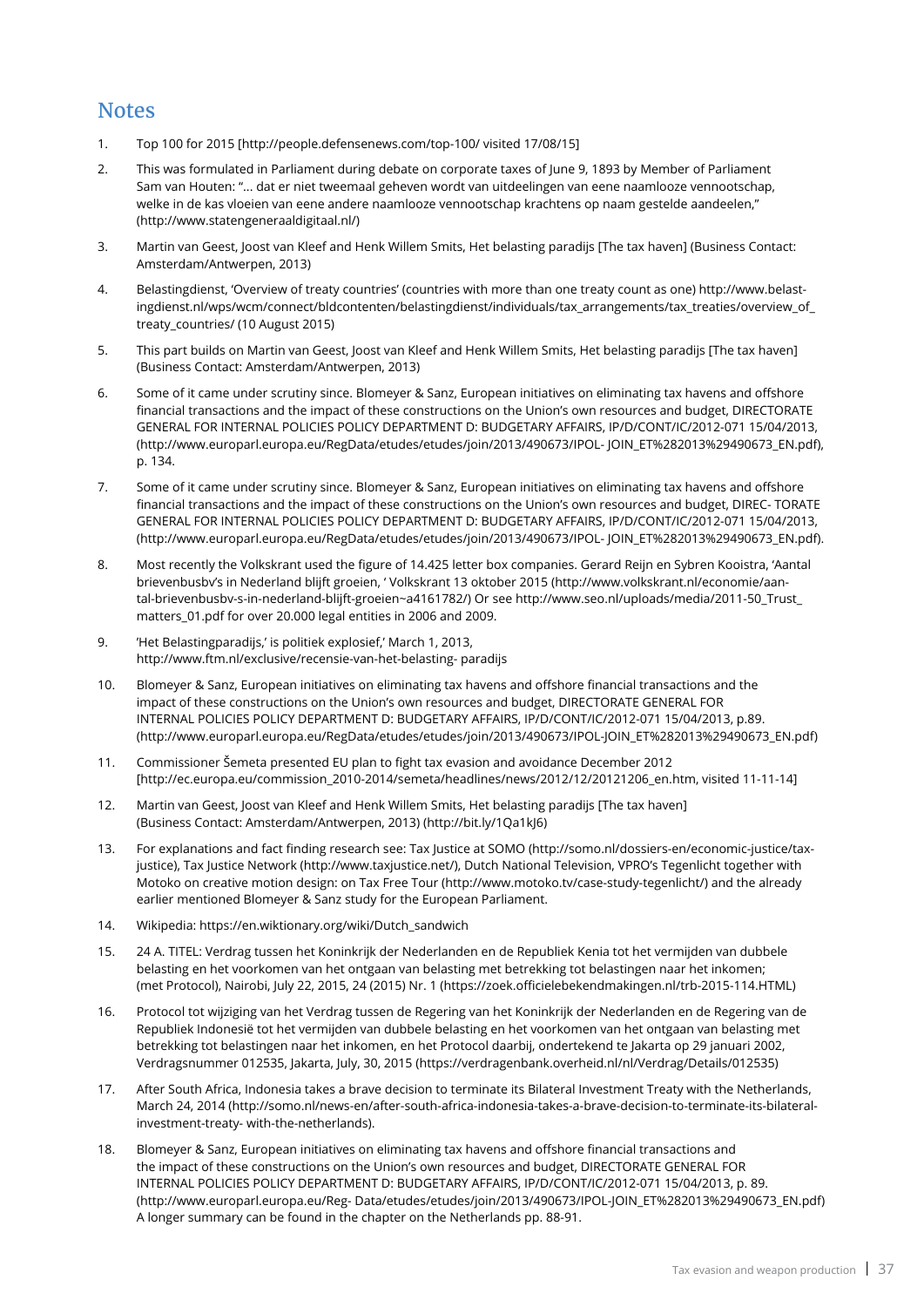- 19. See for more exact information: Belastingdient Advance Tax Ruling [http://www.belastingdienst.nl/wps/wcm/connect/ bldcontenten/standaard\_functies/individuals/contact/you\_do\_not\_agree/advance\_tax\_ruling/ on November 10, 2014]
- 20. Formulation taken from OECD/G20 Base Erosion and Profit Shifting Project, Preventing the Granting of Treaty Benefits in Inappropriate Circumstances; ACTION 6: 2015 Final Report Executive Summary, see page 11. (OECD 2015, http://www.oecd-ilibrary.org/taxation/preventing-the-granting-of-treaty-benefits-in-inappropriatecircumstances-action-6-2015-final-report\_9789264241695-en)
- 21. Letter by Secretary of Finance, Eric Wiebes on Appreciatie uitkomst BEPS-project en vooruitblik Nederlands fiscaal, October 5, 2015, p. 5. https://www.rijksoverheid.nl/binaries/rijksoverheid/documenten/kamerstukken/2015/10/05/ brief-based-erosion-profit-shifting/appreciatie-uitkomst-beps-project-en-vooruitblik-nederlands-fiscaalvestigingsklimaat-tk-4.pdf
- 22. Letter by Secretary of Finance, Eric Wiebes on Appreciatie uitkomst BEPS-project en vooruitblik Nederlands fiscaal, October 5, 2015, p. 5. https://www.rijksoverheid.nl/binaries/rijksoverheid/documenten/kamerstukken/2015/10/05/ brief-based-erosion-profit-shifting/appreciatie-uitkomst-beps-project-en-vooruitblik-nederlands-fiscaalvestigingsklimaat-tk-4.pdf
- 23. Letter by Secretary of Finance, Eric Wiebes on Appreciatie uitkomst BEPS-project en vooruitblik Nederlands fiscaal, October 5, 2015, p. 8. https://www.rijksoverheid.nl/binaries/rijksoverheid/documenten/kamerstukken/2015/10/05/ brief-based-erosion-profit-shifting/appreciatie-uitkomst-beps-project-en-vooruitblik-nederlands-fiscaalvestigingsklimaat-tk-4.pdf
- 24. So: what kinds of corporate tax schemes won't BEPS stop? October 8, 2015 (http://www.taxjustice.net/2015/10/08/so-what-kinds- of-corporate-tax-schemes-wont-beps-stop/)
- 25. Dan Smith, 'Offshore Shell Games; The Use of Offshore Tax Havens by the Top 100 Publicly Traded Companies,' July 2013, http://www.uspirg.org/sites/pirg/files/reports/Offshore\_Shell\_Games\_USPIRG.pdf Also mentioned are Lockheed, Boeing, HP, Honeywell, United Technologies, General Dynamics and Northrop Grumman.
- 26. Global aerospace and defense industry outlook 2015; Growth for commercial aerospace; defense decline continues, Deloite (https://www2.deloitte.com/content/dam/Deloitte/global/Documents/Manufacturing/gx-mnfg-2015-global-aand-d-outlook.pdf)
- 27. Mark Townsend, 'Nations using child soldiers are invited to British arms fair,' Observer, 12 September 2015.
- 28. Wikipedia: Lockheed L-1011 TriStar (https://en.wikipedia.org/wiki/Lockheed L-1011 TriStar)
- 29. Andrea Shalal and Yeganeh Torbati, 'Pentagon warns against further consolidation among big arms makers,' Reuters, September 30, 2015. (http://www.reuters.com/article/2015/09/30/usa-defense-ma-idUSL1N1202FW20150930? feedType=RSS&feedName=mergersNews)
- 30. The Internet and the Bomb: A Research Guide to Policy and Information about Nuclear Weapons, Chapter five: Non-Governmental Organisations Nuclear Weapons Contractors (http://www.nrdc.org/nuclear/nuguide/ngonucl.asp)
- 31. R. T. Naylor, ' Patriots and Profiteers: Economic Warfare, Embargo Busting, and State-sponsored Crime' (Montreal: McGill Queens Unix Pr; 2 edition, October 2008).
- 32. Ralph Vartabedian, Loral Used Offshore Partnership for Tax Haven, Los Angelos Times, April 20, 1996 (http://articles.latimes.com/1996-04-20/business/fi-60584\_1\_tax-strategies)
- 33. United Nations, 'Financial Havens, Banking Secrecy and Money Laundering ', UN Office on Drugs and Crime, 29 May 1998.
- 34. http://www.boeing.com/defense/#/overview
- 35. 'Don't bank on the bomb, Boeing,' Pax Christi, november 2014, (http://www.dontbankonthebomb.com/boeing/#toggle-nuclear-weapons)
- 36. Bernie Sanders, 'America's Top 10 Corporate Tax Avoiders,' (http://www.sanders.senate.gov/top-10-corporate-tax-avoiders)
- 37. Jason Easley, Meet The 31 Corporations and Banks Who Dodged \$128 Billion in US Taxes, PoliticsUSA, February, 7th, 2013 (http://www.politicususa.com/2013/02/07/sanders-report-corporations-tax-dodge.html)
- 38. Discussion with Tom Enders, CEO, Airbus Group, Atlantic Council Captains of Industry Series, Live stream on April 30, 2014 (http://youtu.be/hkUZMK4JTDY)
- 39. Resources; Arms Companies; BAE Systems CAAT website (https://www.caat.org.uk/resources/companies/bae-systems)
- 40. http://www.baesystems.com/en/our-company/our-businesses/shared-services (accessed November 2, 2015)
- 41. Ms. Ann-Louise HoldingBae Systems Marine (Ysl) Limited (http://directors.findthecompany.co.uk/l/2688953/Ms-Ann-Louise-Holding).
- 42. Ann-Louise Holding; Active: Warwick House, Po Box 87 Farnborough Aerospace Cen, Farnborough, Hants, United Kingdom GU14 6YU (https://companycheck.co.uk/director/915216361/ANN-LOUISE-HOLDING).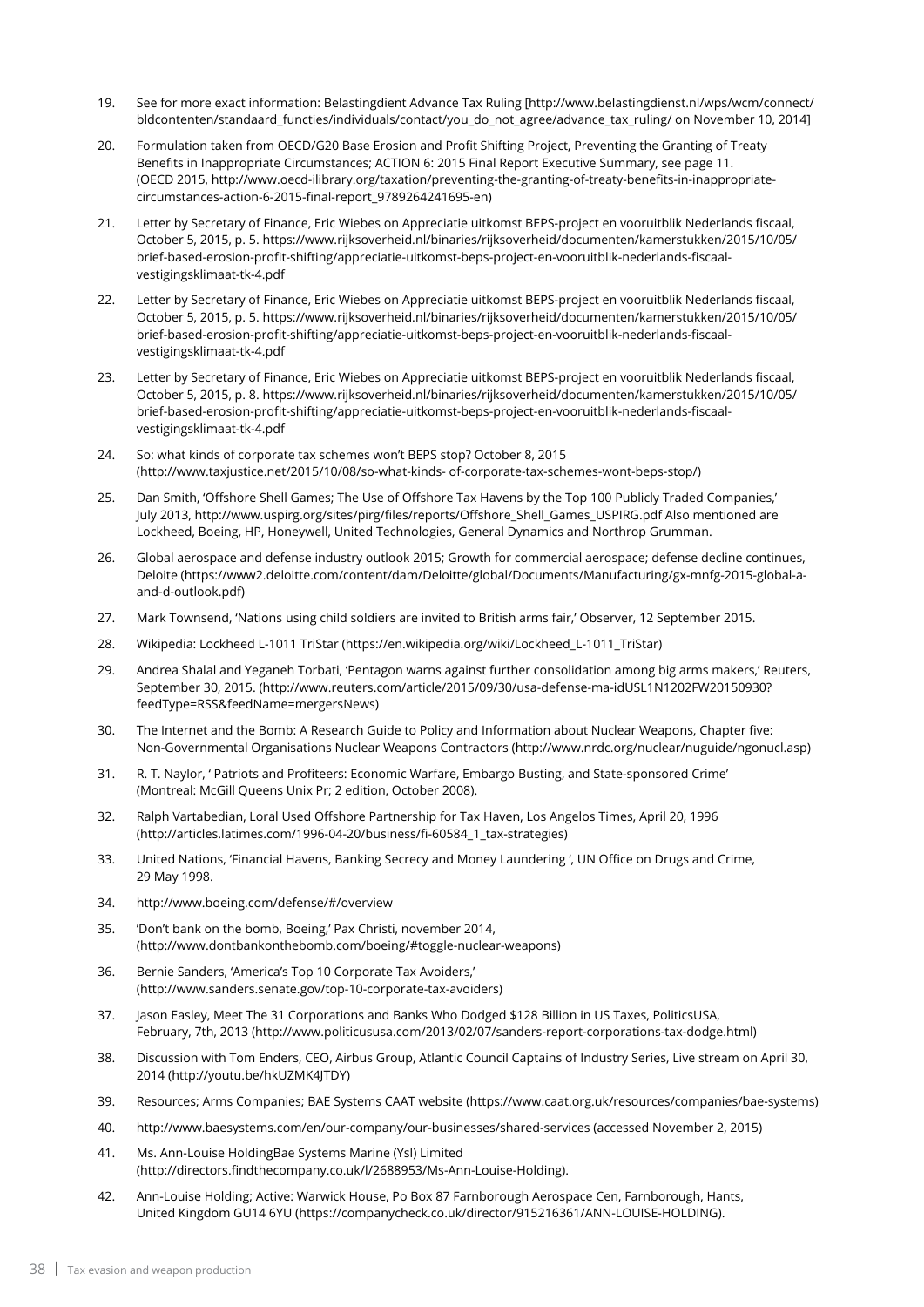- 43. Miss Ann-Louise Holding; Active: C/o Bae Systems Company Secretariat Warwick Hous, Farnborough Aerospace Centre, Farn- borough, Hants., United Kingdom GU14 6YU (https://companycheck.co.uk/director/917722415/MISS-ANN-LOUISE-HOLDING)
- 44. Ms. Ann-Louise HoldingBae Systems (Funding Three) Limited (http://directors.findthecompany.co.uk/l/8343153/Ms-Ann-Louise-Holding)
- 45. SGG Group is a leading multi-jurisdictional provider of financial services (http://www.sgggroup.com/content/about-us)
- 46. Nieuwe bestuurders bij 30 bedrijven in Noord-Holland (http://www.wijnoordholland.nl/nieuws-overzicht/nieuwebestuurders-bij-30-bedrijven-in-noord-holland-o-a-nippon-seiki-europe-b-v-bae-systems-holdings-b-v/)
- 47. Mrs Rajdeep Patara (http://www.endole.co.uk/profile/6316459/rajdeep-patara)
- 48. Mr David Michael Brent: Mr David Michael Brent aged 64, is a director in 18 companies. David has resigned from 14 of these appointments. (http://www.endole.co.uk/profile/1346108/david-michael-brent)
- 49. Mr David Stanley Parkes; Active: C/o Bae Systems Company Secretariat Warwick Hous, Farnborough Aerospace Centre, Farn- borough, Hants., United Kingdom GU14 6YU (https://companycheck.co.uk/director/912920349/MR-DAVID-STANLEY-PARKES)
- 50. Campaign Against Arms Trade, Who calls the shots; How government-corporate collusion drives arms exports February 2005 [http://www.caat.org.uk/resources/publications/government/who-calls-the-shots-0205.pdf]
- 51. 2nd Floor Clareville House, 26-27 Oxendon Street. London (https://www.duedil.com/company/03814152/northrop-grumman-global-holdings-limited)
- 52. Northrop Grumman Sperry Marine BV (http://maritimetechnology.nl/bedrijven/northrop-grumman-sperry-marine-bv/)
- 53. See e.g. http://www.seaquipment.com/brandsuppliers/393
- 54. Wikipedia, Societas Europaea (https://en.wikipedia.org/wiki/Societas\_Europaea)
- 55. Dutch Space krijgt nieuwe naam, November 4, 2014 (https://www.computable.nl/artikel/nieuws/ictbranche/5192163/2379258/dutch-space-krijgt-nieuwe-naam-.html)
- 56. Het Belasting Paradijs, [The Tax Haven], (Amsterdam: Business Contact, 2013), p. 213.
- 57. The Chamber of Commerce mentions seventeen different trade names: Dutch Space, Airbus, Airbus DS, Airbus Defence & Space, Airbus Defence and Space, Airbus Netherlands, Airbus DS Netherlands, Airbus Defence & Space Netherlands, Airbus Nederland, Airbus DS Nederland, Airbus Defence & Space Nederland, Airbus Defence and Space Nederland, Airbus NL, Airbus DS NL, Airbus Defence & Space NL, Airbus Defence and Space NL, and Airbus Defence and Space Netherlands.
- 58. Carrier Refrigeration Benelux B.V. (Culemborg), Hamilton Sundstrand Customer Support Center Maastricht B.V. (Maastricht-Airport), Carrier Transicold, Vego Trans (Rotterdam), Carrier Airconditioning Benelux B.V. (Hazerswoude-Rijndijk) and Carrier Rental Systems NL B.V. (Rotterdam)
- 59. Commissariat Military Production: Hamilton Sundstrand, Address Horsterweg 7, 6199 AC MAASTRICHT AIRPORT
- 60. Dan Smith, 'Offshore Shell Games; The Use of Offshore Tax Havens by theTop 100 Publicly Traded Companies,' July 2013, (http://www.uspirg.org/sites/pirg/files/reports/Offshore\_Shell\_Games\_USPIRG.pdf)
- 61. Defence and Security (https://www.transparency.org/topic/detail/defence\_security)
- 62. Chandrasekhar Krishnamurti, Domenico Pensiero, Eswaran Velayutham, Corruption Risk in the Defence Industry Around the World: Country Level and Firm Level Antecedents,, University of Southern Queensland, December 2015 (see: https://www.business.adelaide.edu.au/research/seminars/docs/corruption-risk-defence-industry.pdf); and Oliver Cover and Saad Mustafa, Paper Submitted for the 17th Annual International Conference on Economics and Security SIPRI, Stockholm, 14–15 June 2013; Identifying Corruption Risks in Defence and Security: Empirical Evidence Using the Government Defence Anti-Corruption Index (see: http://www.sipri.org/research/armaments/milex/ICES2013/papers/ archive/cover-mustafa-identifying-corruption-risks-in-defence-and-security).
- 63. Recent examples of bribes/corruption:
	- **Lockheed Martin** (http://koreajoongangdaily.joins.com/news/article/Article.aspx?aid=3009683),
	- **Boeing** (http://www.koreatimes.co.kr/www/news/opinon/2015/07/202\_182070.html),
	- **BAES** (http://www.highbeam.com/doc/1G1-404326780.html),
	- **Raytheon,**
	- **General Dynamics,**
	- **Northrop Grumman** (http://www.pogo.org/blog/2015/05/national-action-plan-for-contract-reform.html? referrer=https://www.google.nl/),
	- **Airbus Group** (http://www.intelligenceonline.com/corporate-intelligence/the-red-line/2014/12/10/ munich-prosecutor-exposes-cassidian-s-contacts,108052002-ART),
	- **United Technologies** (http://blogs.wsj.com/riskandcompliance/2015/04/27/united-technologies-disclosessecond-sec-subpoena-in-bribery-probe/),
	- **Finmeccanica** (http://www.prensa.com/in\_english/Finmeccanica\_21\_4308529106.html),
	- **L-3 Communications** (http://www.law360.com/aerospace/articles/708294?nl\_pk=d1f531da-c334-44f1-b45eda512f769bc8&utm\_source=newsletter&utm\_medium=email&utm\_campaign=aerospace)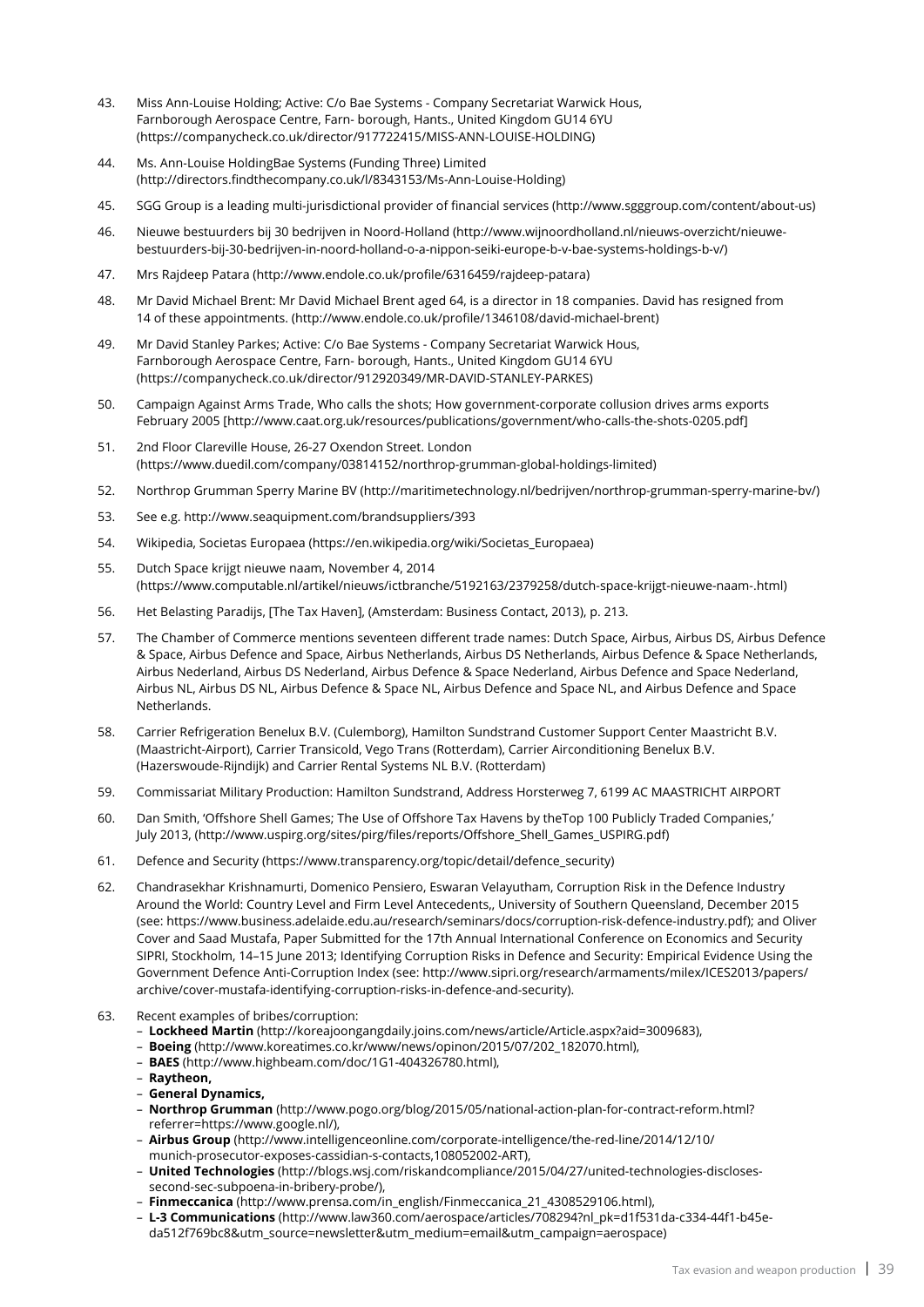- 64. Phase 3 report on implementing the OECD anti-bribery convention in the Netherlands, December 2012 [www.oecd.org/daf/anti-bribery/Netherlandsphase3reportEN.pdf, visited 11 November, 2014]
- 65. The most prominent other scenario mentioned is an Ukrainian Sukhoi-25 fired on the MH17. The Sukhoi is an old plane, but developed by companies under the Rostec umbrella. See for the report 'Crash of Malaysia Airlines flight MH-17,' Dutch Safety Board, The Haque, October 2015 (http:"//cdn.onderzoeksraad.nl/documents/report-mh17-crash-en.pdf )
- 66. The "BUK" Ground Force Air Defense System, website STATE COMPANY "UKROBORONSERVICE" [http://en.uos.ua/produktsiya/tehnika-pvo/75-zenitniy-raketniy-kompleks-buk, visited 12/08/14]
- 67. According to wiki the following companies: Tikhomirov NIIP (lead designer), Lyulev Novator (SA missile designer), MNIIRE Altair (naval version designer), NIIIP (surveillance radar designer), DNPP (missiles), UMZ (TELARs), MZiK (TELs), MMZ (GM chassis). [http://en.wikipedia.org/wiki/Buk\_missile\_system, visited 12/08/14]
- 68. Nanda Troost, Leverancier van raket MH17 zetelt op de Amsterdamse Zuidas, De Volkskrant, July 21, 2014. [http://www.volkskrant.nl/vk/nl/31522/Vliegtuigcrash-in-Oekraine/article/detail/3692779/2014/07/21/Leverancier-vanraket-MH17-zetelt-op-de-Amsterdamse-Zuidas.dhtml, visited 12/08/14]
- 69. Arno Wellens, Dodelijke raket MH17: met de groeten van de Zuidas, 925, July, 2014 [http://925.nl/archief/2014/07/18/dodelijke-raket-mh17-met-de-groeten-van-de-zuidas, visited 12/08/14]
- 70. Russische bedrijven met een brievenbus in Nederland: wat verdienen we er nou aan? [http://925.nl/archief/2014/07/30/ russische-bedrijven-met-een-brievenbus-in-nederland-wat-verdienen-we-er-nou-aan, visited 14/08/14, published 15 days before]; Nederland investeert met belastinggeld in aandelen Russische wapenfabrikant (2) in English [http://925. nl/archief/2014/07/24/nederland-investeert-met-belastinggeld-in-aandelen-russische-wapenfabrikant, visited 14/08/14, published 21 days before]; en Bij een oorlog kan Putin Nederlandse technologie tegen de Koninklijke Landmacht inzetten [http://925.nl/archief/2014/07/21/bij-een-oorlog-kan-putin-nederlandse-technologie-tegen-de-koninklijkelandmacht-inzetten, [http://925.nl/archief/2014/07/21/bij-een-oorlog-kan-putin-nederlandse-technologie-tegen-dekoninklijke-landmacht-inzetten, visited 14/08/14, published 24 days before];
- 71. Renault-Nissan Alliance and Russian Technologies set up a JV; The joint venture is to hold the alliance's and Rostechnologii State Corporation's stakes in AVTOVAZ OJSC [http://rostec.ru/en/media/pressrelease/846, visited on 14/08/14, no date of publication given (but must be around 12 December 2012]
- 72. Rostec Сorporation; Created to further the development, manufacture, and export of high-tech industrial products [http://rostec.ru/en/about/article/580, visited 17/08/15]
- 73. Joint Russian-Turkish air-defense system; Rosoboronexport to offer Turkey joint production of Antey-2500 based weapon, 20 May 2013 [http://rostec.ru/en/news/1949, visited 17/08/15]
- 74. Online extract Chamber of Commerce [Kamer van Koophandel, KVK], KvK-number 56610823. [Visited 12/08/14, and 17/08/15]
- 75. Elena Mazneva Yuliya Fedorinova, 'Putin's Arms Trader Expands Empire With Phones, Pills, Cars,' Bloomberg 11 March 2014 [http://www.bloomberg.com/news/articles/2014-03-10/putin-s-arms-trader-expandsempire-with-push-into-phones-pills, visited 17/08/15]
- 76. Carlos Ghosn, From Wikipedia [http://en.wikipedia.org/wiki/Carlos\_Ghosn, visited 12/08/14]
- 77. [https://www.linkedin.com/pub/philippe-jeol/28/904/338, visited 12/08/14]
- 78. [http://directors.findthebest.co.uk/l/3775466/Dominique-Jean-Werner-Marie-Thormann, visited 12/08/14]
- 79. [http://rostec.ru/en/about/board, visited 12/08/14]
- 80. [on Igor Zavyalov http://investing.businessweek.com/research/stocks/private/person.asp? personId=35250275&privcapId=45602288&previousCapId=45602288&previousTitle=Russian%20Technologies%20 State%20-Corporation, visited 12/08/14]
- 81. [http://en.wikipedia.org/wiki/Sergey\_Chemezov, visited 12/08/14] [http://rostec.ru/en/news/4372, visited 13/08/14]
- 82. Capital RUB17.020.210.060,00 see previous note on KvK extracts. The value of the capital in roubles is significantly lower as last year in Euro's: august 2014 € 350 million; against august 2015: € 234 million.
- 83. Table Defence Industry top 10-90, on 2013. Unpublished, Martin Broek.
- 84. See for a full list Register Trustkantoren, De Nederlandse Bank (DNB) http://www.dnb.nl/toezichtprofessioneel/de-consument-en-toezicht/registers/WTTTK/
- 85. [Zelfstandig Bestuursorgaan] ZBO-verantwoording, De Nederlandse Bank, 2014, www.dnb.nl/binaries/ZBO-verantwoording%202014\_tcm46-319670.pdf
- 86. Gerard Reijn en Sybren Kooistra, 'Aantal brievenbusbv's in Nederland blijft groeien,' October 13, 2015 (http://www.volkskrant.nl/ economie/aantal-brievenbusbv-s-in-nederland-blijft-groeien~a4161782/)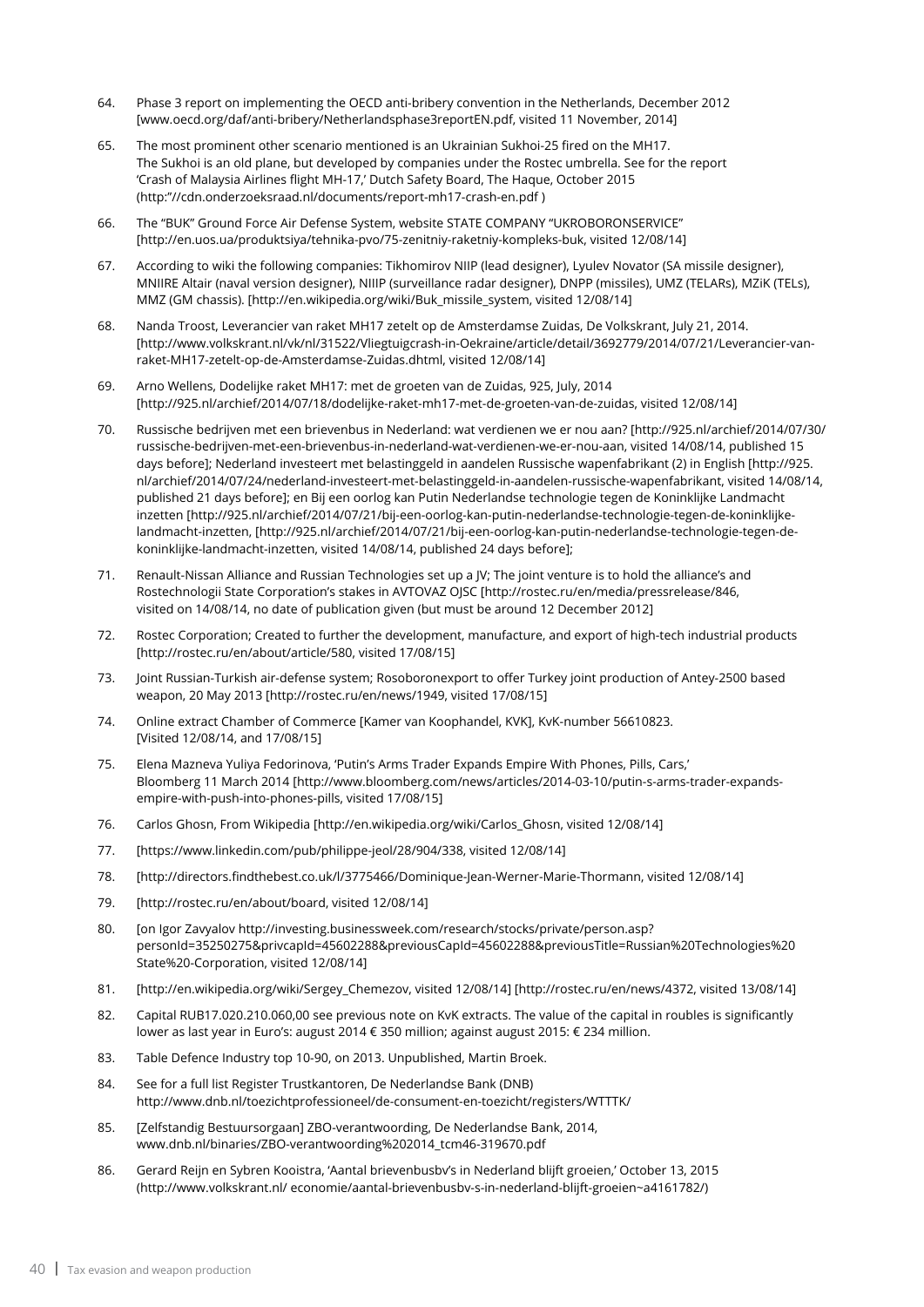- 87. Joris Heijn, 'Meer of minder belastingontwijking, het trustkantoor wint altijd,' October 7, 2015 (http://www.ftm.nl/exclusive/meer-of-minder-belastingontwijking-het-trustkantoor-wint-altijd/)
- 88. OECD/G20 Base Erosion and Profit Shifting Project, Preventing the Granting of Treaty Benefits in Inappropriate Circumstances; ACTION 6: 2015 Final Report SECTION A, Treaty provisions and/or domestic rules to prevent the granting of treaty benefits in inappropriate circumstances, see page 32 etc. (OECD 2015, http://www.oecd-ilibrary. org/taxation/preventing-the-granting-of-treaty-benefits-in-inappropriate-circumstances-action-6-2015-finalreport\_9789264241695-en) See for all reports on the Base Erosion and Profit Shifting (BEPS) Project: http://www.oecd-ilibrary.org/taxation/oecd-g20-base-erosion-and-profit-shifting-project\_23132612
- 89. Teri van der Heijden, 'Wij behren geen brievenbus-bv's,' NRC-Handelsblad September 24, 2015.
- 90. Joris Heijn, 'Meer of minder belastingontwijking, het trustkantoor wint altijd,' October 7, 2015 (http://www.ftm.nl/exclusive/meer-of-minder-belastingontwijking-het-trustkantoor-wint-altijd/)
- 91. FACTSHEET & HISTORY INTERTRUST GROUP, 13 June 2012. (http://www.bencham.org/MediaBinaryLoader. axd?MediaArchive\_FileID=4ae5d13e-0f9b-4ece-aacb-e32a7f03cb28&MediaArchive\_ForceDownload=true)
- 92. Trust matters SEO Economisch Onderzoek, [www.seo.nl/uploads/media/2011-50\_Trust\_matters\_01.pdf, visited 11-11-14]
- 93. https://www.linkedin.com/pub/ruud-roggekamp/7/2a5/a9
- 94. Klaus Smolka, 'Briefkastenfirmen Das schrägste Börsentiming der Welt,' Frankfurter Allgemeine Zeitung, October 21, 2015 (http://www.faz.net/aktuell/finanzen/aktien/intertrustverwaltet-briefkastenfirmen-und-will-an-dieboerse-13866917.html) The article build on Gerard Reijn en Sybren Kooistra, 'Aantal brievenbusbv's in Nederland blijft groeien,' Volkskrant, October 13, 2015.
- 95. My own KvK information printed 14-05-2014 mentiones the address of Intertrust, but recently it changed to the address of the National Trust Maatschappij
- 96. GE has subsidiaries in the Bahamas, Bermuda, Ireland and Singapore, but won't disclose how much of its offshore cash is in these low-tax destinations. In its 2009 annual report, GE noted that it had reclassified \$2 billion of previously earned foreign profits as "permanently reinvested" offshore, and said that this change resulted "in an income tax benefit of \$700 million." Since \$700 million is 35 percent of \$2 billion, this is an admission that the expected foreign tax rate on this \$2 billion of offshore cash was exactly zero, which in turn strongly suggests that GE's "permanent reinvestment" plan for this \$2 billion involved assigning it to one of its tax haven subsidiaries.
- 97. http://www8.hp.com/nl/nl/contact-hp/office-locations.html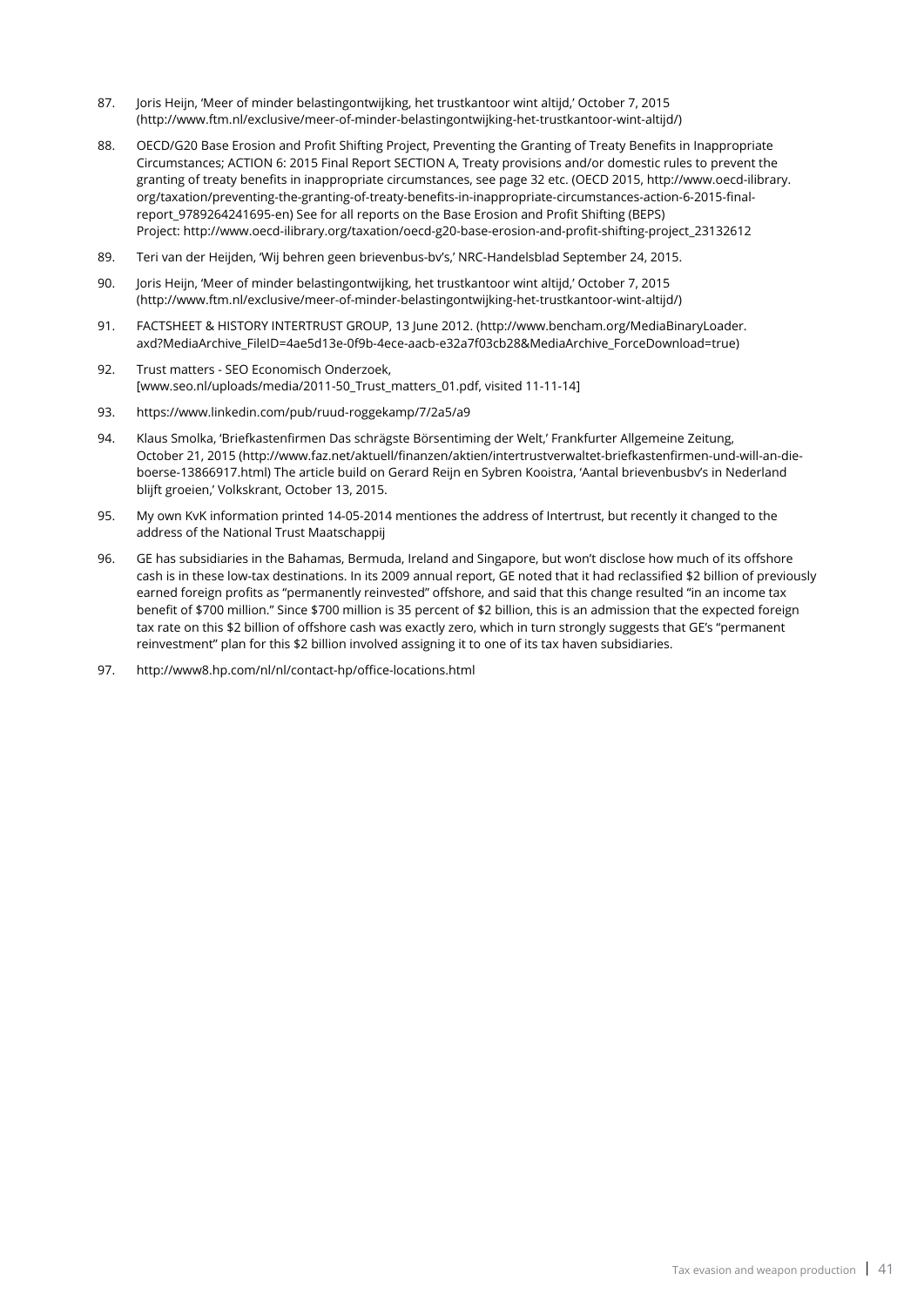### Recent Stop Wapenhandel publications

- Topjaar 2014, analyse Nederlandse wapenexport (Best selling year 2014, analysis of Dutch arms export), December 2015
- Dutch arms trade with coalition forces in the Yemen war, November 2015
- Pensioengeld voor de JSF (Pension money for the JSF), August 2015
- "Het is wel mijn geld" Pensioengeld voor kernwapens ("It is my own money" - Pension money for nuclear arms), May 2015
- Reactie op Initiatiefnota D66 en PvdA Wapens en Principes (Comment on paper Arms and Principles of parliamentarians D66 and PvdA), April 2015
- Wapenpromotie bij foute vrienden: Nederlandse bedrijven op de IDEX wapenbeurs (Arms promotion in bad company: Dutch arms companies at the IDEX arms fair), January 2015
- Pensioengeld voor militaire drones (Pension money for military drones), October 2014
- Israel and the international arms trade, companies involved, August 2014
- Wapenhandel en militarisering: het schoolrapport van de Europese lijsttrekkers (Arms trade and militarisation, the school report of European party leaders), May 2014
- De modernisering van kernwapens in Nederland (Modernisation of Dutch nuclear arms), March 2014
- Hoge kwaliteit, zo goed als nieuw: tweedehands wapens uit Nederland (High quality, as good as new, second hand arms from the Netherlands), March 2014

### Recent TNI publications on security

- The Secure and the Dispossessed How the Military and Corporations are shaping a climate-changed world (TNI/Pluto Press, November 2015) www.climatesecurityagenda.org
- Building peace in permanent war, February 2015, https://www.tni.org/en/briefing/building-peace-permanent-war
- Eurodrones Inc., February 2014, https://www.tni.org/en/eurodrones
- Guns, debt and corruption: Military spending and the EU Crisis, April 2013 https://www.tni.org/en/publication/guns-debt-and-corruption